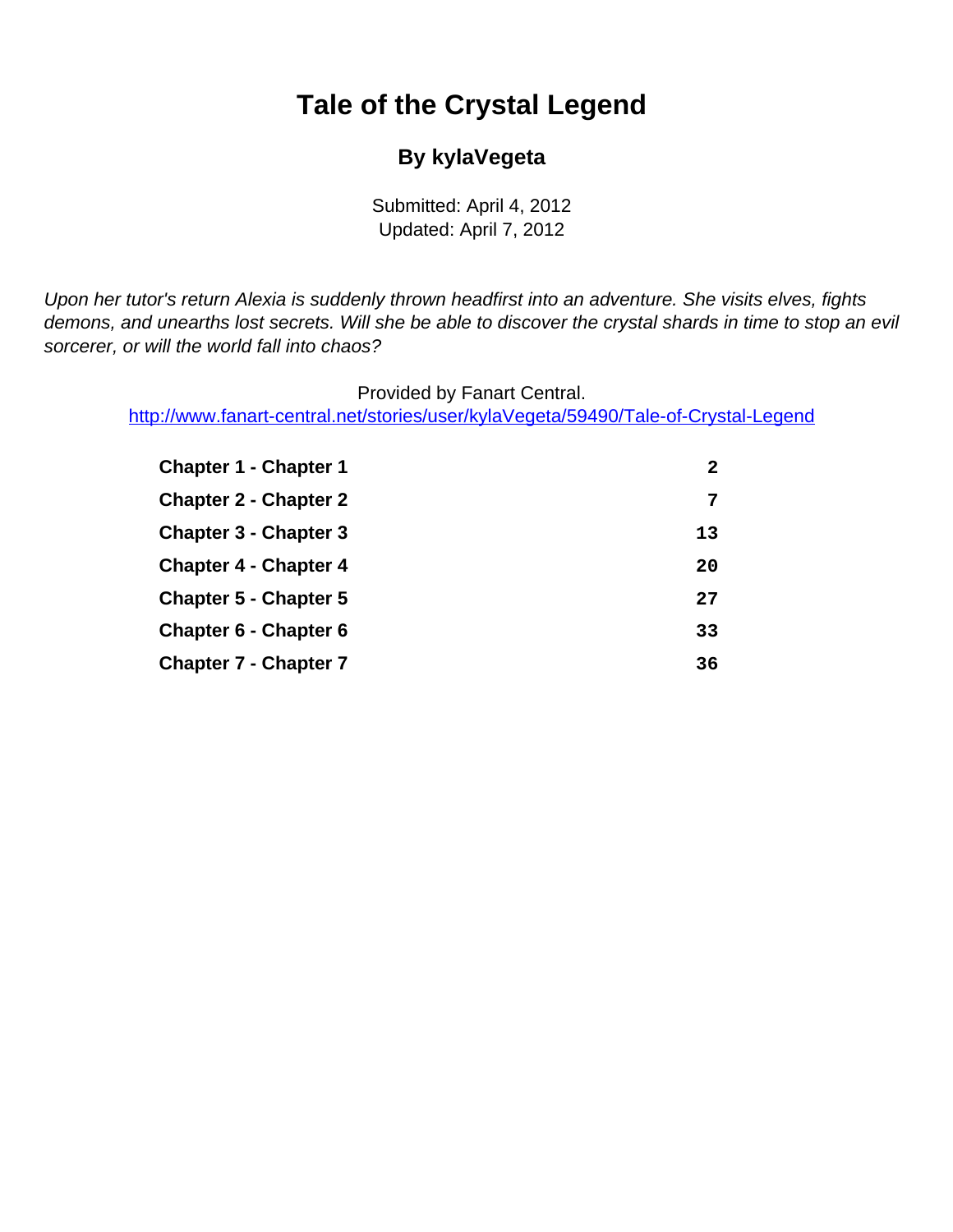# **1 - Chapter 1**

<span id="page-1-0"></span>As if a thief running through the night the young girl scampered through the trees. Tears of fear stained her ash covered face as she whimpered. It took all her might to continue running through the forest. She was terrified from what she had just seen. She had just witnessed her home being destroyed and was striving to get as far away from the destruction as possible in order to survive. The bright orange flames lit everything up and danced across the trees as they spread. "Arooooooooo," a wolf's howl echoed through darkness. The child worked hard to suppress a shriek and the sound of her tears as she forced herself to run faster. A soft groan escaped her lips as her bare feet stumbled over a tree root. She fell to her knees and strained to catch her breath. The sound of soft feet on the leaves could be heard all around her. She flipped over and shrank back into the tree, hugging herself as fear and uncertainty gripped her. She happened to glace up to see the moon glistening off the wolf's teeth as it pounced on her.

"Ahhhhhhhhhhhhhhhhhhhhh" The teenage girl screamed sitting up sharply as she woke from the nightmare. She was breathing heavily as sweat dripped down her face and back. The dream seemed much too real. "It was only a dream… only a dream…" She repeated to herself multiple times as she lay back down and pulled the cover close. After about the seventh time saying this she managed to convince herself and calm down allowing sleep to slip back in. As she laid there her mind began to wonder as her eyelids started to close. She found herself questioning her past as she has done many times before. She had no memory of her early childhood before she lived in the palace. She was around seven at the time. Did she once live somewhere else and these dreams are her memories haunting her, who knew, maybe she had lived in the palace all her life and lost her memory in a tragic accident such as tripping down the stairs. It wasn't long until sleep set in as she pondered everything, and soon she had drifted into an uneasy dream.

"Aleeeeeeeeeeexia!" A maid called waking the girl from her sleep. She opened her eyes slowly before closing them again. She was slowly starting to gain awareness of what was around her even though she desired to sleep in some more. Suddenly it all came back to her as she remembered what the day was. "Oh no she will be here at any moment!" She shouted jumping to her feet and rummaging around her room trying to get ready, changing into the clothes her nanny sat out.

This girl is named Alexia the princess of the city Zandoria. She is around 5' 5½" tall and has long brown hair. She has kind and naïve eyes, in which the right eye is brown while the left eye is green. She is the 16 year old heroine of this story which all started when Kyla, her good friend and tutor, returned from her journey. It was early autumn; the leaves were just starting to turn. By the time our heroine woke it was already late afternoon after spending most of the night studying the many books and scrolls Kyla had left. It was around the beginning of summer when she left on one of her traveling trips that she takes twice a year. "By the time I get back I want you to know each of the continent names as well as the important cities on this continent. I'd give you more but who wants to do homework over summer." Kyla instructed Alexia before leaving.

The sun was already hanging low in the sky when Alexia finally started making her way down the stairs. As she got closer to the bottom singing could be heard clearer and clearer. The voice was enchanting and had a childlike softness to it. Alexia immediately knew who it was. "Kyla it is so wonderful to see you again." Alexia greeted running down the last few stairs and up to what appeared to be a small child. She was wearing a white tee-shirt under a black vest and loose fitting blue jeans that had a hole cut in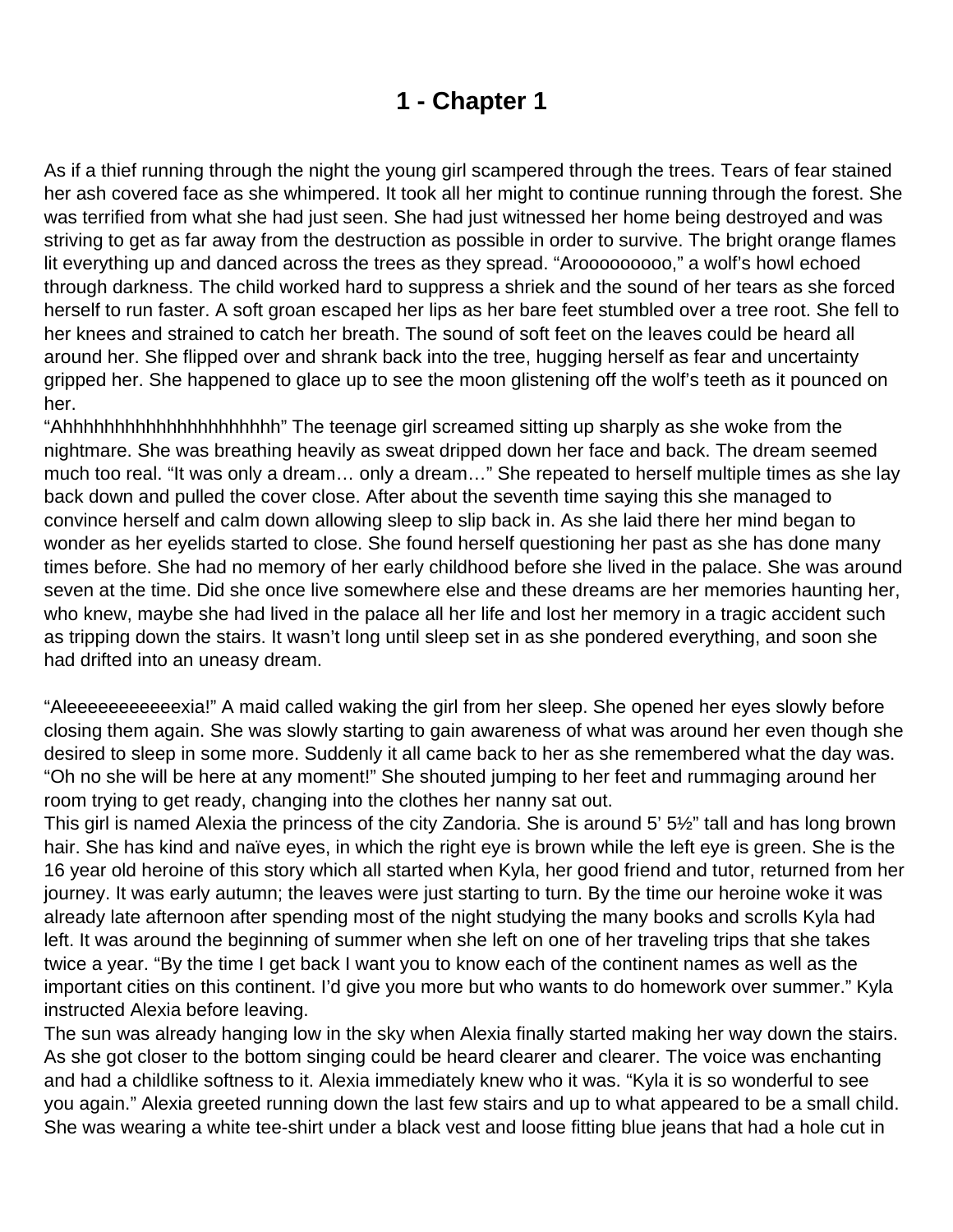the back for her monkey tail. Her platinum hair was shining with a tint of gold due to the light cast from the chandelier.

"Hiya Alexia, about time you got up." She said turning around to greet Alexia. "My apologies, I truly desired to see you in." Alexia apologized bowing. "It's ok. No need for you to bow. I was only teasing you. Besides I haven't been here all that long." Kyla replied grinning as she scratched through her short hair. Suddenly a low growling sound was audible causing Kyla to quickly grab her stomach. "Hey is dinner ready? I'm starving!" She whimpered a frown appearing on her face. "It should be… Have you not already eaten?" Alexia inquired though she had already guessed an answer. "Yeah before I left Demiri… but that was about an hour ago…" Kyla squeaked. Alexia giggled at her friend's child like personality before leading her into the dining hall.

Once the meal was over, the two walked side-by-side back into the great hall. "Kyla?" Alexia asked looking down at her companion. The girl was only 4'5" causing her head to come up to a little less then chest level on Alexia. Kyla was picking at her teeth as she looked up in response. "That song you were singing earlier, would you mind singing it for me?" Alexia asked politely intrigued by the soft melody. "Sure. I don't mind." Kyla answered smiling, her eyes shining a bright blue.

They walked back to Alexia's room where she set out a couple of chairs for the recital. Taking in a deep breath Kyla began her song:

"Now go to sleep and let the darkness creep around.

The light inside will keep you safe and sound.

I know you'll find

That some things don't come out right.

It's what's in your heart

That keeps our love with you each night.

And suddenly

You look at your reflection

And you don't like

What is looking back at you.

Then suddenly

Those who care

Fly down like angels

In hopes to save you

From the rest of the world.

Look around you will find

that love is all around you.

You'll grow up to see

That all your dreams will come true.

Now take these words and keep them with you

You are my angel

And I love you."

"Truly a wonderful performance." Alexia cheered once Kyla finished singing. "It's a lullaby… my mother used to sing it to me…" Kyla replied softly. "Your mother?" Alexia inquired though she was barely able to hear Kyla. Kyla never talked about her parents, her friends, or anything about her life, and Alexia never really thought about asking until now that Kyla opened up the subject. "Yeah… she would sing it to me whenever I was having a bad day or something… No matter what it always cheered me up and helped me sleep…" She whispered glancing at the floor. Pain seemed to fill her eyes as multiple things came back to her at once. "I have never seen your mother before. Why do you not bring her by the palace occasionally?" Alexia asked not seeing the signs that Kyla didn't really care for this topic. "I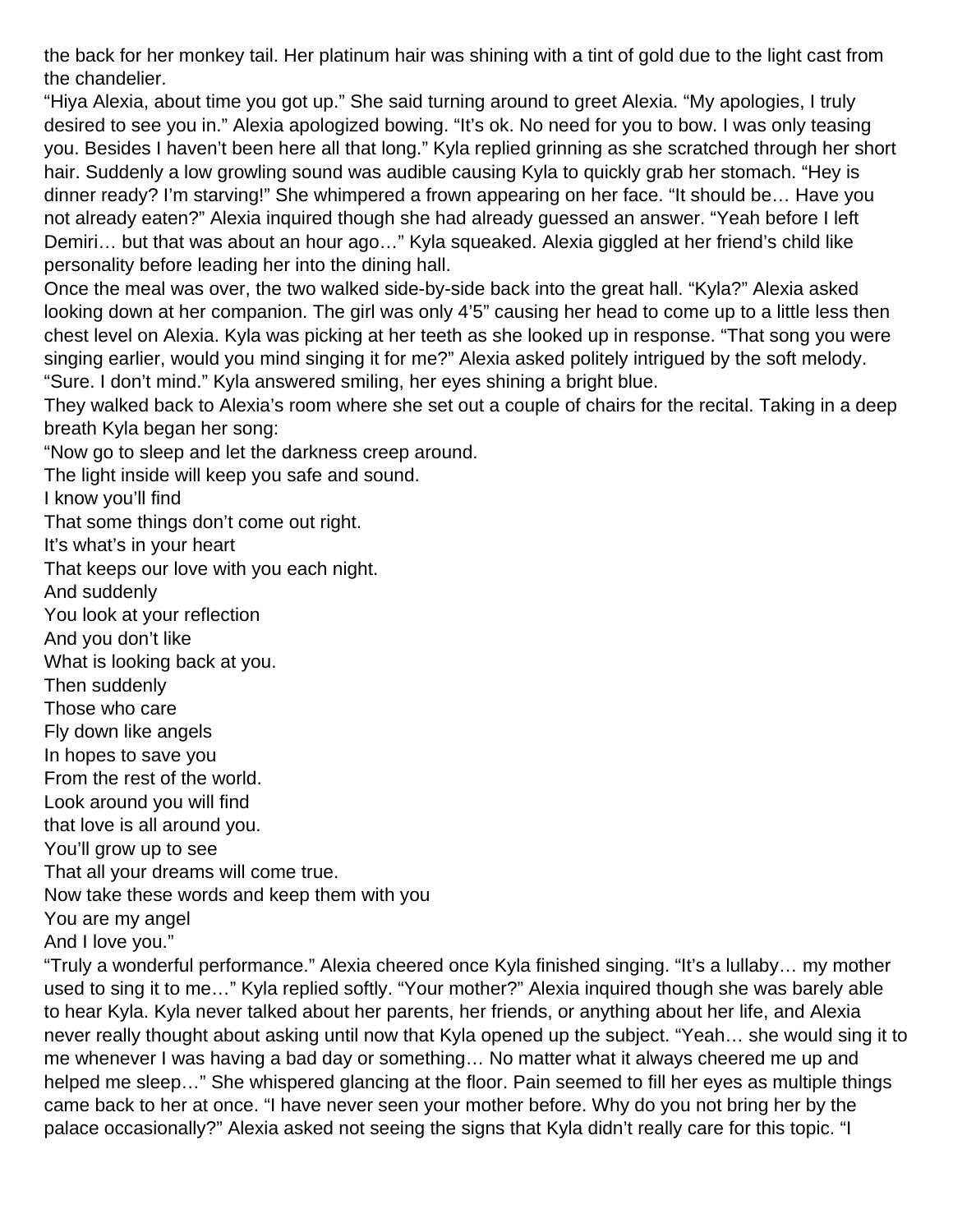can't…" Kyla muttered. "Why not?" Alexia continued to pry. "It's none of your business!" Kyla retorted shooting out of her seat, her eyes glimmering red with frustration her jaw tightening. Alexia had never seen Kyla like these. Kyla would never even raise her voice at Alexia, and now this. Alexia must have found the breaking point.

Silence filled the room as Kyla stood there calming down, her eyes slowly changing from the violent red to a silver-blue and her countenance softened. She looked almost sad in a painful way. "I'm sorry…" She whispered. Alexia seemed shocked by this behavior. Kyla took in a deep breath. "I'm bushed…" She yawned. "I'm going to put my bags in my room and hit the hay." She said walking away.

What was she not telling me? Why doesn't she want to talk about her family… her past? These questions bothered Alexia and were on her mind all night and into the next day. Alexia wanted to toss these thoughts aside, especially after seeing the pained look on Kyla's face, but her curiosity was getting the best of her.

Though Alexia didn't get much sleep she was up early and was able to greet Ash when he arrived at the palace with the kids from the orphanage. Whenever Kyla was here Zack would bring the children so they could listen to her stories while Alexia worked on the studies Kyla gave her.

Ash is a teenage boy the same age at Alexia who has slightly spiky brown hair and is about 5'7". His eyes are similar to Alexia's except his left eye is brown and his right eye is green. He is really quick witted but is a good and kind person. He grew up in the orphanage since he was never adopted. He doesn't really have much and pretty much wears the same things each day, a green tee-shirt and tattered blue jeans. He and Alexia have known each other for practically forever and are best friends. She feels sorry for him sometimes due to his past and has offered to buy him whatever he wants but he won't let her. If Alexia had it her way he would be living with her at the palace but for some reason her mother won't let it.

"Hey, how's it going?" Ash greeted as the guards allowed him to enter into the palace. "Good morning Ash." Alexia replied cheerfully running down the stars to him. "What are you up to?" He asked glaring accusingly at her. "Who said I was 'up' to something?" Alexia gasped. "Come on Alexia. We've known each other forever. I think I should know you by now." He countered. "Well yesterday Kyla mentioned her mother, but when I pursued the topic further she became-" "Angry?" Ash said cutting her off. "So you want to know what she's hiding, right?" He asked. "Yes but-" "You always were too curious for your own good." He interrupted once more. Alexia scoffed. "Where is she now?" Ash inquired. "She is still asleep…" "Well, why don't you just break into her things and take what you want while she's still asleep." He instructed giving a slight chuckle at the thought of Alexia playing ninja. "But that would be-" "Stealing? Not exactly when you're done just put everything back." She pondered what he said. "Well if you say so…" She mumbled still a little unsure. "Come on it'll be fine, what's the worst that could happen? Whenever you're done snooping meet us outside at the usual spot." He said confidently. "Just remember curiosity killed the cat. You might not like what you find." He warned waving as he walked out the door.

Following Ash's advice Alexia walked quietly up the stairs and to the room that Kyla stays in while here. Kyla was still soundly sleeping, curled up like a puppy. Alexia tiptoed over to Kyla's travel trunks. She opened one finding only clothes. With a sigh she opened the other chest to find a photo album, a video recorder as well as an album of video photos. "Eureka." She breathed pulling out the two albums. She first looked through the still photos but for the most part found only pictures of Kyla with her friends. "Kyla has a brother?" Alexia questioned as she found a photo labeled "Kyla and her brother." It must have been put in by someone other than Kyla since the handwriting was different. She found another picture labeled "the cousins" of Kyla and a tall blond haired boy. A smile found its way to Alexia's face. So far she saw nothing bad, though she was curious as to why she had not found any photos of Kyla's parents.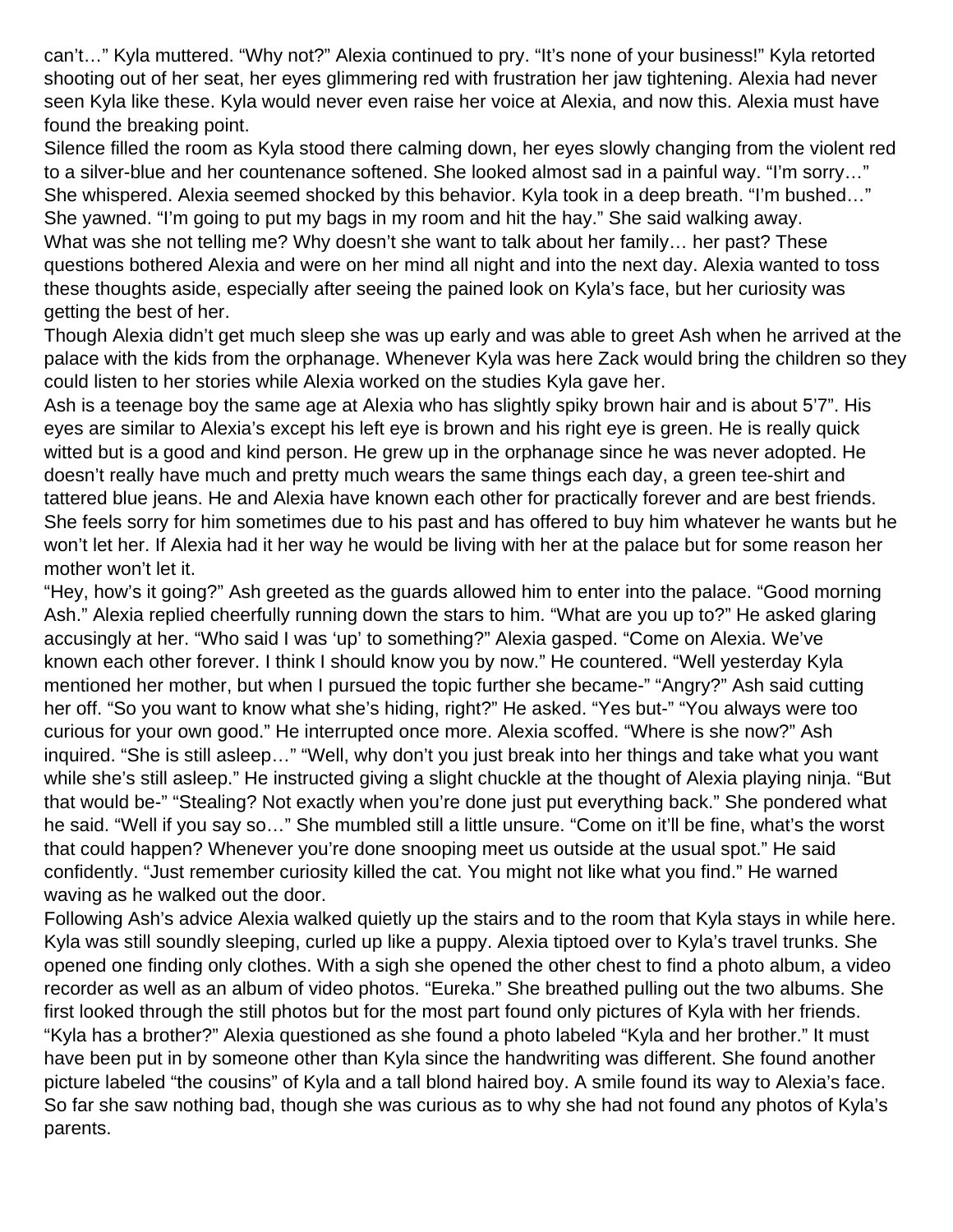Still not satisfied Alexia placed the photo album back into the trunk and started to look through the other album. Video Photos are an interesting invention that has been around for many years. They are photos that have a video recorded on them making them easy to store and watch. To record one you take a blank photo and slide it into the recorder. From there you set the recorder to record and you're good to go. To watch all you have to do is hold them and watch, they are touch activated. You can also place one in a recorder and attach the recorder to a monitor gaining a larger screen.

Alexia grabbed the first video in the album and holding it in front of her face she started watching it. It was some sort of party, a birthday party for Kyla and her brother. It seemed like it was fun. Kyla danced around with a large smile on her face though with each of her movements pain flashed across her face for a split second. Alexia watched this happily as the party continued. The recorder was given to the boy. His young face lit up as he took it and started recording.

It went black. Alexia set the video in her lap, though she still had hold of its sides. She was confused. What was Kyla hiding? She considered just giving up her search when something caught her attention. She looked back down to see that the video was still rolling it just had an intermission.

It was in a dark room. The boy had entered it and was looking around. A small girl was sleeping soundly. The boy tiptoed around the room as if trying to find something to maybe embarrass his sister with. Suddenly there was a loud bang, fire lit up the sky outside, and the room began the shake. The boy cursed as he along with the camera shook. The girl on the other hand remained asleep. A man ran into the room. He looked in the direction of the camera, looking at the boy. "Are you okay?" The man asked. "Y-yeah… What's going on out there?" Kyla's brother inquired. "We're under attack. There's not many of us left. We're trying to get as many people out as possible. Is Kyla ok?" The man explained. "She's fine she sleeps like the dead. What about father and mother?" The boy questioned. "I'm sorry Rikku… but they're... they're dead." The man said sadness in his voice as he walked over to where Kyla was sleeping. "B-B-but how?" Rikku whimpered. "They were the first to try and fight. They wanted to protect you." The man replied picking Kyla up and draping her over his shoulder. "Come on Rikku I need to get the two of you out of here." The man said running out of the door the boy following. It was a small city. Everything around them was on fire. Dead bodies littered the ground. They ran frantically trying to escape the destruction. The buildings were flying by. Soon Rikku outran the man carrying Kyla, removing them from sight.

"Niroshi!" Kyla screamed. Rikku turned around to see Kyla pushing the man aside in time to avoid the blade of an unknown warrior. The warrior was shielded from our sight by the smoke. There wasn't enough space between Kyla and the warrior in time for her to evade. She caught the blade across her stomach and fell harshly to the ground. Her body bounced before settling there, motionless, blood pouring from her wound. By the time the man, named Niroshi, regained composure or Rikku had reached Kyla the warrior was gone. "Kyla!" Rikku shouted as he slid over to her dropping the recorder in the progress. Now all that was visible was Kyla laying there and the bodies and arms of the two males. "N-N-Niroshi is she going to be ok!?" Rikku, lost and terrified, asked the man. "I don't know." Niroshi breathed as he gently lifted Kyla. "But if we don't hurry neither of you will be 'ok.'" He added looking around trying to spot more survivors. "There's Damian with his kids. Come on Rikku." He commanded holding Kyla close to him as he started to run again. Rikku grabbed the recorder as he quickly followed.

Soon they were in what appeared to be a docking area. The sea was slightly visible glowing orange as it reflected the flames. "Rikku go. Damion will help you get a warp pod set up. I'm going back to look for more survivors." Niroshi instructed as he placed Kyla inside a warp pod. He typed coordinates in on the pod's key panel before he left. The door went to close but Rikku prevented it. He turned the recorder around to show his face. "Everything is going to be ok, Sis… I'm here whenever you need me…" He said smiling as tears formed in the corners of his eyes. "Prince Rikku!" An unidentified voice called. "Alright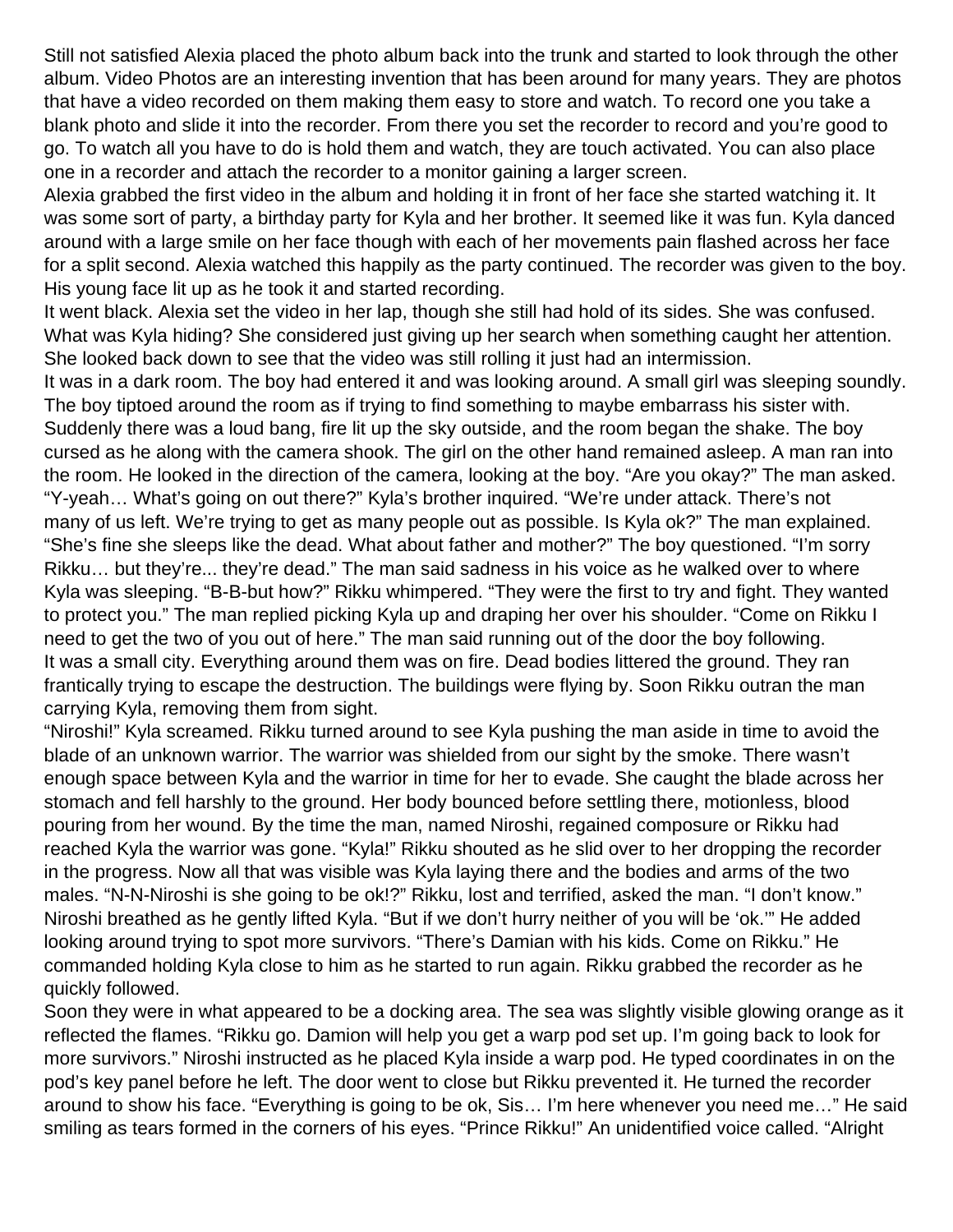already!" He retorted. "Love you sis." He whispered wiping away the tears and smiling once more before setting the recorder down on the back of the seat facing out the window. You could hear his footsteps as he left. There was a hiss and a clang as the door closed and the pod started to leave the burning town. Kyla's groans were audible as she stirred from her sleep. All that was visible by the recorder was the town as the buildings crumbled under the heat and explosions scattered bodies everywhere. Something hit the recorder causing it to spin around to where Kyla's face was visible. She had slipped as she sat up to look out the window and her elbow nudged the recorder. Horror was spread across her face. Her lips were partially parted as she was thrown into a trance, her eyes were wide and the bright flames were reflected in her silver colored irises.

Finally the recording ended. Alexia was feeling a mixture of sadness and horror. At this moment Kyla woke up. She jumped from the bed and doing a front-flip over Alexia snatched the video photo in the process. "What do you think you're doing!?" She hissed glaring at Alexia arching her back like a cat ready to strike. "I-I was curious… I desired to learn what you were retaining." Alexia replied trying to sound calm and miraculously succeeding somewhat. "Well… you always were too curious for your own good." Kyla said looking amused as she straightened her back. "I guess… it wouldn't have hurt to tell you… it's not much of a secret, though it appears that nobody across the globe seems to care that practically an entire race was exterminated." She said almost to herself glancing down at the video, sadness filling her eyes. "I-I just don't like talking about my past. How I lost so many friends… my home... my parents... The pain is still so close..." She continued clenching the blue sphere pendent around her neck. It started to glow at her touch. "But you shouldn't have looked through my personal belongings." She lectured looking at the opened chest. "My apologies." Alexia apologized. "Eh… whatever…" Kyla shrugged having already forgiven Alexia.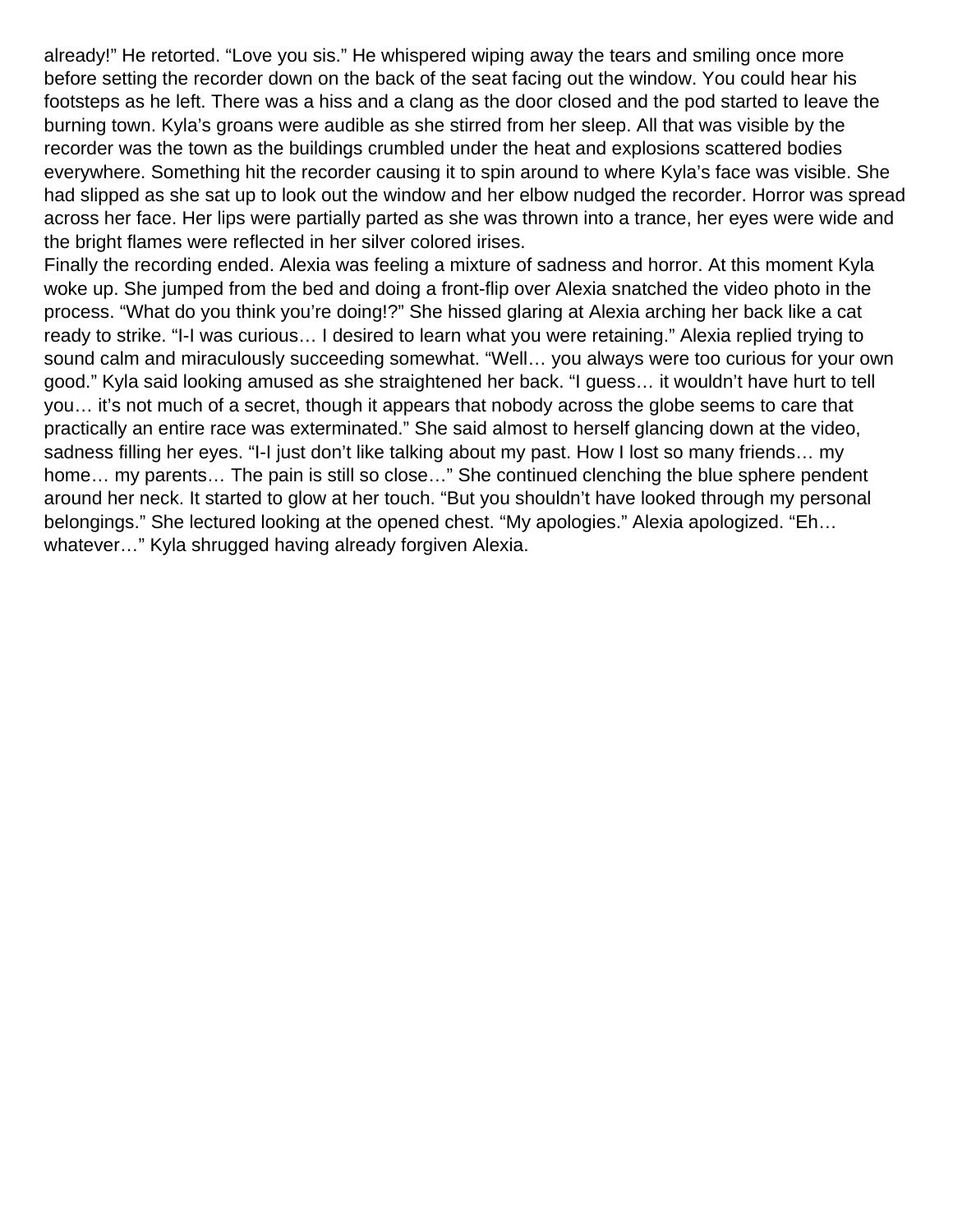### **2 - Chapter 2**

<span id="page-6-0"></span>As our heroine and her teacher exited the castle in order to meet Ash at their usual hangout, Kyla shared things that she had never told anyone. After all, Alexia had already seen what had happened to her home, why not open up to her about it? Kyla told Alexia of what her home was like before and after she was born. Before her birth the monkey-demons were cruel people who lived off the suffering of others. They were pirates. And since they had strength far beyond humans it was easy for them to pillage anything they laid their eyes on, killing anyone in their way. But when Kyla and her twin brother were born a change came over her people for reasons unknown. Something about this pure child melted her father's cold heart. They stopped their killing and raiding and turned over a new leaf. They kept to themselves and lived their lives practicing martial arts, a few families turning to farming to sustain the village.

The children born in this time of peace had it easy since most people adapted easily and gratefully to this new lifestyle. Kyla's older brother wasn't one of those people. He would constantly attack her verbally and physically due to her being different. The family line was filled with males with black hair and black eyes, but she was female with white hair and changing eyes, getting most of her traits from their mother. For the most part nobody knew of his beating her. Her twin brother was able to figure it out though and begged for her to either fight back or let someone help her. But she tossed his advice aside. Though she was incredibly strong she wouldn't fight back against her older brother, she practically let him beat her and spit curses at her. She also would never tell anyone about it, especially not her parents. She didn't believe in asking others for help.

At the young age of four Kyla along with a group of other children were playing around the warp pods. They were forbidden from touching them, but one of the kids dared her to go inside one. She was never one to brush off a dare so she climbed up in one, and in the process she pressed some buttons on the control panel causing it to fly off with her inside. When she finally landed she was on this continent, Lucaria. She wondered around training for a while in the wild. It was during this time that she was appointed Alexia's tutor. After which she returned home where she lived for a year going through the same abuse she had before, and still hiding it from everyone. It was the day of her 7th birthday that would haunt her for the rest of her life, an event that Alexia had seen.

By the time Kyla's tale had ended they were making their way through town. To Kyla's waist was attached her travel pack that magically contained all of her belongings. She never explained to Alexia how it held everything all she would say is that it was some kind of technology that a friend of her was working on. Draped around her shoulder was a satchel of books for Alexia to study once they reached their usual hangout outside of town. Now that Kyla had finished talking everything was quite except for Kyla humming happily and the soft buzz of people attending to their daily lives. The people in town loved to see Alexia when she went on her walks through town which was practically every day. Of course people would stop to stare and wave at her. If Alexia was alone all the boys would run up to her trying to talk to her, but it isn't often that Alexia is alone, she is normally with Kyla and/or Ash. On a normal day Alexia would smile and wave back. She would giggle at the children that ran at her and her companion's heels, but today was different she was lost in thought processing Kyla's story. How can she endure everything that she has and still remain this cheerful healthy child? Alexia pondered. She had already made up her mind to never repeat the story to anyone. If Kyla wanted it told she would tell it herself, besides Alexia wouldn't even know how to begin to retell this tale.

As they walked, and were just outside of town, the silence was cut by an explosion. The ground shook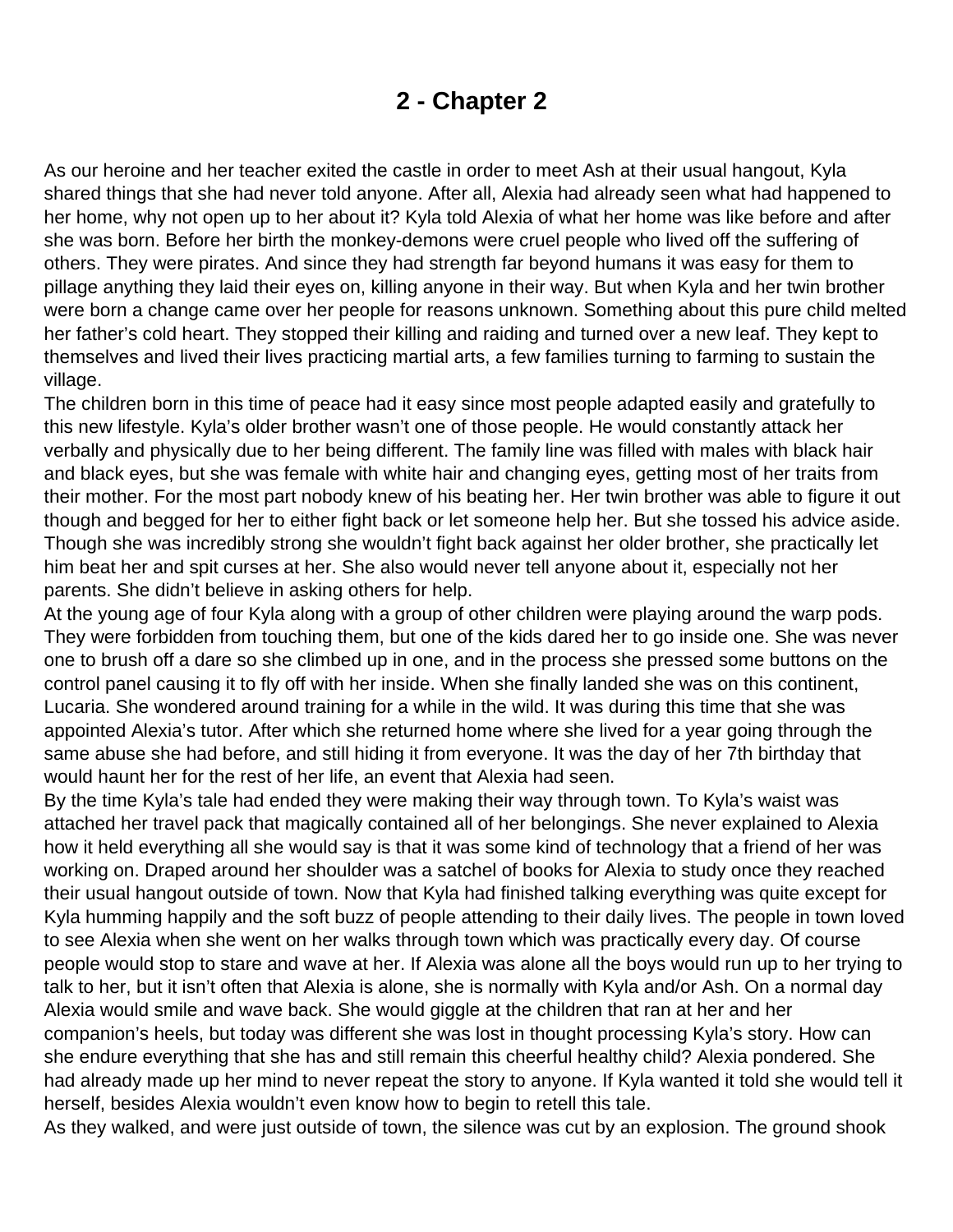slightly where they were and a cloud of dust and smoke rose in the distance. The people in town started screaming scrambling around trying to get to safety, as another explosion went off in the same area a couple miles up the road. Alexia ducked down shielding her head as if the explosion was right there. Seriousness flashed across Kyla's face where it stayed. She stared at the smoke measuring up the distance from here to there. "That was near our place…" She whispered as fear started to darken her gaze. "Do you mean that Ash and the children could have been caught up in that!?" Alexia squeaked looking up at the cloud as it started to fade away in the wind. "That is exactly what I mean. Alexia, go back to the palace and don't come out 'til I get back. I'm goin to check on them." Kyla commanded couching down to place her front feet on the ground preparing to pounce away. Something gripped her shirt catching her off guard. She looked back to see that Alexia had fallen to her knees yet was able to have a stern grip on Kyla's shirt. "Please take me with you. I cannot go back without knowing about their well being. Please do not leave me here." Alexia pleaded desperately tears forming in her eyes as she worried about her friends. She was already fighting placing her fingers to her mouth. She had a horrible habit of biting her nails when nervous, a habit her caretakers were trying to break her from. Kyla's face softened as she saw the pure desperation on Alexia's face. "Fine but I'm not carrying you." She teased a grin stretching across her face.

"We should make haste then." Alexia said standing up. "You don't walk or run fast enough. You'll slow me down." Kyla countered sighing. "How do you suppose we proceed?" Alexia inquired. "Well we can hitch a ride." Kyla grinned. Alexia went to ask further but Kyla cut her off telling her to just wait. Alexia watched trembling with anxiety not longer able to fight nibbling on her nails. Kyla placed her fingers in her mouth and let out a long, loud, high pitched whistle. "How will that assist us?" Alexia questioned. "Just watch." Kyla whispered. Alexia watched eagerly for a sign of what Kyla was talking about. Her nails were murdered by the time she saw something approaching them quickly. It was a beautiful white horse whose healthy coat glistened in the sun and long white mane flowed behind her in the wind.

The horse reached them and came to a stop nodding her head as she stomped around in place. Kyla easily jumped onto the horse's back positioning herself before extending her hand to help Alexia up. Alexia hesitated glancing at the animal nervously. "You want to come don't you!?" Kyla shouted at her. This was all it took to encourage her. Alexia took Kyla's hand. With a smile Kyla pulled Alexia effortlessly up onto the horse. "Hold on tight." Kyla instructed. Alexia gripped her tightly around the waist, fearing that is she fell she would drag Kyla with her. "Curre." Kyla whispered. The horse started running quickly down the trail. "I thought horses were extinct!" Alexia shouted barely able to hear over her rapid heartbeat. "Not at all. They just live away from humans. Humans scare them. They're actually all over. Aries here was actually raised by the elves. She's a very good horse." Kyla informed Alexia. They traveled quickly, the horse covering ground ten times faster than if Kyla and Alexia had been running it on foot. They covered the couple of miles in a few minutes and soon Ash's head was visible. Kyla gracefully stood up in front of Alexia. She managed to balance with ease. "Alrighty… I'm going to jump. After I jump I need you to count to five and tell her to stop. She doesn't really understand English so you will need to say 'Siste.'" Kyla instructed. Alexia managed to make a sound in order to let Kyla know she heard her. She released Kyla gripping onto the horses sides as best as she could. She was terrified that she would fall off. They were approaching Ash quickly. Kyla chuckled before leaping from the horse. Alexia clenched her eyes closed as she threw her arms around the horse's neck. She counted in her head. One… two… three… four… "Five. Siste!" She squeaked trying to pronounce the word the same way Kyla had. The horse understood and immediately slowed to a stop. Alexia exhaled in relief.

After she had jumped from the horse, Kyla landed in a roll which she quickly turned into a series of flips before she landed gracefully in front of Ash. Ash was kneeling there with his arms shielding a couple of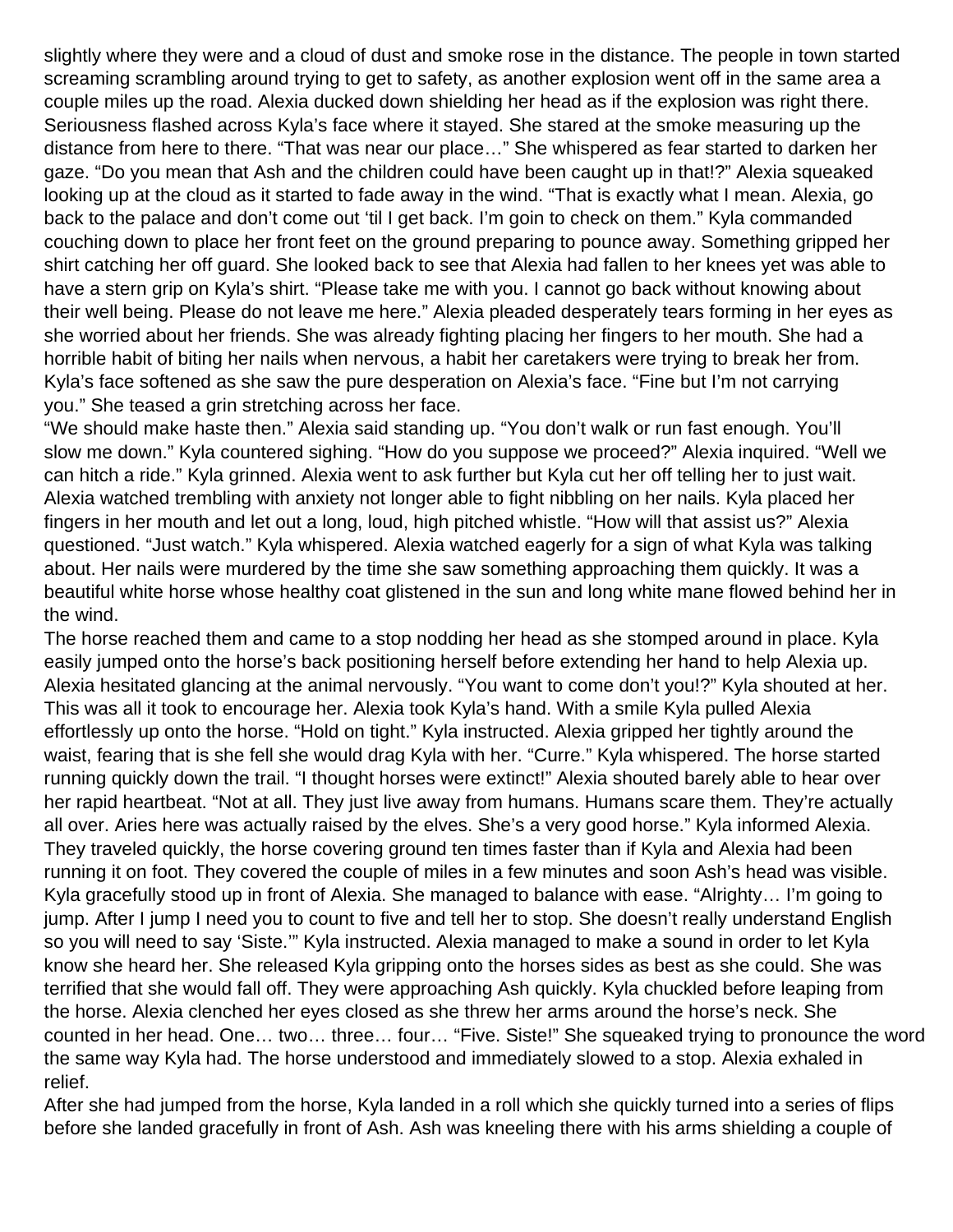children that were clinging to him for protection. He was covered with dirt as he looked up to see Kyla standing protectively over him. "Where are the rest of the kids?" Kyla asked before even starting to inspect the man who was causing all of this trouble, who was standing ten feet in front of her. "They were able to get away. They're probably wondering through the woods on the way back to town for help." Ash replied. Finally Kyla looked up at the assailant. He was a teenage boy 15 years in age. He had reasonably long dark blond hair. The top of it was chin length that fell into his face. The rest was pulled back into a tiny ponytail. His bright green eyes shone through his bangs. He was wearing a loose fitting green sweater and blue jeans that were ripped at the knees. He wasn't very tall for a male, only 5'5".

"What's the matter Ash, couldn't take the shrimp?" Kyla teased taking up a fighting stance. "Come on he had grenades!" Ash retorted. "Hey I'm taller than you!" The blond haired boy shouted at Kyla. "So what-did-ya come here for?" Kyla asked the boy. "I was sent here for the princess." He replied. "Do you really think I'm just going to let you take her? Besides why did you attack a group of kids?" Kyla questioned sounding offended. "I was told that she often hangs out with this group." He sighed. "But it seems she's not here. Well I just hope I get to her before the other guy does." He added sounding almost disappointed. "What other guy?" Kyla barked. "That's not important right now. Where is the princess chick?" The boy countered. "What do you desire with me?" Alexia asked finally finding the courage to speak; she was still shaken from the horse ride here. "Ah, bingo!" The boy chirped looking over at her and smiling. He picked his hover bored up off the ground and started walking towards Alexia. Kyla jumped in his way and started fighting him off. "Alexia go!" She shouted. But Alexia was frozen. The horse pranced restless beneath her sensing the urgency in Kyla's voice but awaiting a command. "Alexia go NOW!" Kyla growled. But Alexia didn't know what to do. She had never ridden anything other than a hover car, and she couldn't remember the word Kyla said earlier to make the horse go. Kyla managed to get a good kick to the boy's chest causing him to fall to the ground. She turned to Alexia and shouted "Curre!" At this one word the horse took off running. It ran past Kyla and the boy. The boy hopped to his feet and went to climb onto his hover board in order to chase Alexia, but Kyla tackled him knocking him down. "Curre!" She shouted again causing the horse to run faster. The horse started running deep into the woods. All Alexia could do was hold on tightly to the horse's neck and pray that she didn't fall off. The only sounds Alexia could hear were the horse's hooves pounding against the earth. After traveling far into the woods the horse slowed down to a walk. They were in an area with no trees, where flowers covered the ground. The sun was shining brightly down on Alexia warming and relaxing her. The horse came to a stop in order to nibble on the grass. A smile found its way to Alexia's face as she patted the horses back and enjoyed the sun on her skin. Out of nowhere a rope flew down over her tightening around her waist. She let out a scream as she was pulled off of the horse and into the sky. The rope started to burn as it tightened with each tug. She couldn't scream anymore and could only kick at the air since her arms were bound to her sides.

Kyla emerged from the woods followed by the blond haired boy. "Alexia!" She yelled jumping into the air teleporting a dagger into her hand. She was going to attempt to cut the rope but a lightning spell struck her in the back of the neck. She fell to the ground unconscious.

The young man's hair blew wildly in the wind as he finished pulling the princess up to him. His lightning spell worked well to buy him some time. "Kyla!" The princess screamed once he loosened the rope so she could breathe. He lifted her over his shoulder and started carrying her into the cabin of his hover ship. "Kyla!" Alexia continued to scream in fear that her friend was injured. She was also afraid that she was in a worse situation. She kicked at the air but the boy didn't lose his grip on her.

He carried her into the cabin and placed her on the floor so he could close the hatch. Alexia took this chance to look him over. He was taller than her probably 5'10. He had spiky white hair though he was only a year older than her. His clothes were mostly black, a black tank top and a black jeans, but a bright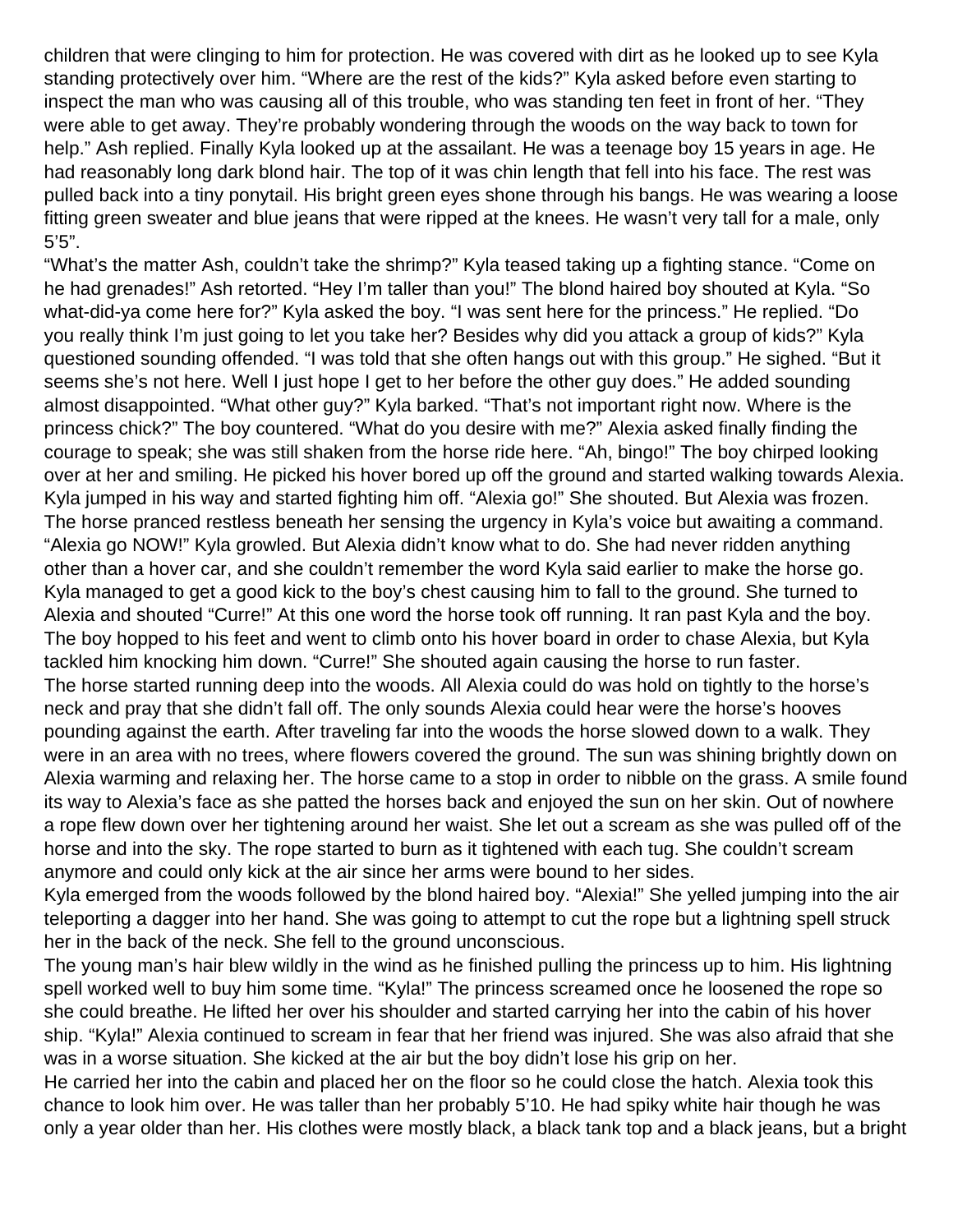red cape added color to his attire. A large silver two handed sword rested on his back. His cold blue eyes shone brightly against his pale face. Walking back over to her he knelt down to where they were face-to-face. "I'm sorry to tie you up like this but I must be cautious. Once we fly over Caim you will be free to roam around the ship." He instructed as he tied her arms behind her back and her ankles together. To finish it off he tied a cloth around her mouth in order to gag her. He looked into her eyes, his icy gaze showing no emotion. "My name is Felix. Your brother hired me to take you to him. I'm not going to hurt you so don't be afraid." He informed her before standing up and walking towards the piloting room. Suddenly he paused and turned back to her pressed his hand to his forehead. "Oh… and don't try to struggle." He added running his fingers through his bangs and walking away to pilot the hover ship.

Alexia hung her head and just sat there; she didn't know what else to do. Her only skill that she could think of was her marksmanship but that wasn't going to help her now. As she pouted she thought about what Felix had said: "Your brother hired me to take you to him." What could that possible be about. Something caught her attention from the crates behind her. It felt like someone was watching her and now she heard a soft rustle as if someone was moving among the boxes. She let out a muffled squeak as a form emerged from them. "Shhh." Kyla whispered as she set to work untying Alexia. "I want you to stay here while I go and have a word with the driver." She instructed standing up and walking off to the piloting room. Alexia watched her leave desiring to follow her. Even though Kyla clearly said for her to stay behind she wanted to see what would happen. Well curiosity killed the cat. She chirped as she pranced through the door.

Alexia had already missed the few if any words said between the two when she entered. Felix swung at Kyla. She did a back flip avoiding it. He threw several more punches at her but she ducked and blocked each of them. Finally she leaped in the air to avoid a kick and twirling, kicked him across the face sending him backwards into the power shift. The lever went all the way up to full power before breaking under his weight. He steadied himself and shook the pain from his face before taking a boxer's stance. He threw several swift punches and kicks all of which Kyla skillfully dodged.

An ear splintering blast erupted through the air as the ship began to rock uncontrollably. "What's happening?" Kyla shouted shrinking close to the ground, steadying herself. "The engine blew from too much strain." Felix retorted running over to the power gear. He gasped as he examined what was left of it. "You idiot, you broke it now we're going to crash into the forest!" He added glaring at Kyla. She gave a weak grin and a nervous chuckle. Alexia looked out towards the deck and watched as the trees got closer. She was mesmerized suddenly it felt like something was calling out to her. She began walking out onto the deck in a trance ignoring as Kyla called out to her. As Alexia walked out towards the end of the deck it started to crumble away being destroyed by the trees. She walked straight to the edge and was about to fall when Felix grabbed her twirled around and pushed her back towards the cabin. She fell back onto the floor and was drawn from her trance as her head bounced against the wall.

Felix twirled his arms trying to gain balance but instead fell over the edge in place of Alexia. He managed to grab onto the remaining deck with one arm. Alexia wanted to scream out to him but couldn't find the words. Kyla swiftly ran out to Felix, grabbing his arm just as he was about to let go. She twirled fiercely and threw him. He collided with the floor and slid over to Alexia. Kyla started flailing her arms in order to regain the balance she lost when she tossed Felix. She sighed in relief as she caught herself and started running back to her companions. As she was on her way back another explosion occurred scattering more pieces of the deck. A stray piece of wood flew up and hit her in the back of the neck. She let out a soft groan as she staggered a few more steps. Her eyes fluttering half closed as she fell forward, unconscious.

Alexia tried to scramble to her feet to run for Kyla but Felix gripped her arm holding her back. She glanced up at him. "We'll hit the ground any second now. Go inside and brace yourself for impact."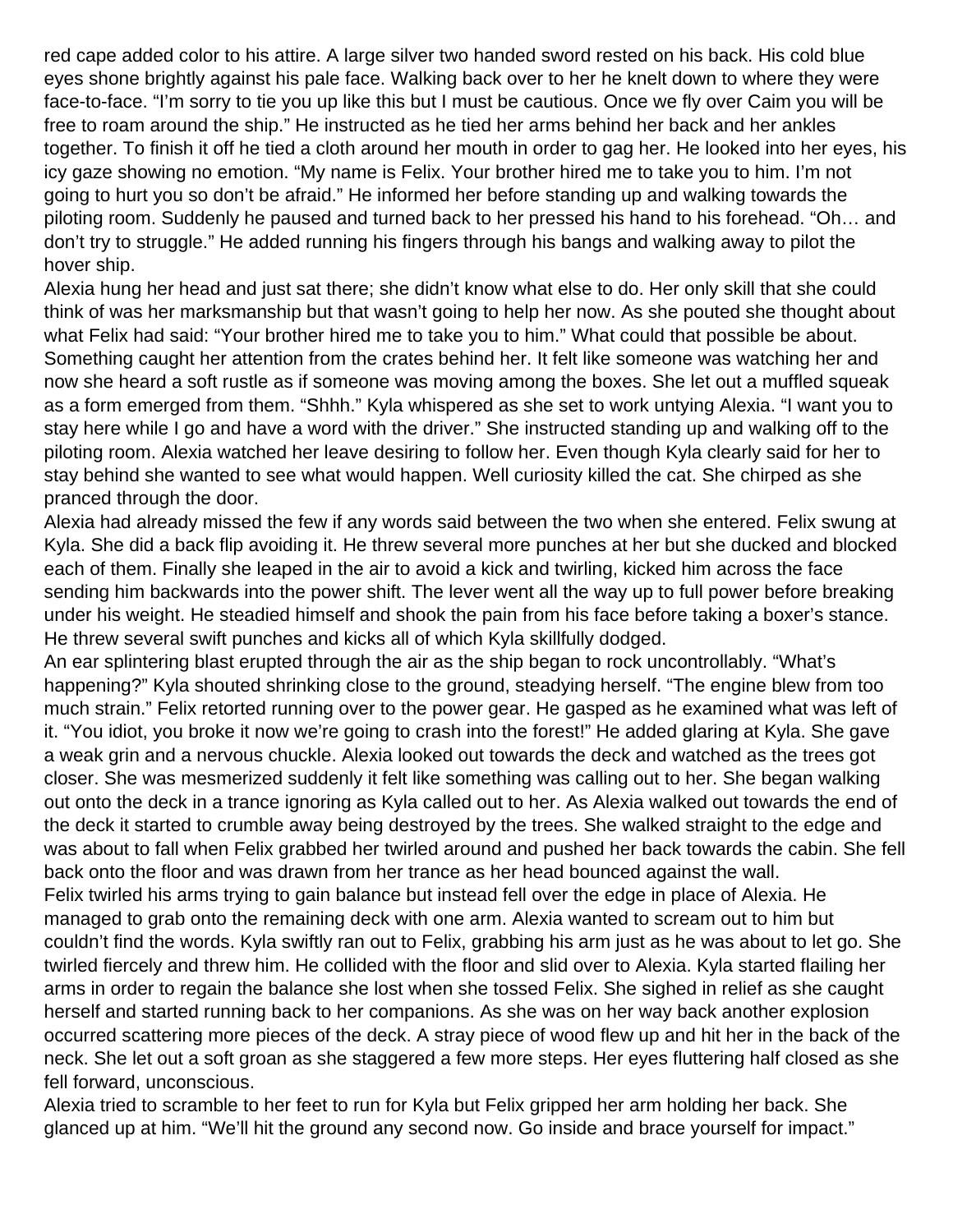Felix instructed a scowl on his face as he shoved Alexia inside the cabin. She went in reluctantly though looked out the window trying to see what was going to happen. Felix rushed towards Kyla, but before he could reach her the Ship crashed into the ground. The force of the impact sent everything on the deck flying. Alexia fell, her head colliding with the control panels rendering her unconscious.

Dreams came to Alexia while she was asleep. She was in a ring of fire. Everything around was in ruins. "Alexia!" That one shout echoed through the still sky. She looked up and saw something falling quickly. It was a body about the size of a child. It smashed harshly against the ground, hard enough to bounce before settling there, motionless. Alexia instantly recognized the white hair and angel face. "Kyla!" She tried to scream but no sound passed her moving lips. The flames started to draw in closer making a tighter circle around her. She tried to call out to her friend for help but she couldn't find her words, and Kyla just continued to lay there the flames glowing on her dirt smeared face. Alexia feared that death had found the two of them and decided to take Kyla first. She fell backwards hugging herself with tears rolling down her face as the heat of the flames was becoming unbearable. There was virtually no space between her and the fire. "Awaken…" A calm voice instructed. Alexia glanced once more at Kyla before closing her eyes, a white light emerging from her.

When Alexia opened her eyes she found the walls of the hover ship around her. She struggled for breath as smoke entered her lungs. As she sat up she noticed that everything was covered in flames. Climbing to her feet she glanced around; she had to find an exit before she died of either the fire or smoke inhalation. The ship was tilted making it hard for her to walk and keep balance, but she couldn't let herself slip and loose the progress she was making. Finally she found a door that appeared to be untouched by the flames. She pressed her hand to the door to feel for heat and it was cool to the touch. She hesitantly grabbed the door handle, no heat. Happily she started to twist the doorknob and push on the door but it wouldn't budge. She groaned and gave up.

"You alright princess?" A voice called down to her. She looked up to see the blond haired boy from earlier glancing at her from a hole in the ceiling. "I am fine but I am unable to escape." She replied coughing due to the smoke. "Hold on. Coming down!" He said taking in a gust of breath and dropped down to the floor next to Alexia. He slid when he landed and fell. "Are you alright?" Alexia choked out. He nodded struggling to continue to hold his breath. He climbed to his feet careful not to slip again. He pointed at the door and Alexia nodded. She covered her face with her hands as she started to cough again. He walked over to the door and twisted the handle. He pushed against the door and even shoved it with his shoulder but it wouldn't move. Seeming to give up he walked back towards Alexia, giving a shrug. Suddenly with a smile he twirled around kicking the door. It splintered and shook. He took a couple steps back examining the door as it started to open moving towards them. "Oh… it's a pull not push… why didn't I think of that?" He muttered sheepishly scratching through his hair. He opened the door the rest of the way then stepped aside. "After you." He said bowing. Alexia bowed slightly in return and walked through the door.

She walked into a bedroom that was untouched by the flames. Pausing she looked at how simple everything was, a single bed, a desk, and a book shelf filled with books that was now flipped over spilling its books due to the crash. The air in here had yet been disturbed by the smoke from the rest of the ship. "Um sir?" Alexia started turning to look at the boy. "Name's Matt." He told her attempting to close the door before giving up and walking to the window. "Matt… How do you suppose we escape from here?" She asked watching him. "Through here." He told her opening the window and climbing up onto its edge. Smiling and giving a thumb up, he leapt from the window. She watched this then gulping walked to the window.

Climbing onto the seal she looked out at everything around her, the clean breeze hitting her in the face. She inhaled this air gratefully as she went to step down from the window, but there was nothing to step down onto. She squeaked as she fell from the window and managed to grab onto the window seal. She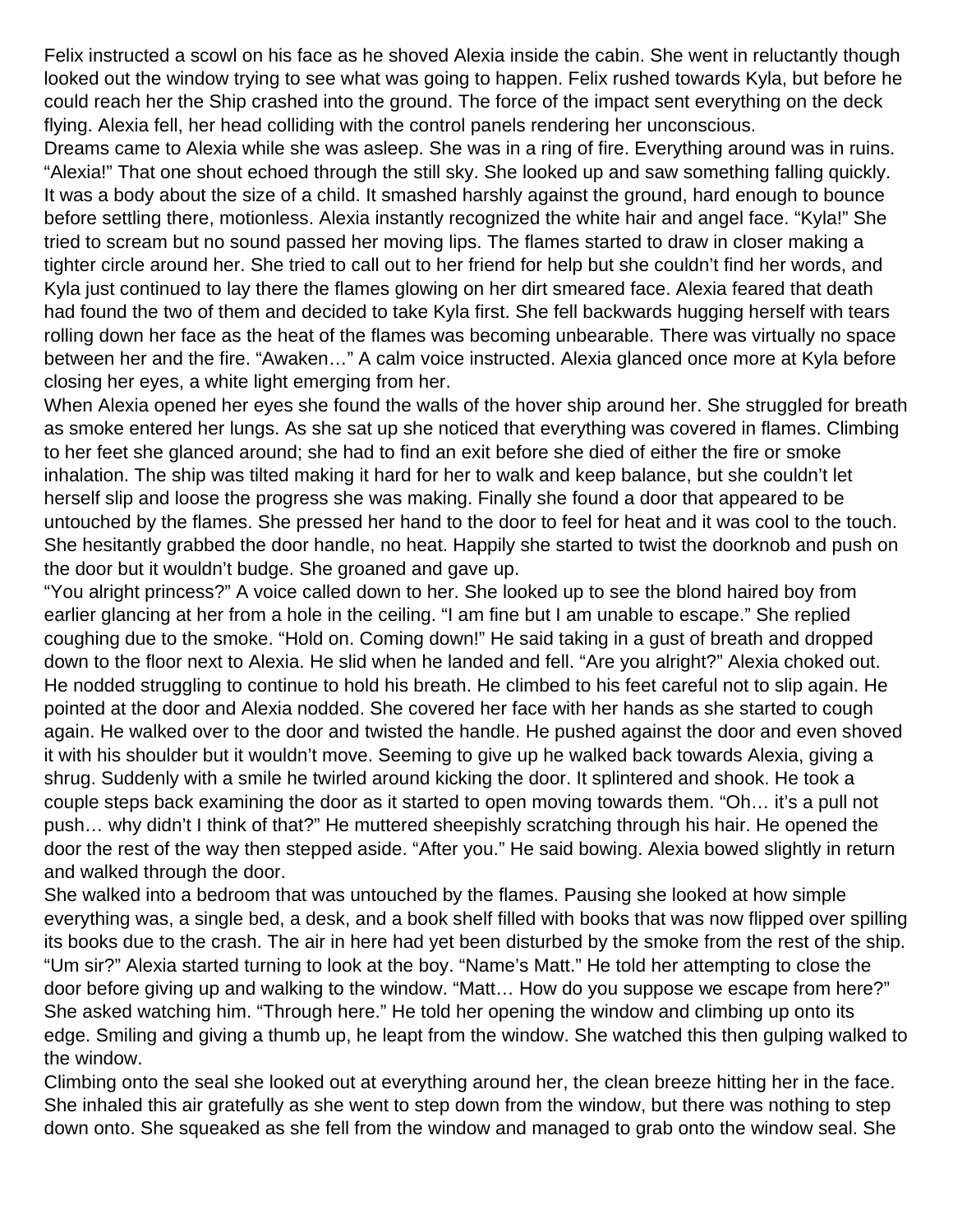tried desperately to pull herself back up but lacked the upper body strength. "Hey help her down!" Ash yelled. "Yo why don't you!?" Matt retorted. It was starting to become difficult for her to hold on. It wasn't long until her hands slipped and she fell.

Her falling was stopped as someone wrapped his arms around her catching her. "Are you ok Alexia?" Ash asked cradling her close to him. "I am fine. Thank you for helping me." She breathed looking up into his eyes, much like her own. He smiled as he placed her on her own feet. She watched him jump swiftly and easily down the rocks. She gulped as she climbed slowly and uneasily down them. Once at the bottom Alexia fell to the ground out of breath. "You've gotten lazy since Kyla's been on break." Ash teased sitting next to her. She laughed between gasps of air. "How did you find me?" She asked once her breathing got under control. "The smoke of course." Matt replied collapsing onto the ground. "Have you seen either Kyla or Felix?" She inquired once she remembered the two were thrown by the crash. "I don't know this… Felix… but I haven't seen Kyla since she teleported to save you." Matt sighed. "Can you be any ruder?" Ash snapped at him. "I do not believe he is rude. I think he is quite… charming." She told Ash honestly. In fact she found it refreshing to meet someone new who didn't treat her special because of her heritage. She truthfully hates it when people treat her different that is why Ash and Kyla are her best friends, her only real friends. "Yeah Ash! You should try and be more like me, more… what's the word? Oh yeah charming." Matt joked busting into laughter. "Why you…" Ash growled. "Will the two of you please try not to fight?" She requested giggling at the two, but they ignored her.

"Hey guys! Whatcha up to?" Kyla asked hopping down the rocks into the gorge they were in. She reached the bottom and ran over to the group. "Waiting for you… Hey it's him!" Matt hissed standing up as he saw Felix jumping down the cliff to join them. "Don't worry, he's cool." Kyla barked holding her arm out protectively. Felix glanced up and looked at the group as he walked. "We can make it to Caim on foot. If we leave now we can get there before the inn closes." Felix instructed once he reached them. "We don't have to walk." Kyla chirped glancing up at him. "What are you going to do magically 'poof' us there?" He groaned criticizing her. "That wasn't what I had in mind. I was thinking more along the lines of riding horses there. At that pace we could get there before sundown, if we leave now. But first Alexia needs to disguise herself." She told him ignoring as he rolled his eyes at her. "Why would she need to 'disguise' herself!?" Ash questioned sounding upset at the fact that Alexia would have to change a few of her qualities. "The way she is now we would stand no chance getting to Anvalia to see her brother. That is if she wants to go. We could always take her back to Zandoria and get arrested for kidnapping." Kyla replied.

"No I truly do want to go and visit my brother I have much I need to discuss with him. What all shall I need to change?" Alexia inquired rather excited. "Well let's see… You're clothes and your name." Kyla listed. "I still think that's a lot to change…" Ash groaned. "No matter I believe this shall be enjoyable like an adventure, and I am an undercover agent." Alexia dreamed clasping her hands together. "Whatever… wherever Alexia goes I will to…" Ash sighed. "Somebody say adventure!?" Matt said exited, volunteering himself to go with them. "This is exciting what shall I change my name to?" Alexia squeaked. "Well I was always fond of the name Sarah. Also work on talking less formal. Use smaller words and more conjugations. If you mimic us you will get it down in no time." Kyla instructed teleporting a traveling trunk into her arms and giving it to Alexia. "Alrighty Sarah it is." Sarah replied trying to sound like Kyla.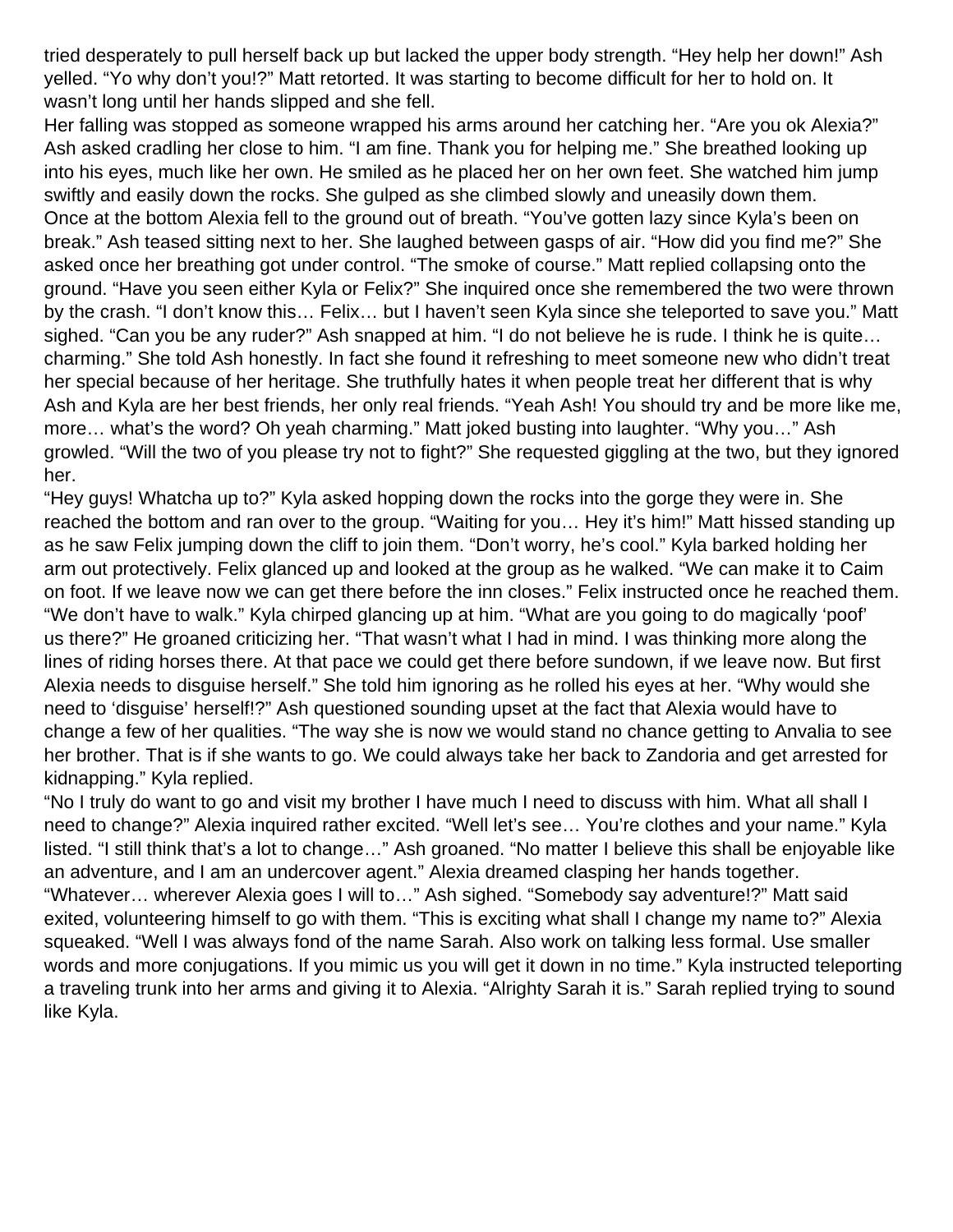### **3 - Chapter 3**

<span id="page-12-0"></span>Sarah excitedly changed clothes in the woods away from the boys. She had never chosen her own clothes before since there were people at the palace who did that for her. She pondered what words she would replace with others as she pulled her short white pleated skirt over her hips. "I suppose shall be replaced with I guess… and quite possible could be changed to maybe… I fear I shall never get this down." She sighed tying her green corset like vest. She really liked the way the tail of it flowed down to her knees. All she had left was to put on and tie her brown hiking boots.

Matt hid behind a tree craning his neck trying to get a better view as he attempted to catch a glimpse of Sarah changing. But she was out of his sight and he didn't dare try and get closer. He thought she was really cute and since he helped save her life maybe she would fall for him. "What do you think you're doing?" Someone hissed hitting him on the head. He turned to see Ash standing there. "Nothing really… I didn't pick very good seats…" Matt groaned pouting slightly. "You're trying to peak at Alexia." Ash growled. "Maybe… what like you haven't tried?" Matt shot back. "Well to be honest I did when I was younger… but I almost got murdered by her nanny… Kyla didn't really get what I was trying to do…" Ash admitted blushing. "So there you go. Oh yeah. Try and remember her name is Sarah now. That's the least you could do if you don't want us to get thrown in prison. I guess not everyone is cut out to be an adventurer." Matt said folding his arms triumphantly. Ash gritted his teeth as he started to get angry. In a rage he snatched Matt by the ear and started dragging him. "Ow OW where are we going!?" Matt squealed following his ear. "Back to where Kyla and Felix are waiting." Ash barked pulling him all the way back.

"Ash, Matt, have fun in the woods? Why are you dragging him by his ear?" Kyla asked as Ash and Matt rejoined her. "I caught this little pervert trying to sneak a peek-" Ash started. "Pervert look who's talkin!" Matt interrupted. "Hey I was only a curious little boy!" "Ha what's changed!?" The two continued to argue. "Hel-I mean-Hi!" Sarah greeted walking out of the woods in her new duds. Both Ash's and Matt's jaws dropped. "Wow just wow." Matt commented. "Y-you look a lot different." Ash added gulping. Felix scoffed and rolled his eyes as he turned his back in order to find something more worth his time. "Come on boys. Better close your traps or you'll catch some flies." Kyla cackled standing between them and pushing their jaws up. "So do I look grand… I mean good?" Sarah asked twirling around. "Yeah that looks good on you. Though I hope you don't plan on doing much fighting. White gets dirty easy... and if you did one kick we could see right up your skirt, so it's not really my style." Kyla critiqued. "Sounds good to me." Matt grinned, imagining Sarah trying to do martial arts. He gasped as Ash elbowed him in the side. "What are you doing with clothes like that anyway? It's not like you could wear them." Ash interrogated Kyla. "Come on not all my friends are my height. Believe it or not most of my friends are long legged and pretty tall." Kyla replied.

"These are for you also." Kyla said giving Sarah a pair of twin pistols. Sarah examined them taking note of the fine detailing in them. The keychain with a tiny doll on it hanging from one of them down to the trigger crafted into the shape of a panther. "They're beautiful, such wonderful craftsmanship." Sarah said forgetting to edit her words. "Thanks but I don't like to give myself too much credit…" Kyla giggled. "You made these!?" Sarah questioned astonished. "Yeah I learned weapon forgery when I lived in the mountains. I made those for a friend of mine but I haven't had the chance to see how well they work so you get to take them for a test run until I can make you your own. Please don't tell her though. She'll hate me if she finds out." Kyla told her before picking up some more weapons. "Now what?" Felix growled watching her. "Hold on everyone needs to be armed you know how all those random battles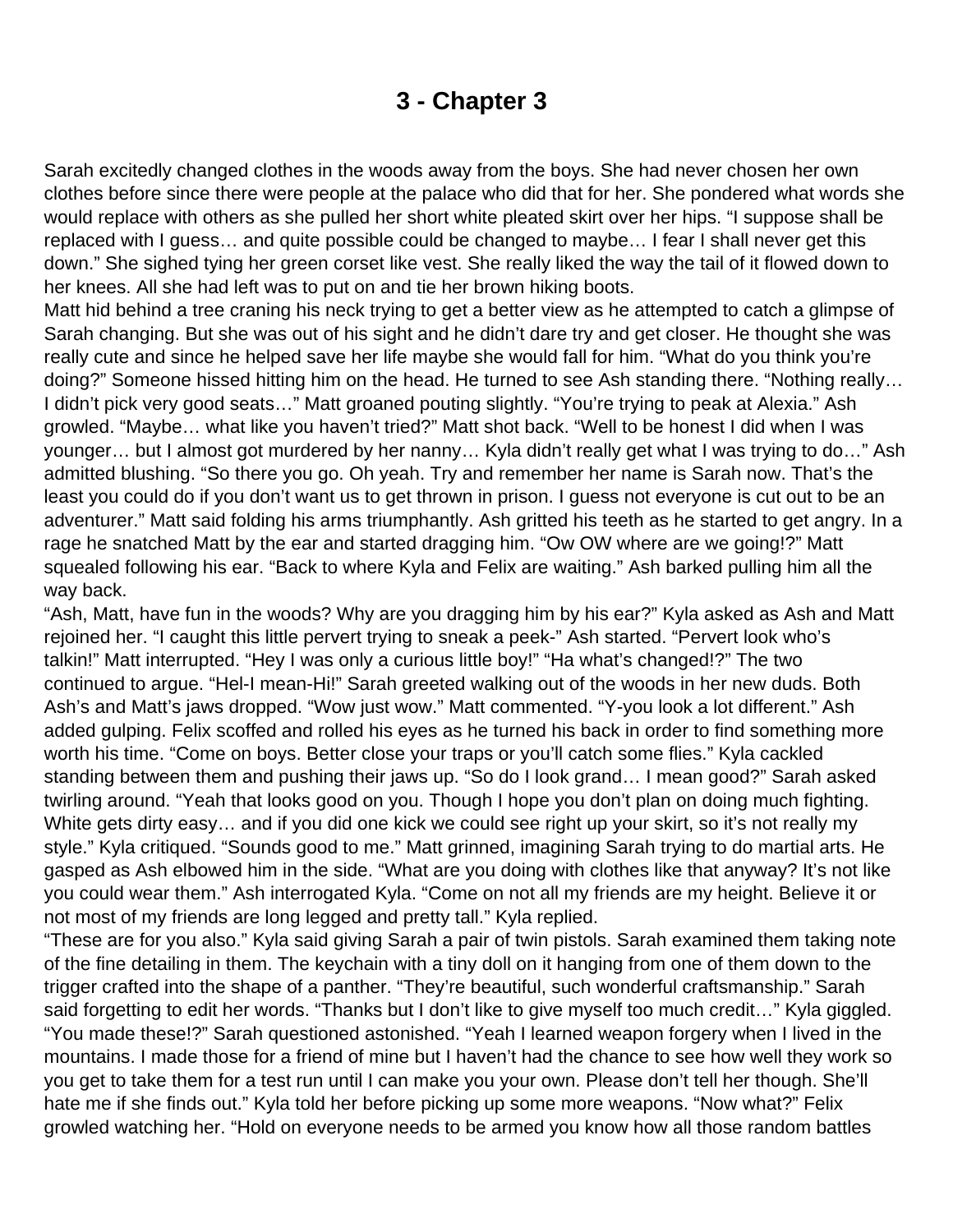occur when you're not in a town. You have your sword and I have my whole arsenal of weapons." Kyla replied patting her travel pack. "I have my fists." Matt chipped in. "Now Sarah has some guns I need to give Ash something." Kyla added turning to Ash and handing him a beautifully carved pair of tonfa. "That's my own personal pair… Don't worry you'll have your own soon." She told him smiling. "Thanks." Ash said smiling brightly.

"When are we going to leave?" Felix sighed glaring at Kyla. "Hey don't be in such a hurry. We'll get there before the inn closes no problem." She told him walking into the woods. Felix growled and hit the ground in frustration. "What's with him?" Matt asked. Ash shrugged. "Guys these are for you." Kyla chirped coming back holding the reins attached to several horses. She walked around giving a different colored one to each person. To Ash a dapple gray horse, Matt, a black and white paint, Sarah a solid white mare, and Felix a black stallion who had a splash of white on his forehead. Each of the horses had been saddled and was waiting for them to climb on and ride.

"Now what are you doing?" Felix questioned Kyla as she was strapping a saddle to her horse. "I'm looking for the great wall of China… What does it look like I'm doing?" Kyla replied wittily. "What's the great wall of China?" Ash asked. Everyone shrugged. "It looks like your saddling a horse… but why?" Felix growled. "Well I just don't think it's fair for all of the other horses to have to have saddles while she doesn't." Kyla replied looping the strap one last time. "Well just-" "Are you coming? We don't have all night you know." She interrupted him. He looked over to see her already sitting on her horse gripping the reins. Matt hopped easily onto his horse, while Ash helped Sarah climb onto hers before boarding his own. Felix rolled his eyes with a scoff and spat at the ground. He started running for his horse he jumped and did a handless cartwheel. Landing on his feet he jumped high into the air flipping gracefully and landing smoothly in his saddle. "Dude doesn't that hurt." Matt squinted. "Show off…" Ash glared. Kyla giggled as she rode past them. Felix took the lead as they rode down the trail on their way to Caim.

Sarah rode up beside Kyla. "Is it just me or does something seem strange about Felix? Didn't he used to have a cape?" She asked noticing for the first time that he no longer was wearing his bright red cape. "Well he kinda lost it." Kyla replied holding back a giggle. "What happened?" Sarah inquired "See what happened was I woke up hanging in a tree. The back of my shirt got caught in the branches. I looked around trying to find Felix and saw him running around below me with his cape on fire. He was trying to tear it off. I kinda kept laughing at him so when he finally did get it off he was kinda miffed at me." Kyla recalled working hard to prevent from braking into laughter. "What happened next?" Sarah requested. "Well I asked him to help me down but he refused to help and told me to get myself down. He started mumbling something about if I was so strong and could fly and everything then I wouldn't need anyone to help me. I couldn't really hear what else he said; I was too distracted by the sound of the branch breaking. I fell from the tree but used the other branches to flip back onto my feet. After that we came to find ya'll." She told Sarah her laughter became too much to hold back and Sarah found herself laughing along with her. Felix glared back at the two of them. "Sorry if our laughter disturbed you… we won't to it again." Kyla told him quieting her laughter to a quiet smirk. Sarah did the same and looked ahead to where they were going. Many new questions were filling her mind. She could sense that something had passed between Kyla and Felix, but she was afraid to ask either of them about it though.

The sun had fallen behind the horizon; dark blue was starting to engulf the sky. Stars we coming out of hiding to play upon the night sky and lights were twinkling on in the distance. They were moments from arriving in Caim. Kyla gave a soft click with her tongue and rode ahead of everyone, up to the gates of the village. A man opened a slide in the gate and peered out at Kyla and her troupe. "Hey we need to spend the night at the inn." Kyla said smiling brightly. "Might I ask who you are?" The man inquired an accent in his voice. "It's me Kyla." She replied. "How can I be sure that it is you?" The man questioned. Kyla's smile faded as she was starting to become annoyed. "Frank you know darn well it's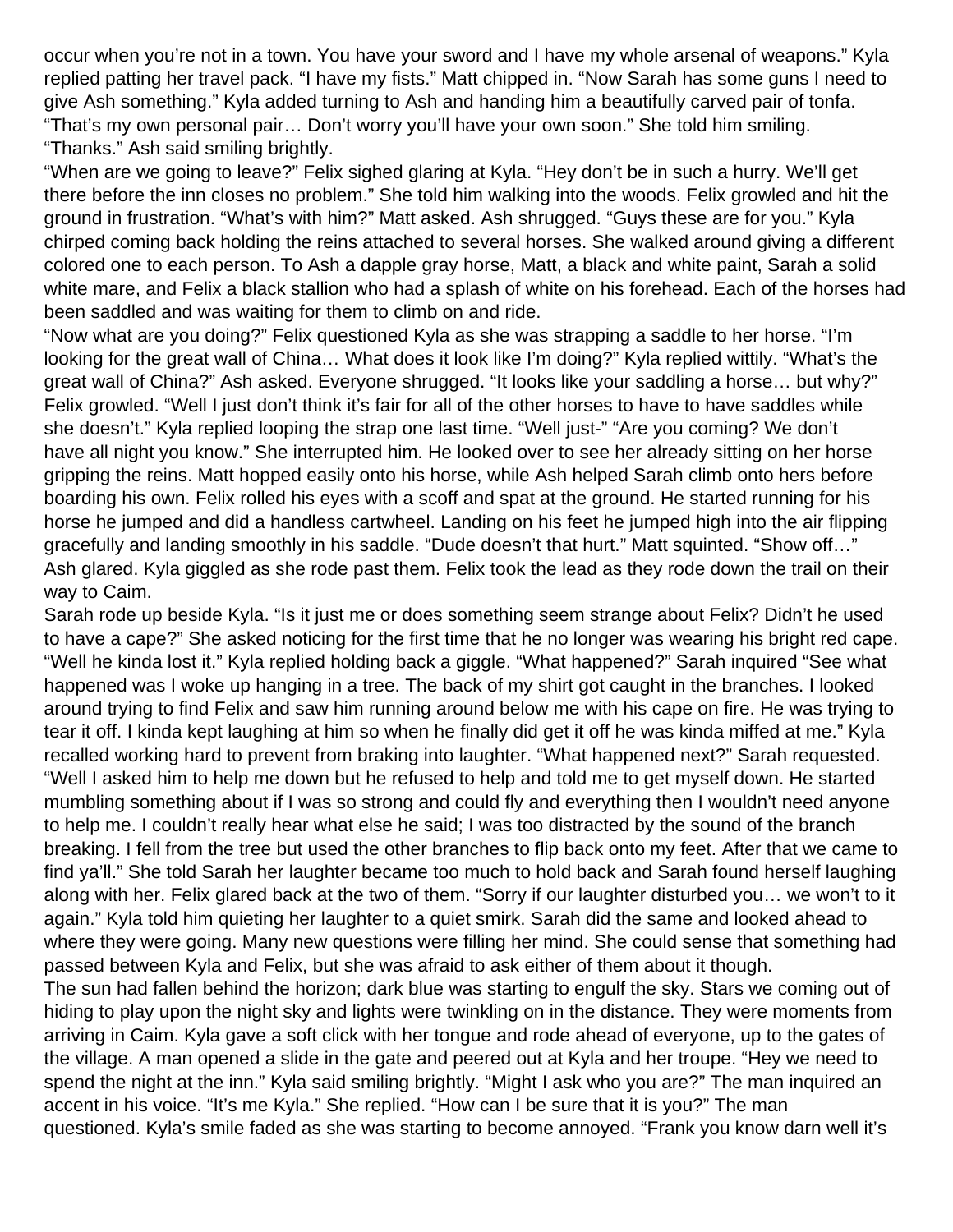me. Are you goin to open the gate or do I need to hop over there and do it myself?" Kyla retorted. "No need to get in such a tizzy… I'll open the gate. You can't be too careful these days though." The man told her closing the peep hole and opening the gate itself. Everyone started riding through the gate. As Kyla went by she paused and leaned down to where the Gates-man could whisper something into her ear. Whatever it was it brought a grin to Kyla's face. She nodded and thanked him as she continued with the group on the way to the inn.

"Hey go on ahead in. I'll be there in a little bit after I stable the horses." Kyla told everyone as she jumped down from her horse. "Hey Matt have you ever been here before?" Sarah asked as she slid off her horse and bowed to Kyla as she gave her the reins. "Yeah… a couple times." Matt replied looking up at the inn. "What kind of place is it?" Sarah asked as they made their way up the steps. "Well this is a town that was built because of people traveling though now days people have hover cars and everything so they get places much quicker and often bypass here. So over the years it's become more of a place for fighters to come. People come here to compete in their weekly mini tournaments. Though for the most part it's only people who think they're tough and wouldn't recognize a good martial artist if one punched them in the face." Matt explained.

"Get a load of this place. It's packed we'll be lucky to even get a seat in the dining hall." Ash said walking close behind Sarah. "Wow I wouldn't have thought this many people would be here to fight in a miniature tournament." Sarah commented as people pushed by her as she tried to keep up with Felix as he weaved his way through the people towards the front desk. "People just seem to like going out of their way to prove they're a tough guy." Matt sighed. "Like you're not one of them…" Ash criticized. Matt didn't reply but just glared back at him.

The three of them relaxed close to the wall, and out of the way, as Felix checked them in. "You're lucky, you just got the last room available." The owner said. "Now where is that slacker? Billy where's Ralph to show them to their room?" He questioned a young boy who was walking through the room with an armful of dishes. "I don't know sir. Last I seen him he was going to the stables." The boy replied scurrying off to the dining hall. The door opened and Kyla walked into the room along with a tall, slender, clumsy looking boy. "Ralph there you are, show these people to their room." The owner commanded. "It's ok Mr. Johnson. I know where everything is." Kyla said walking up to the store owner. "Miss Kyla it is good to see you again." Mr. Johnson greeted. "My pleasure. I assume business is going good." Kyla returned bowing politely. "Yeah… too good. We can't even take a five minute break for all the people we have here." Mr. Johnson told her. "Well then I won't keep you. We'll go to our room real quick before going to the dining hall. I assume since there are no more rooms you'll be helping out in there." She said twirling around and smiling. "See you later then." He said waving. She waved back as she pranced away leading everyone up the stairs.

"And this is our room. Now if everyone doesn't mind I'm getting hungry." Kyla grinned opening the door to the room then turning to look at everyone. "I'll come too." Matt chirped patting his stomach. "How about we all go?" Sarah suggested smiling.

Everyone walked down the stairs, even Felix followed them. They filed into the dining hall managing to find a table in the crowded room. "I'll be back." Kyla chirped prancing off to explore. Felix wondered off to sit in a corner by himself. Sarah, Ash, and Matt gathered around the table and watched the people around them. "I want one of those!" Matt shouted watching a large bearded man walk by with a large pitcher of beer. "As if you were old enough to drink." Ash critiqued grabbing Matt's shirt before he could run off to purchase alcohol. "Awwww." Matt pouted. "Hey is it just me or does it seem like there's something going on between those two?" Sarah asked lowering her head to glance towards Felix then to Kyla who was looking around the room. "What do you mean?" Ash inquired glancing at the two as well. "It just seems like there is some past between them." Sarah replied. "Who knows they're both closed books…" Matt sighed.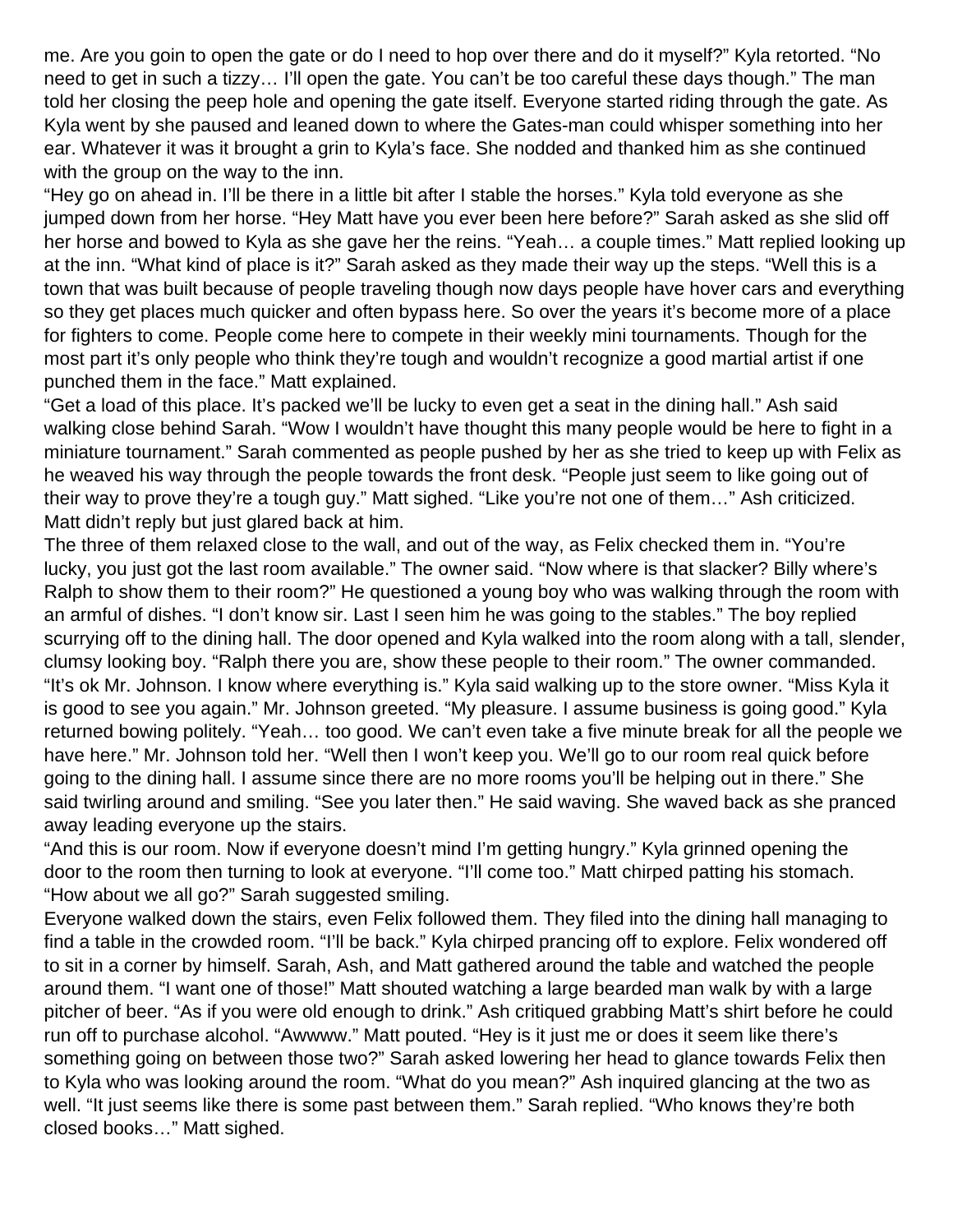After a while they ate dinner. Kyla made her way back over to them and stood there looking slightly disappointed. "Were you looking for something?" Sarah asked her. "Yeah… I thought someone was here but it seems not…" She sighed. The same large bearded man from earlier started to walk by, his pitcher half way full of beer. He walked into Kyla. She gasped as she stumbled forward a little; the man dropped his pitcher causing the beer to spill all over her. She started to cough as she tried to shake off the coat of alcohol. "You little runt look what you made me do!" He yelled at her. She turned to look at him, shock flashing across her eyes as the man grabbed her by the collar of her shirt and lifted her off the ground to where they were face-to-face. "Dude you're the one who ran into me, making me smell horrible." She growled looking him dead in the eye. "Are you looking for a fight?" He barked back at her. "I should be asking you that…" She mumbled. He gritted his teeth angrily as he tossed her across the room. She did a flip landing lightly on a table. Everyone in the room clapped at her "performance." "Don't go ruining my place! You break it you by it!" Mr. Johnson yelled running out onto the dining room floor. "Yes sir. Hey if you think you're so tough let's take this little brawl outside." Kyla suggested hopping down from the table and running swiftly out of the room the man chasing her. Everyone started piling out of the door at once eager to see the fight.

Ash, Sarah, and Matt managed to get outside and close to where they could watch the fight. Felix even trudged out and stood under the shadows of the porch interested in seeing some of Kyla's fighting. Kyla and the man stood in the middle of the crowd. Kyla stretched a smile playing on her face. The man took off his shirt and passed it back to one of his friends. She looked him over measuring up his strength. A smirk came to her face. "How would you like to spice this up?" She asked. He glared at her waiting for her to talk again. "I'll fight you blind folded." She suggested. He smirked and started laughing everyone around doing the same. "I'm serious. This cloth is too thick for me to see through. You can't even see my eyes glowing behind it." She told him taking a cloth and trying it around her face, over her eyes. She was right her glow in the dark eyes were in no way visible behind the cloth. Everyone around started placing bets, most of them on the guy. "I want 50 on the shorty!" Matt shouted pulling money out of his pocket and handing it to the girl who was accepting the bets.

Kyla took in a deep breath and took a fighting stance. The man ran at her. She leapt in the air and flipped over him landing behind him, a smile playing on her lips. He charged at her time after time trying to strike her but she easily dodged each of his punches. After a few moments of toying with him she stopped playing. He punched at her and she jumped back planting her feet firmly before fighting back. She jumped through his defense landing a strong knee under chin. He started to fall backwards. She kicked off of his chest doing a back flip as he collapsed on the ground. "Well that should do it." She chirped peeking out from under her mask to see the man lying on the ground groaning. "Kid you just made me richer." Matt grinned walking over to Kyla and patting her on the shoulder. She giggled and looked back up at him. "How did you know when he was near you?" Sarah asked bending down close to her shoulder. "He sounded like a freight train coming at me and smelt like a distillery." Kyla replied chuckling.

After the eventful evening they retired to their room. It was a small room with only 4 tiny beds. Kyla would have been glad to sleep on the floor but Felix had already claimed a chair in the corner of the room propping his feet up on a table and leaning back with book in hand. "You sure you don't want the bed?" Kyla inquired he just waved it off dismissively.

Sarah dreamed. She was in a burning village in front of her she could see a ring of fire with 4 children inside. She wanted to do anything to help them. The brown headed girl looked up at her with pleading eyes exactly like her own. The smallest child with white hair stood protectively in front of them looking for some way to shield them from the flames. The boy who was almost identical to the brown headed girl hugged her tightly to him he didn't want to lose her. The white haired boy stood there indifferently. He didn't fear the flames. Sarah watched them when a quick movement flashed across the sky, catching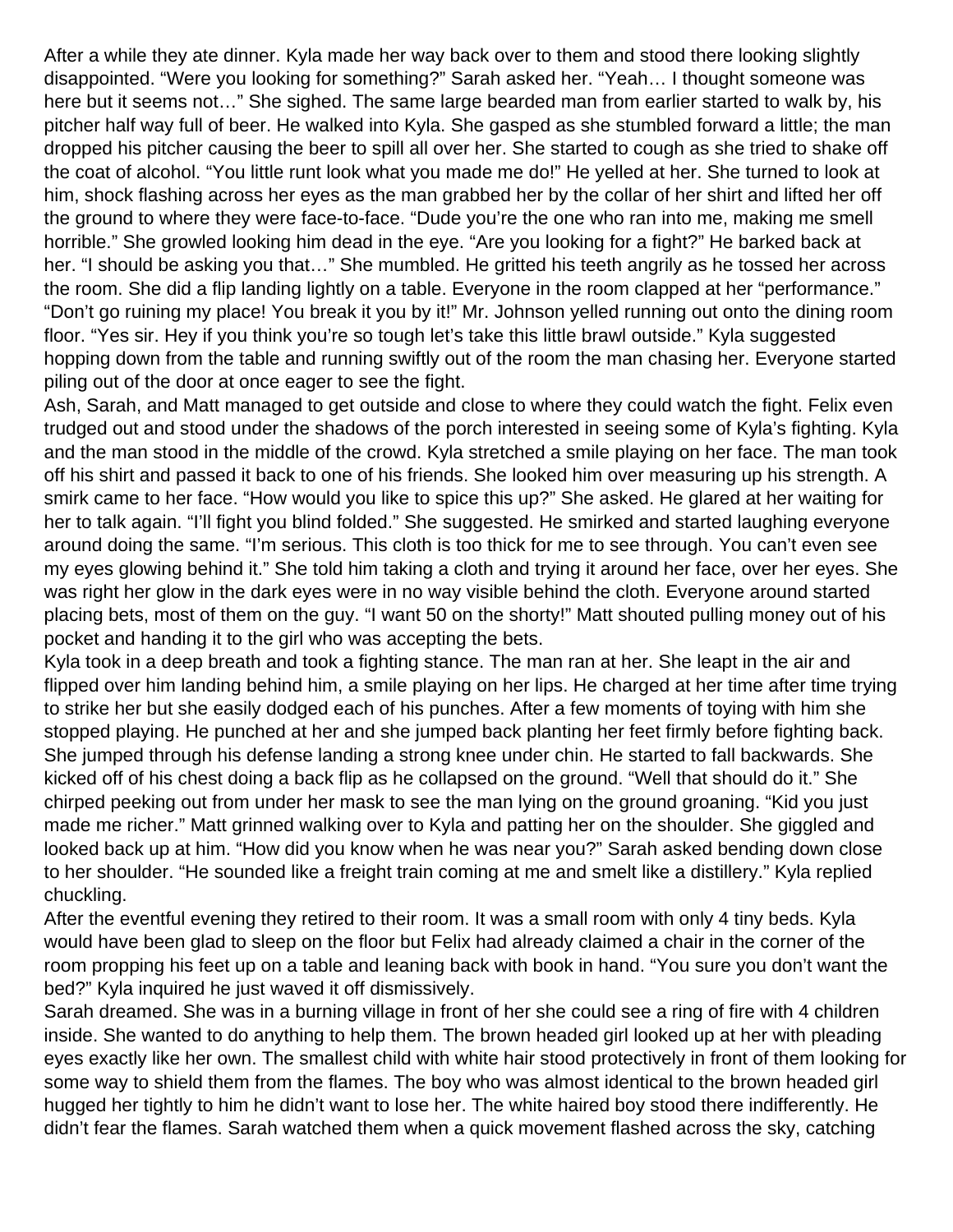her attention. She looked up to see a dark blue dragon hovering in the sky above them. It opened its mouth wide, a bright orb of electricity forming. It gripped the orb, its claws cutting into it releasing some of the static. Fear started to grip Sarah. She didn't want anything to happen to those kids. She started to run but not away, towards the ring of fire. The dragon arched back his and threw the electric ball at them. It reached them before Sarah could she held her arms out in front of her as the wind started rushing past, nearly knocking her off her feet, the large boom of the explosion sounding in her ears. She sat up straight the sound woke her from her dream. She was breathing heavily as she convinced herself it was a dream. Suddenly there was another explosion lighting up the sky and shaking the room. She stood up and looked out the window seeing everyone out there fighting. She gasped and quickly searched for her pistols locked away in the night stand. Gripping them she ran out of the room and made her way for the exit of the building. She ran out the door and saw Kyla a smile coming to her face. She went to run for her friend when something caught her eye. She looked up to see girl on a hover bike. The girl was a fox-demon with black and pink hair with matching ears and tail. The hover bike was heavily customized. Mechanical arms came out of a compartment on the front, and the hover bike was headed straight for Sarah. Fear gripped her as she raised her guns but she was having difficulties getting a good aim. The arms were about to grab her when everything seemed to move in slow motion. Kyla shouted her name as she jumped swiftly in front of her. The mechanical arms gripped Kyla's right arm awkwardly behind her back. Pain filled her eyes as she was yanked back the hands doing a twisting motion. A horrible cracking sound filled the air before a final snap sounded. Kyla's eyes clouded over as she fell unconscious from the pain.

The girl flew the hover bike high into the air pulling the unconscious girl with her. The fox-demon's cackles filled the night as she flew off leaving the rest of the group behind. She flew a couple miles out of the town. Sarah watched as the tiny dot she knew was Kyla dropped from the sky. She tried to chase after but a girl bounced from the house tops and landed gracefully in front of her holding out an arm to stop her. She had shoulder length dirty blond hair a red head band decorating it. For clothes she was sporting a red tank top under a tan jacket and blue cargo Capri's. The girl was 18, three years older than Kyla, and around 5'6" in height. Something crashed in front of them sending dust into the air. It was curled up in a large ball at first but quickly unfolded to reveal a large three headed dog. Everyone gathered around the creature ready to fight.

Everyone attacked it though it didn't really seem to faze it. Finally the blond headed girl jumped in the air landing on the dogs back. The dog started thrashing around trying to knock her off but she held on tightly until it tired out and fell to the ground breathing heavily. A pink light surrounded it as it turned into a tiny glowing orb. The girl fell to the ground landing on her feet and watched as the orb flew off into the distance. Sarah fell wearily to her knees as she remembered Kyla was now lost out there in the wilderness. "Hey don't worry about her. We have friends out there that will take care of her. Let's sit on the porch." The blond haired girl suggested placing a hand on Sarah's shoulder. Sarah looked up at the girl, looking into her gray eyes that showed little emotion. With a nod Sarah got to her feet and fallowed the girl to the porch. She took a seat on the steps the girl sitting beside her. Matt and Ash stood on the porch looking out into the distance. Felix just scoffed and walked back inside the inn.

"Ummm do you mind me asking who you are?" Sarah inquired glancing over at the girl again. "Oh I'm Britt. I'm an old friend of Kyla's." She told Sarah scratching through her hair as she attempted to give her a smile. "I'm Sarah and these are my friends Matt and Ash." "Nice meetin you." Britt greeted. Ash waved at her as Matt gave her a bright smile. "Are you sure that Kyla will be alright?" Sarah inquired. "Yeah she's tough. Besides some friends of ours went for a walk and of course with this kind of situation they will conveniently find her." Britt groaned placing her head in her hands with boredom. Sarah watched the road eagerly hoping to see some kind of sign of these "friends" that Britt was speaking of. After 10, 20 minutes figures could be seen in the distance. Slowly they became clear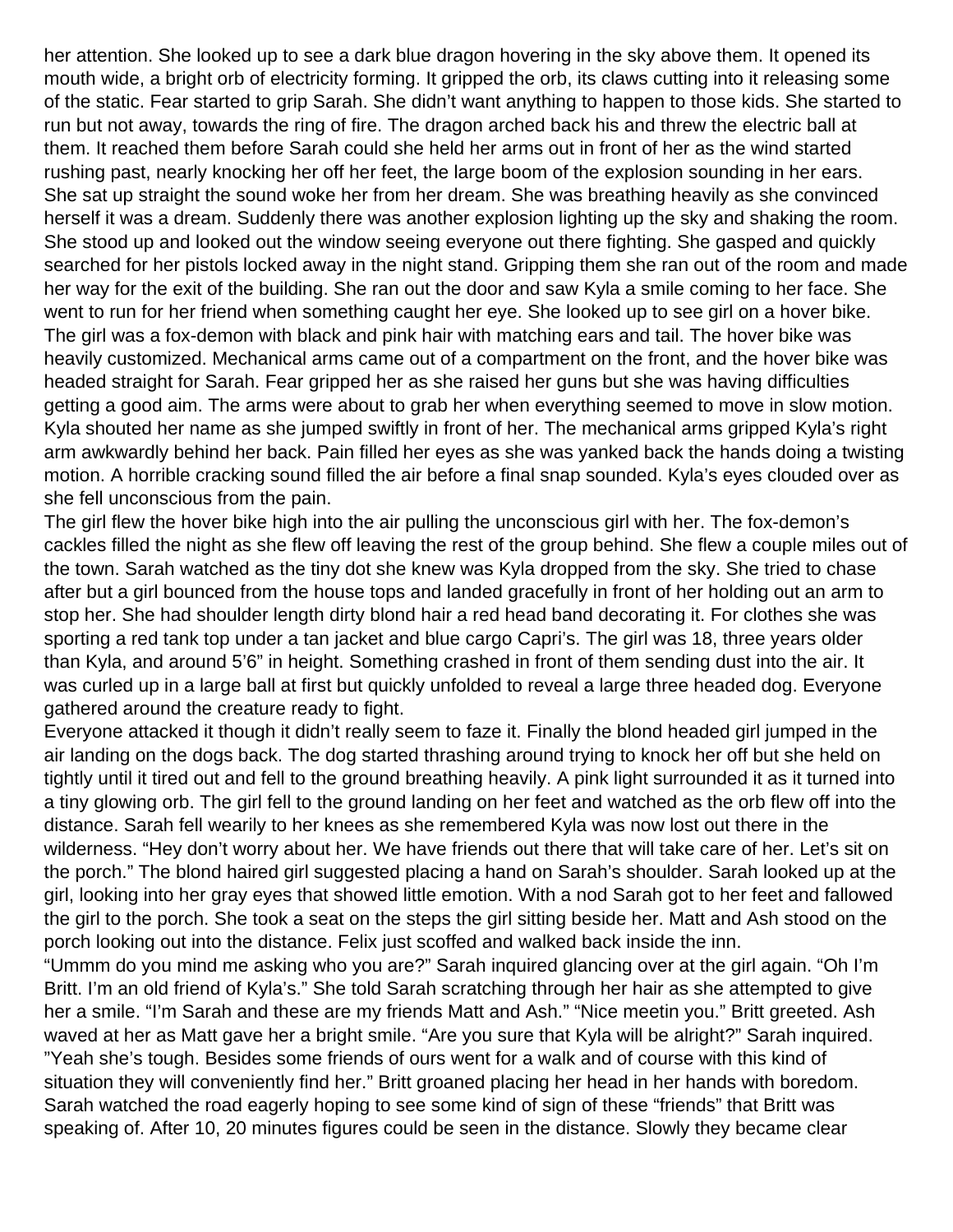revealing two boys and a girl. And in one of the boy's arms was a sleeping Kyla.

The boy carrying Kyla was short, a couple inches taller than Kyla. He was wearing a pair of loose fitting blue jeans and a turquoise shirt, and he had black hair the bangs coming down over his eyes in the shape of a heart, the length of his hair coming around chin length maybe longer. The other boy looked almost identical to the first, the only differences were he was wearing a white button down shirt and a pair of black jeans, that his bangs came down in sharp spikes, and the top half of his hair was a lovely green color while the bottom was black. The girl that walked with them was a smidge shorter than them and had shoulder length reddish brown hair. All of them had eyes that changed color, all of them were 15 years in age, and all of them had a brown monkey tail swaying behind them.

"Kyla!" Sarah called running out to them. She knelt down to where she was to their level and ran her fingers through Kyla's hair. Felix actually came to the door way and look out from the shadows. "Don't worry she is ok. It seems that her arm was broken so we'll need a doctor to come look at her." The boy with the pure black hair said. "I'll go get one then meet everyone back in the room." Matt said running off. "Come on let's go back to the room." Ash said walking up behind Sarah and putting his hand on her shoulder. Sarah nodded her head and stood up. She smiled down at the boys and girl able to tell that they were also monkey-demons. She also recognized the green and black haired boy; she had seen him in the video.

"So you're Kyla's brother, correct?" Sarah asked the green and black hair boy as they all traveled back to the room. "Yeah I'm Rikku. How'd you know?" He replied looking up at her his eyes turning purple with curiosity. "I kind of watched a video on what happened to your home…" She admitted feeling nervous suddenly. "So you know!?" He asked shocked. She nodded solemnly. "She told me a lot of other things as well." She added. "Wow I can't believe she actually told someone. She never told anyone about our home and definitely never said a word about what our older brother used to do…" He said dropping his voice trying to prevent his companions from hearing. "How did you know she told me all that?" She squeaked her face turning red. "Oh sorry… I guess I read your mind by accident. I would recommend not saying anything about that to anyone especially not to those two." He suggested gesturing towards the boy carrying Kyla and the girl. "Don't worry I don't plan to." She told him nodding in understanding.

They entered the room and the black haired boy walked over and placed Kyla gently on her bed. He looked down at her and brushed the hair out of her peaceful face a smile coming to his. "Are they close?" Sarah asked the red haired girl, crouching down and wrapping her arms around her knees. "Yeah really close, Kyla is Domon's GIRLFRIEND!" She teased giggling. The boy twirled around to glair at her his face completely red. "She's not my girlfriend." He denied. "So you don't like her then?" Sarah inquired. "N-n-no it's not that… It's just that we're not officially dating…" He stammered twiddling his thumbs. "By the way I'm Rain." The red haired girl said turning and smiling at Sarah. "Oh yeah, and I'm Domon. We're good friends with Kyla." The black hair boy added. "It is nice to meet the two of you. I'm Sarah." Sarah greeted. "And I'm Ash." Ash chirped. Felix just ignored all as he sat in his corner reading his book. "That's Felix… And the boy that left earlier was Matt. He should be back any minute." Ash added. "It's nice to meet you. Kyla said a lot about you. I'm Rikku." Rikku introduced himself to Ash and Felix. "Hey here's the doc!" Matt shouted running into the room dragging an elderly man with him. "Kids these days always in such a hurry…" The doctor grumbled cleaning his glasses as he worked to catch his breath.

"So where is the patient?" He asked looking around the room. Everyone looked at him in disbelief. Felix just scoffed and continued flipping through his book. "She is." Domon replied recovering from his stupor and pointing at Kyla. "Right… right… Well let's see here. What seems to be the problem?" He questioned walking over to her. "We are pretty sure her arm is broken so if you would put it in a cast and everything that would be great… And I would recommend doing it before she wakes up. She doesn't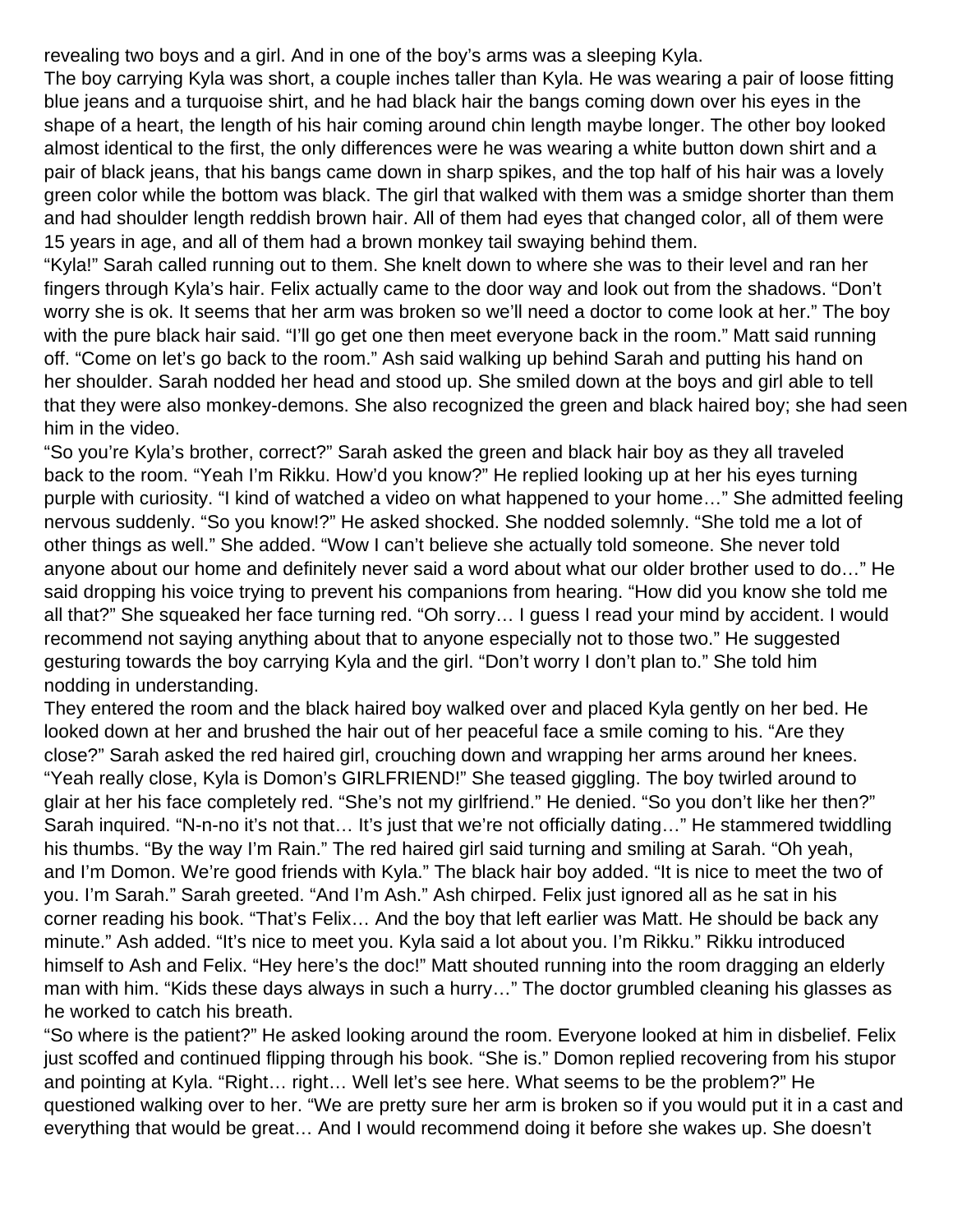really like Doctors." Rikku suggested.

The doctor took about an hour to prepare and cast the arm. Kyla remained asleep for the whole thing. "Hey we'll see you in the morning. Please have a good night." Domon said bowing to Sarah before walking out of the room with their entire group. "Night." Sarah returned closing the door behind them. She and the others went to bed as well gathering sleep for the next day.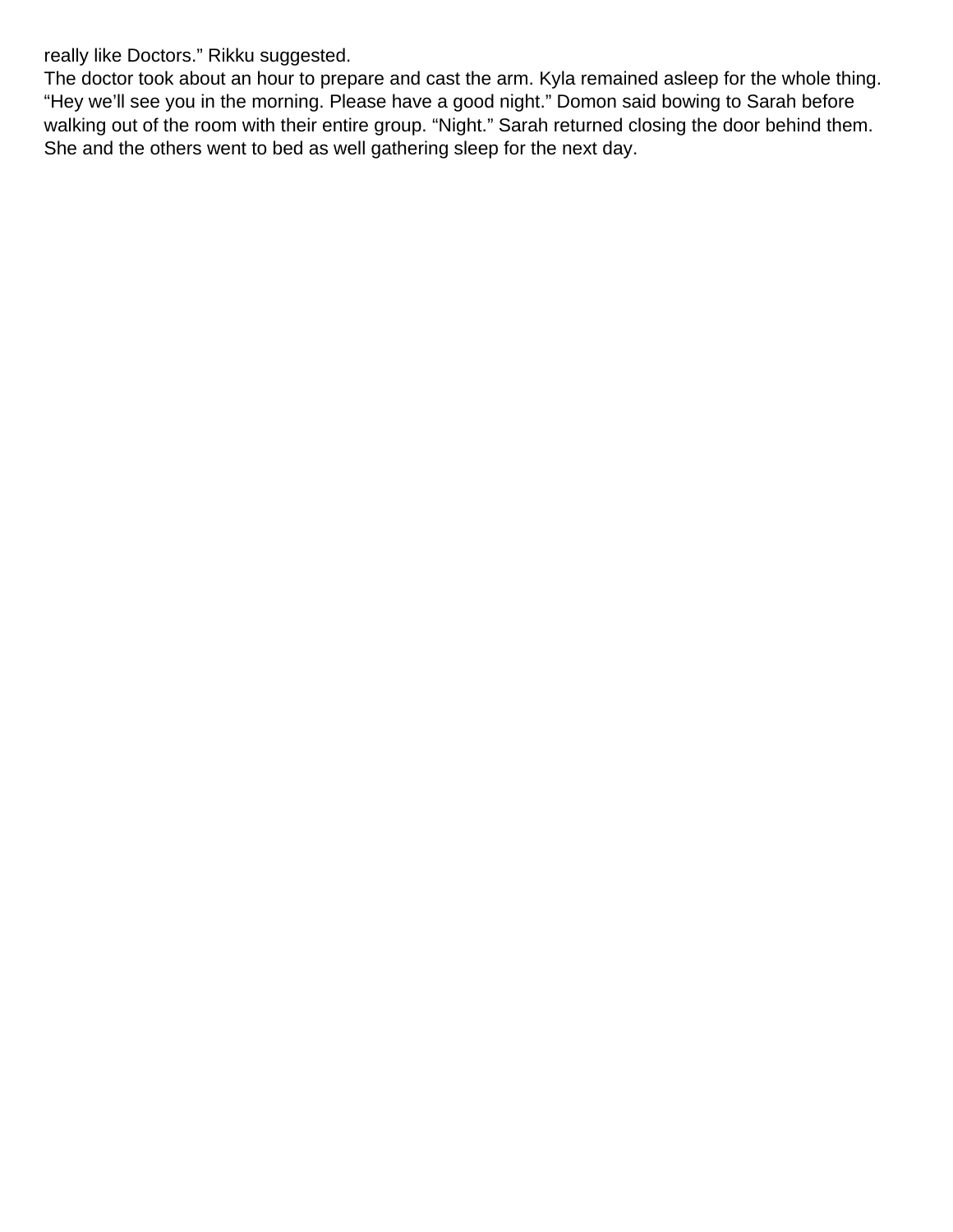### **4 - Chapter 4**

<span id="page-19-0"></span>When Sarah awoke the next morning everyone else was already awake and wondering around the room. "No taking off the cast early." "But Rikku!" "No buts! You wonder why your bones are so fragile and awkward, and why getting hit in that one place on the back of your neck knocks you out. It's because you can't wait for it to heal naturally so you use healing magic first chance you get." "Sarah you're awake!" "Don't run away from me!" Kyla ran over to Sarah, Rikku chasing after her. "Good morning. Everyone is up early." Sarah greeted sitting up and stretching. "Actually we all should have been up hours ago. Ow!" Kyla said then yelped as Rikku elbowed her missing her side and hitting her in the broken arm. "I'm sorry!" He shouted hugging her. "Just don't make a habit of it." She squeaked. "I'm sorry. I must be what is holding us back from our journey." Sarah said jumping out of bed and rushing to get ready. "It's ok no need to rush." Kyla commented.

"Miss Sarah I have a request." Domon said walking over to Sarah as she entered the room. "What is it?" Sarah asked taking note of the polite way the boy spoke. "I was hoping it would be alright if we were to travel with you." He requested. Sarah didn't know how to respond to this. "He's only wanting to go because Kyla is with you." Rain teased. Domon's face flashed red as he glanced away. "You know how she is. When she is alone she travels just fine but with a group she would sacrifice herself for their well being. Somebody needs to be there to make sure she doesn't do anything too reckless. Besides we still have a while left of our vacation. We will have to return to Demiri once it is over." He stated. Sarah thought about his words. He was right Kyla was reckless. The way she jumped in front of Sarah in order to protect her. Her arm is broken all because of my recklessness… Sarah said to herself. Domon looked up at her waiting for her answer. "Yes, I would be honored if you joined us." She told him. "Thank you. Don't worry we won't slow you down or anything. We may not look like it but we are really strong martial artist." He said bowing to her. Sarah knew they were strong; they came from the same monkey-demon city as Kyla.

"Good if are all happy can we please leave. We need to start heading towards Anvalia or we will never end this 'journey.'" Felix critiqued gathering the last of his things and strapping his sword to his back. "Actually I was hoping we could go by the elf village." Kyla suggested. Her travel pack flew off of the night stand and tied onto her belt. "No we can't risk being out in the open longer than we must. We are going straight to Anvalia." He hissed. "This is her journey and seeing the elves is a big opportunity." She retorted. "and I said no!" He barked. A scowl came to her face as she glared at him but suddenly her face softened as she sighed. "Felix can I talk to you for a moment?" She inquired walking past him motioning for him to follow her. They walked out into the hallway, leaving the door open. Everyone watched as the two talked. Kyla stood on her tip toes and Felix leaned down to where she could whisper in his ear. "Hey you do this one thing and I'll let you use me as a punching bag both verbally and physically." She suggested. Felix thought about it for awhile then nodded in agreement. "Thank you." She replied turning around and walking back to the group. "Alrighty we're goin to Celene to visit the elves." She chirped. "Wow I wonder how she did it." Matt pondered. "You know what I don't think I want to know…" Britt sighed, standing up and grabbing her backpack ready to leave.

They all walked outside Kyla had already prepared the horses, two new horses joining the team. Kyla ran ahead and leapt onto the back of her horse, the cast in no way hindering her movement. Domon joined her, sitting behind her. Rikku and Rain also shared a horse. Britt climbed up on one for herself. "We all set?" Kyla asked as everyone else got on they're horses. She looked at everyone noting that they were ready. With a soft click of her tongue the horses all started their smooth trip out of town.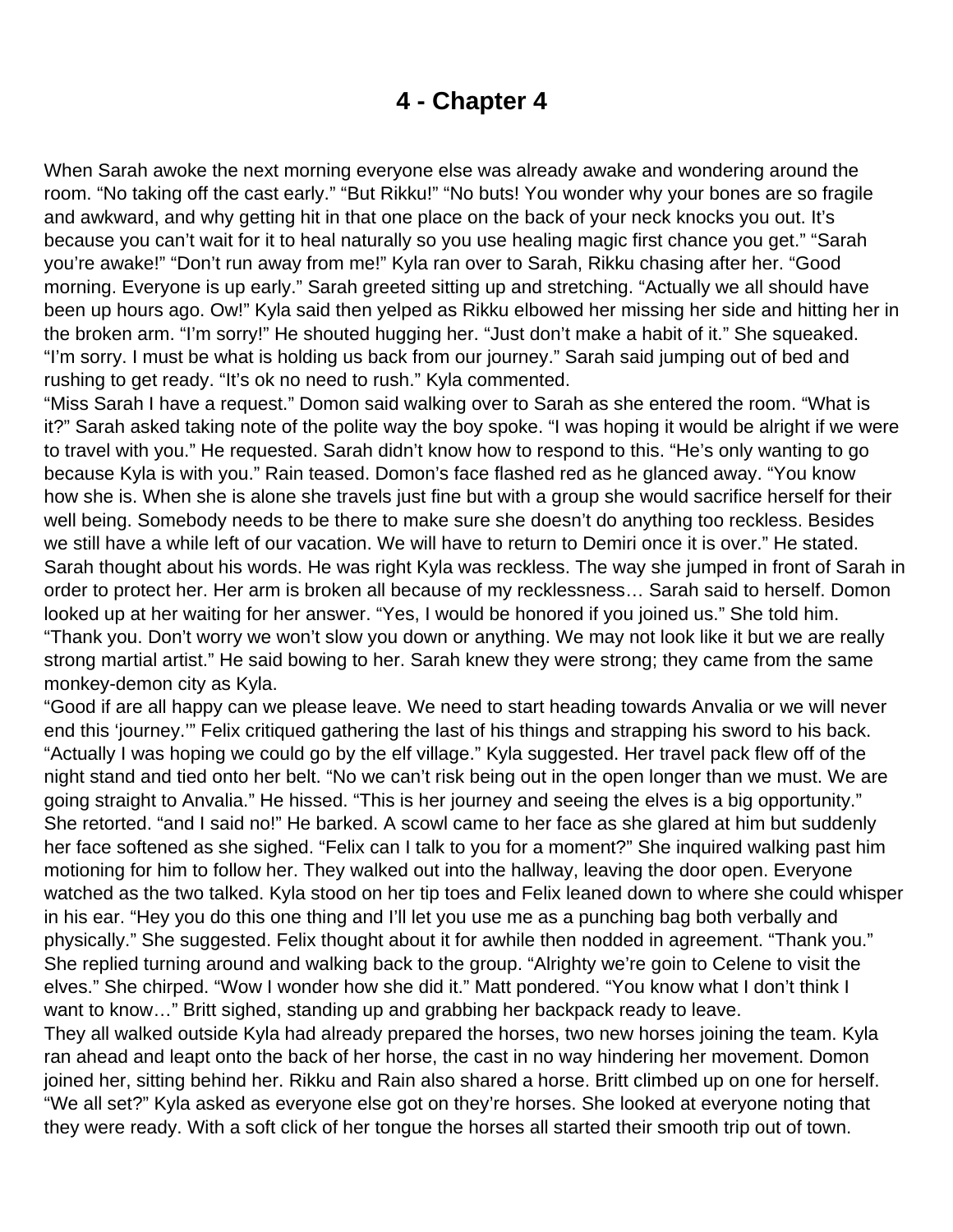They rode north-east into the forest. Sarah was starting to ponder more and more things, mostly about Kyla. She never thought to ask her where she went when she left the palace. Maybe she left to visit the friends that were traveling with them right now. "Hey are you ok?" Ash inquired riding up next to her. "Yes. I'm only lost in thought." She replied. "Still wondering more about Kyla?" He asked smirking. "Indeed. There is so much I don't know about her and I have known her for ten years now." She said looking up at Kyla who was chatting merrily with Domon and the others. "I would like to learn more about Felix as well, and the others if I can." She added glancing at them. "Good luck with that." Ash sighed.

Sarah spent the rest of the trip in silence. The only sounds were from the others talking and the forest itself, the wind blowing through the trees, animals playing in the bushes, the leaves dancing in the breeze. It was past noon when they finally arrived at the elf village hidden among the trees. "Wow do elves really live here?" Sarah squeaked taking note all the tall pearly white buildings. "Yup and what's even better they're having a festival. If everyone doesn't mind I think I'll help out with the preparations. They city is really awesome so explore and have fun." Kyla said climbing off her horse followed by Domon. She turned to start taking the saddle off when he stopped her. "Hey go on I got all this." He told her. "Are you sure?" She inquired looking him in the eyes. He blushed and nodded. She tossed her arms around him, thanking him, before running off into the city. Everyone climbed off of their horses. "Ummm what are we supposed to do with the saddles and everything?" Matt asked trying to untie the saddle strap. "Well… There is a stable right there… Kyla probably wants to let them run free though. They'll be back when we're ready to leave." Domon answered easily untying the tight knots. He removed the riding gear then walked over to assist Matt. Sarah and Ash were also having difficulties untying the straps, but Britt and Rikku easily undressed their horses and placed their equipment in the stables. Rain stood there bored unwilling to help as Felix managed to untie the saddle strap with great difficulty. Britt walked back over and stood beside Rain, while Rikku helped Domon carry stuff to the stables before helping Ash with his horse. Sarah just stood there and watched feeling useless because she couldn't undo the knot. Felix sighed and walked over to help her. With a strong tug the knot came undone and he finished taking off the saddle before handing it over to Sarah. She took it from him though found it too heavy and nearly fell from the weight. Felix groaned as he took the saddle from her and carried both it and the reins to the building.

"So now what?" Ash asked stretching. "We can pair up and explore. Rikku you're coming with me!" Rain said grabbing Rikku by the wrist and dragging him off. "Domon's going to show me around." Britt said tapping Domon on the head and walking off. He waved back at everyone as he followed. "I'm goin to teach Ash how to fight and stuff." Matt said high-fiving Ash as the two ran off. "It's rather strange that those two are getting along now… I guess it is you and me then." Sarah chirped looking at Felix. He glared over at her. "Well that is if you don't mind. I just didn't think it would be good for me to wonder off on my own. And everything… ummm yeah…" Sarah stammered. Felix scoffed and started to walk waving for her to come with him. She grinned as she pranced after him.

They walked around the town finding a water fall with a bench near it for people to sit and enjoy its beauty. "It's so beautiful here." Sarah said running to the fence that separated people from the edge of the cliff. Felix just sat on the bench and looked out at the waterfall. "So what's our plan now?" Rain asked. She and Rikku were sitting at the picnic tables on the other side of the waterfall. You could reach that area by walking around and under the water fall. "I guess we travel with them for as long as we can." Rikku replied looking up at the sky. "No not that! Our new plan for getting Domon and Kyla together." She hissed. "When are you going to give that up? If they want to be together they'll get together on their own." He sighed. "But we may not have that long. You never know when she is going to go off and do something stupid that gets her killed. That's how we found her to begin with… Who knows maybe having a boyfriend would calm her down and she would stop leaving and doing so many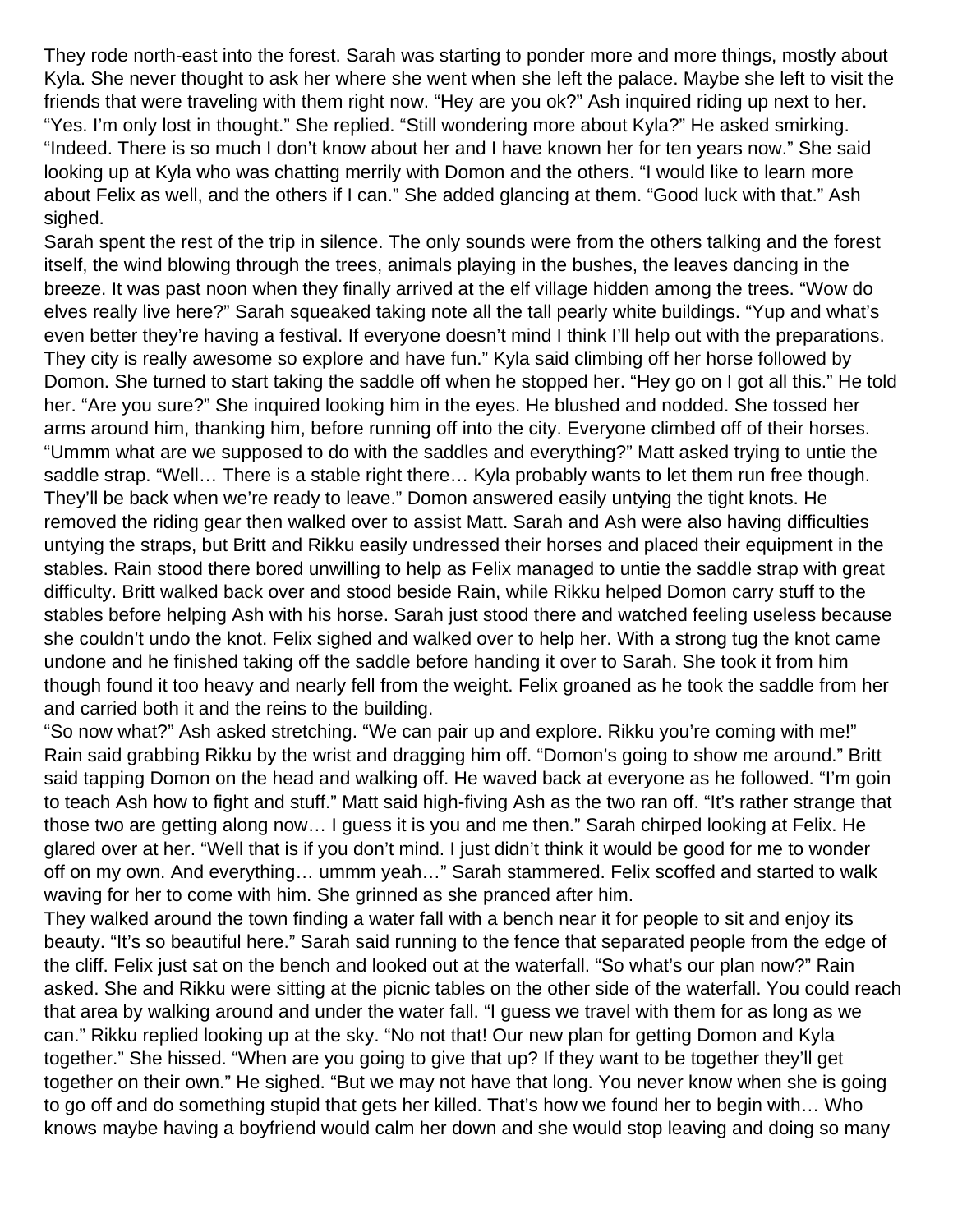dangerous things." Rain suggested. "That would be nice… but there is a couple of problems. Domon is too shy to admit his feeling and Kyla doesn't really understand her feelings, even if she did she wouldn't be able to get it through her thick skull that he feels the same way." Rakku groaned. "I've had enough of this. Let's go!" Felix shouted standing up sharply, tired of listening to Rikku and Rain's conversation. He shoved his hands into his pockets and started stomping off. Sarah followed him. He led her to a place surrounded by trees. He collapsed on the bench and crossed his legs at his ankles as he stared at the ground. She sat down next to him. They sat there in silence for while. Finally Sarah got up the courage to speak. "You must like to think." She said looking over at him. He looked over at her with that same look of anger in his eyes. "I'm sorry. I just meant you're so quite. Whenever everything is so quite I can't help but think." She added fearing that she may have upset him. He looked back down at the ground unable to really find an answer to her question. Yeah he liked to think, he preferred it when everything was quite. It wasn't necessarily the noise that angered him. It was the subject of his thoughts that kept him in a foul mood. "Can I ask you a question? Why are you so angry all the time? Did something happen between you and Kyla?" She questioned. He shot a glare at her. He hated talking about his past and the tiny brat was something he didn't want to discuss at all. "Please… just let me in… I want to help you." She added. This was the last he could handle. "Who says I need anyone's help! You don't even know me! I'm fine the way I am I don't care what you or that little mongrel thinks!" He yelled at her. His cold blue eyes like ice stabbing at her. "F-Felix… I d-d-didn't mean." She squeaked standing up and reaching out to him. "Get away from me! J-j-just LEAVE ME ALONE!" He screamed knocking her hand away and running away.

She watched him run off, tears in her eyes. She just wanted him to open up and talk to her. She didn't mean to make him hate her. "What's all the shouting about?" Kyla asked coming out from the bushes behind Sarah. Turns out that where they were sitting was right next to the town square. "Felix…" Sarah whispered lowering her eyes. "So Felix was with you? Don't worry about him he can take care of himself. Just give him some time to cool off." Kyla told her sitting down on the stone bench. "He hates me…" Sarah sighed sitting next to her. "He doesn't hate you… he's just really steamed…" Kyla told her. "Do you know why he is like that?" Sarah asked looking at her. "Sorta… though why it's escalated like this I don't know…" Kyla whispered glancing down almost sadly. "Hey the festival's gonna start soon. Let's get everyone together so we can eat and enjoy everything." Kyla suggested standing up and grabbing Sarah by the wrists and dragging her with her.

"How are we to find everyone?" Sarah asked trying to keep up with Kyla. "I have canine sense of smell remember!" Kyla chirped as she sniffed the air. "This way!" Kyla shouted changing directions and pulling Sarah harshly. Finally Kyla came to a stop at the edge of a field. Sarah worked hard to catch her breath. "No disrespect but your sense of smell may be failing you." She wheezed unable to see any of their friends. "Nope right there." Kyla said pointing. Sarah strained her eyes and saw a few figures running quickly towards them. It was Britt, Rain, Rikku and Domon. They were racing. Suddenly something flew in front of them. They all quickly came to a stop in order to prevent colliding with Ash who was riding Matt's hover-board. "Sorry!" Matt shouted chasing after Ash. "I'll be right back." Kyla said grinning as she took off running. She worked hard to prevent herself from running on all fours like a dog. She runs faster that way but with a broken arm she would only hurt herself. Pouncing on the hover-board with Ash, she gained control of it and rode it back to where Sarah was waiting before landing it.

"Hahaha that was awesome." Rikku laughed as he and the others finished their race, Sarah as the finish line. They laughed giddily as they worked to catch their breath, who knew how long they had been running. "Why'd ya'll leave me back there?" Matt wheezed reaching the group. "We can't help that you run too slow." Britt shot at him. He gulped as he sensed harshness in her words. Kyla started laughing. "Is there something you need?" Domon asked looking at Kyla. "I figured it was about time to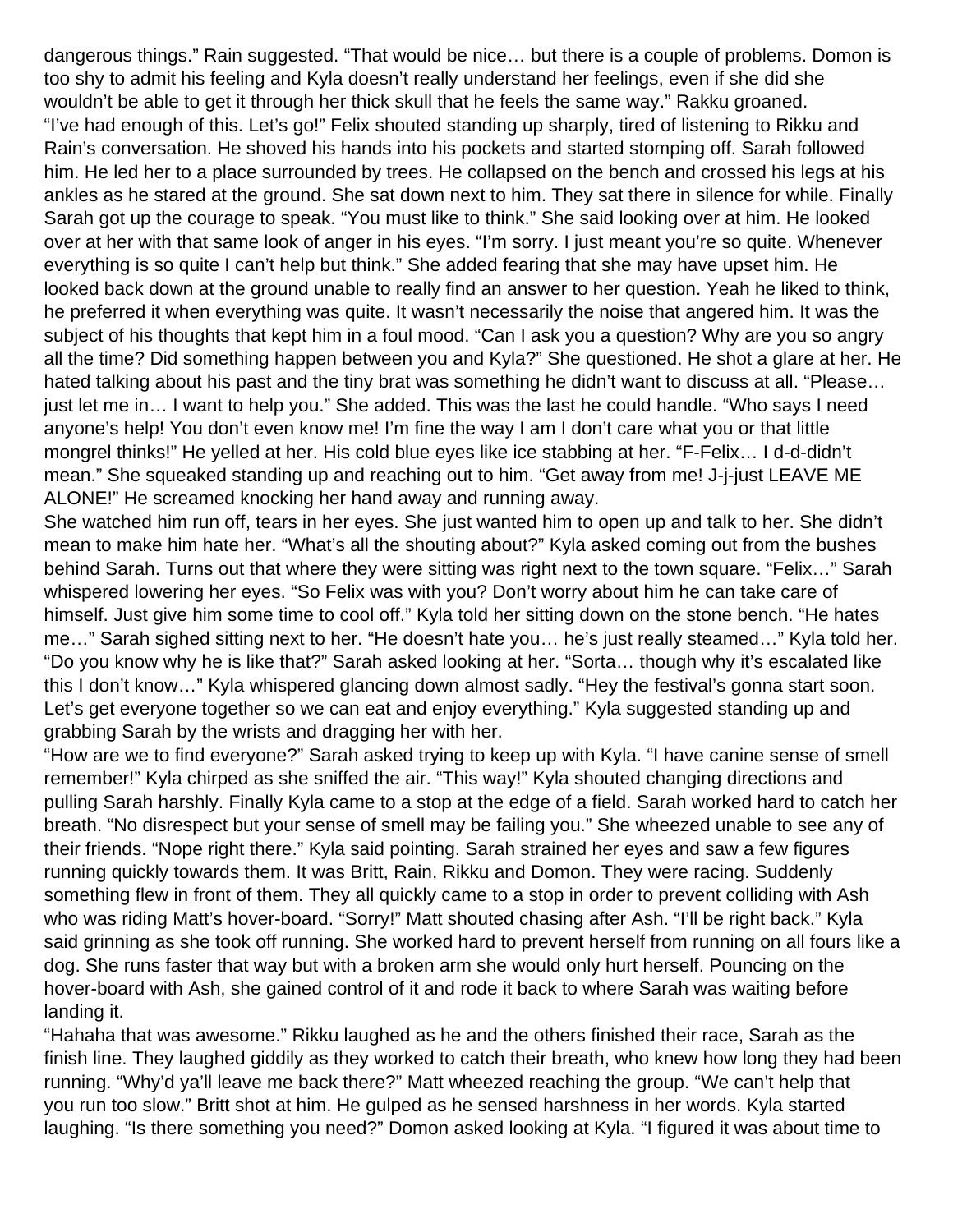start heading to where we're staying tonight, so we could eat before going to the festival." Kyla said. "Sounds good to me." Rain smirked.

Everyone started walking back into town. Sarah paused and sighed. They didn't even look for Felix. "Worried about Felix huh." Kyla stated stopping next to her. It was almost scary how she always seemed to know what people were thinking, though it was even scarier that it was because she could actually read minds. "Hey ya'll go on ahead. We're going to go find Felix." Kyla chirped then smiled up at Sarah. Sarah smiled back down in appreciation of the small teenager. "Wow I actually kind of forgot about him…" Matt sighed sounding almost disappointed. Kyla started running off out of town with Sarah following her. "Wait… but she didn't tell us where we were going…" Ash squeaked. The rest of the group stood there and stared at the two girls, confused as to what they were supposed to do. "Are you able to catch his scent?" Sarah questioned as Kyla started to slow down to a walk. She nodded and pointed ahead at Felix who was a few paces from them slashing at the air with his sword. She held out her hand signaling for Sarah to wait, and Sarah did as she was silently instructed. Kyla smirked as she walked up behind Felix making little if any sound at all. SNAP A twig broke beneath Kyla's feet as she came to a stop right behind Felix. He seemed to jump in fear as he twirled around and swung harshly at her. She threw up her arm to block the blade and it appeared to stop there in mid air. Waves of light separated Kyla from Felix's sword as a sword became visible there. At the last second Kyla had teleported a sword to shield her. Sarah was shocked. She didn't even want to think

what would have happened if Kyla hadn't acted so quickly. "Hey just thought you might would be hungry." Kyla said grinning as Felix sheathed his sword. She lowered hers and teleported it away. She motioned with her head before turning and leading the way back. He glared at her as he began to follow, Sarah walking at his side.

"That was scary you know! What if you did not react as fast as you did!?" Sarah lectured. Kyla only answered with laughter. This made Felix grit his teeth. "She had it planned…" He growled. Sarah glanced over at him confused. "She knew I would attack like that if she snuck up behind me. The way she crossed over without making a sound only to step on a twig when she is right behind me. She wanted me to attack her." He explained. Sarah was slightly shocked by this. She didn't expect for Kyla to be so precognitive. Kyla turned back and grinned broadly at Sarah.

The trio walked into town on their way to where they were to spend the night. "Hey 'bout time you got back!" Rain shouted anger darkening her face. "What are ya'll still doing out here?" Kyla asked as they reached the group that was relaxing on each side of the road where Kyla and Sarah had left them. "You forgot to tell us where we were going you idiot." Britt hissed glaring at Kyla from beneath her golden bangs. "Oh… woops… I guess I did forget to mention we were going to the Elder's house." Kyla giggled nervously. "We're staying with the elder?" Sarah questioned with a squeak of excitement in her voice. "Yeah! Me and him go way back. Well we better hurry if we want to eat." Kyla chirped scratching through her hair.

Kyla led them through town and up a hill to the house of the Elder. At the door an elf maiden with long brown hair waited. "Evening travelers, we are honored that you will be joining us for dinner." She greeted motioning towards the door. "And we are honored to be welcomed into this home." Kyla replied bowing before leading everyone inside. The house was large and spacious. "Kyla it is good to see you again." An elfish man said walking over to the large group. "I am pleased to meet you, friends of Kyla. I hope you will enjoy your stay in Celene." He added speaking to the group. "Everyone this is Xelpher the elder of Celene." Kyla said introducing the man. He bowed; most of the group bowing in return. "Let us dine so we may go and enjoy the festivities." He suggested taking everyone to the dining hall where dinner was already laid out on the table.

Everyone gathered around the table for the wonderful feast, Kyla hastily started eating barely leaving time to chew between mouthfuls. Sarah glanced around watching everyone. She paused when she saw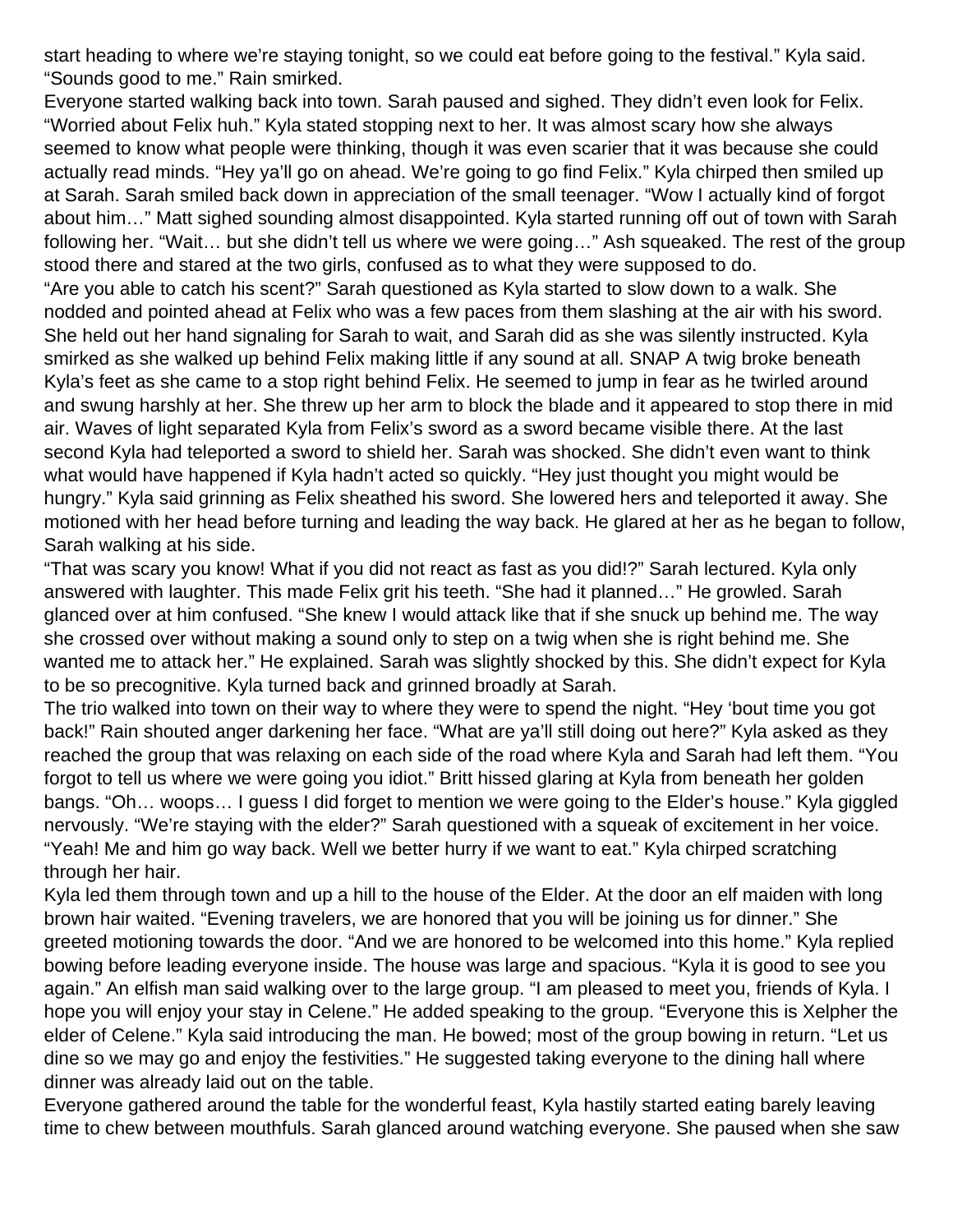Rain stealing food off Rikku's plate. "Hey get your own!" He shouted as she came back for more food. "Why would I do that when I can try yours beforehand?" She hissed. The two of them started to argue. "Can they two of you please calm down? I am literally in the middle of your fight." Domon sighed eating his food slowly and politely as they fought over his head. "Fine… Rikku Switch places with Domon!" Rain commanded. "Why do I have to move?" He retorted. "So you can sit next to me and Domon can sit next to his girlfriend." Rain teased referring to Kyla who wasn't paying any attention. At this statement Domon spit out his food and started to choke on what he accidently swallowed. "Fine…" Rikku groaned standing up paying no attention to the choking boy. Domon fell out of his seat allowing Rikku to take it. "Ummm shouldn't someone help him?" Sarah suggested. She wasn't the only one watching this in astonishment. "He'll be fine… Give it a minute." Rain sighed, stealing more of Rikku's food this time without having to reach over Domon. Kyla took a large gulp of water before she glanced down at Domon who laid on the floor struggling for air. "What are you doing down there?" She chirped picking him up and sitting him in his seat. "So you switched spots so you could sit next to me? Awesome!" She added pressing her nose to his face and nuzzling him like a puppy. His face went completely blood shot as he suddenly got over his choking. "What complete idiots…" Britt sighed. What interesting people… Sarah said to herself going back to her meal.

"There's nothing like a good meal." Kyla yawned stretching as everyone gathered outside. "Are we going to the festival now!" Sarah chirped excitedly. Xelpher smiled and nodded. "Hey race yah into town!" Matt shouted patting Sarah on the shoulder before running ahead of the group. "Hey no fair after all we just ate!" Kyla retorted chasing after him along with Ash, Britt, Rain, and Rikku. "You're not going to race with them?" Domon inquired walking along side Sarah. "No I don't think my stomach can handle it. What about you?" Sarah replied. "Well I guess I just don't feel like racing. I'm the more laid back one out of all of us." He answered with a chuckle.

Domon and Sarah chatted quietly as they walked into town. Xelpher listened to their conversation the whole time though seemed to be more fascinated with the silent Felix who only seemed to be coming along because of everyone else. "It's so pretty!" Sarah exclaimed as they entered the town square. Venders lined the road offering games, festival apparel and other souvenirs. Little firefly like orbs of light fluttering in the air and in jars hanging from the stands illuminated the night air.

"Want to try little girl it's an easy game." A vender offered. Sarah twirled around to find Kyla at one of the games. "Well… I'm not exactly left handed…" She muttered examining her casted arm. "I would like to try." Domon said walking up beside her. The vender quickly explained the game as Domon paid the fee. It was a simple game where you had to knock down all the bottles by throwing a ball. "Man all games like this are rigged." Matt groaned walking past Sarah accompanied by Ash. He paused suddenly as Domon arched his arm back and threw the ball that easily knocked the bottles down. "Choose a prize" He said to Kyla who was hopping up and down with glee. "That's not fair…" Ash hissed. It seemed as though him and Matt were already having a foul time with the games. "Wow this is so pretty!" Sarah squeaked looking over at one of the other stands. She ran over and picked up a brightly colored scarf up. "It's only 5 gold pieces." The elf said. A smile lit up her face as she started to check her pockets but the smile faded when she realized she didn't have any money. Felix was keeping all the money they found while traveling and unlike the others she didn't have her own money. She gently folded the scarf and put back where it was before trudging off to find where one of the others had pranced off to.

Felix stared at the scarf in thought. He was curious as to why she left the scarf there though she seemed so interested in buying it. Did she not have any money? If that is the case why didn't she pester her friends for some… He pondered this as he walked up to the stall and examined the scarf closer. "Hey are you going to participate in anything?" Sarah asked walking over to Britt who decided to sit on a bench watching everyone. "I think this is all kind of stupid… It's not exactly my kind of fun." She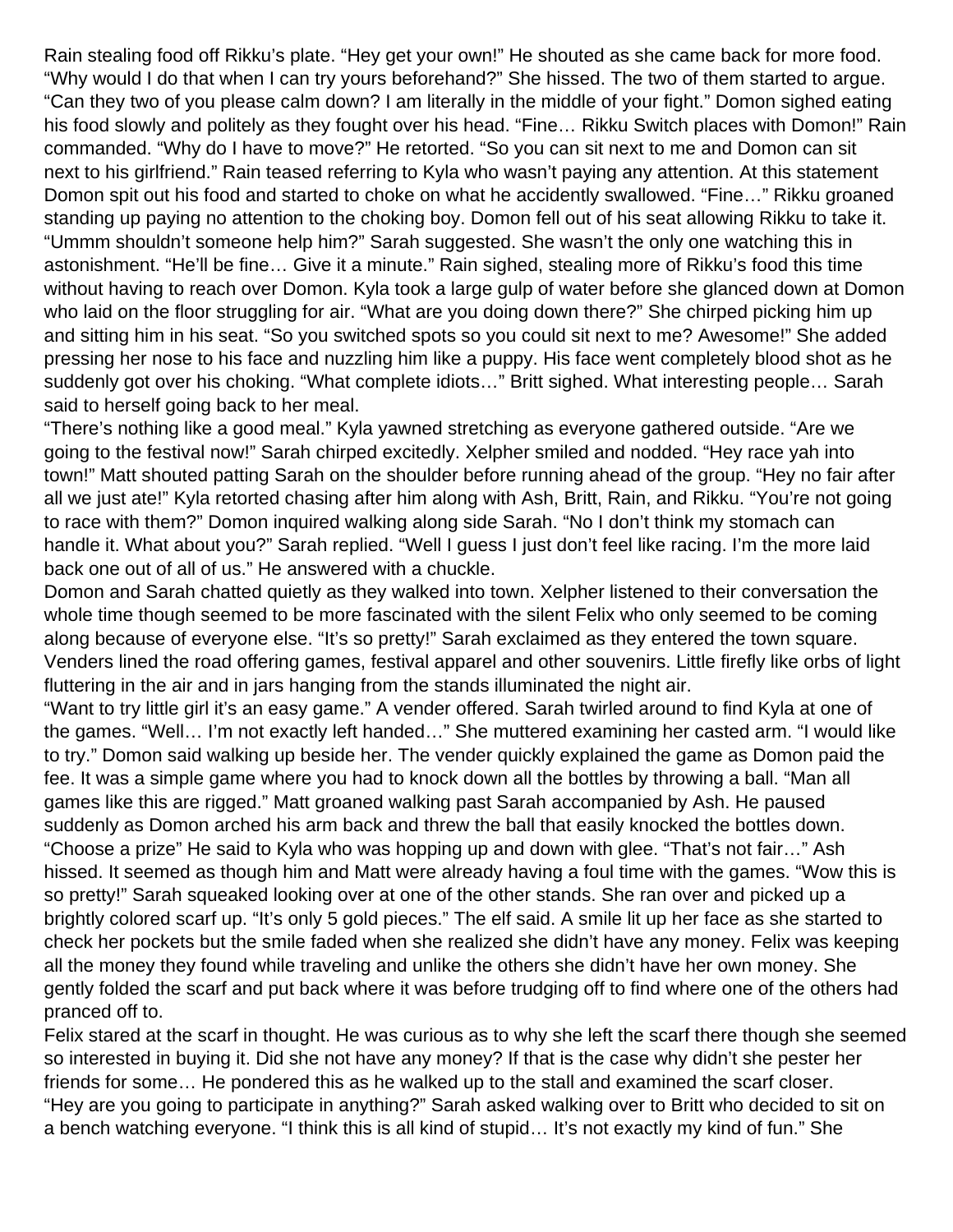sighed. "I know you probably thinking about Tristan." Rain chanted prancing over and taking a seat next to Britt. "If you know what is good for you, you would shut up…" Britt hissed. "Really who is Tristan?" Sarah inquired. "He's her man candy." Rain joked giggling. "No he's not!" Britt growled swinging at Rain, but Rain smoothly fell back avoiding the punch and rolled onto her feet. "Oh what is he then?" Sarah questioned smiling. "I'm just going to let you clear this one up." Rain chuckled, running back into the crowd of people. "He's just this guy that Kyla's been trying to set me up with… but all he's good for is trouble. I hope you heard me too!" She replied. "He's here!?" Sarah squeaked glancing around. "Probably… I can never tell, but he's around more often than you'd think." Britt sighed. Sarah just stared at her confused. "You'll understand later…. The writer of this probably wants to make it dramatic and hold out the suspense." Britt added. "What are you talking about?" Sarah asked completely thrown off by this "writer" nonsense. "It's a bunch of fourth wall stuff not everyone gets it." Britt said with a soft laugh as if she was having some kind of strange fun with this little mind game. "You know what never mind it can get a bit confusing." She laughed. "See now you're having fun. Hey why don't you hang out with me and who knows you might actually have a good time." Sarah chirped. "Naaa I think I'll just hang out here." Britt insisted, but Sarah wouldn't hear it. "Come on you'll have fun!" She shouted grabbing Britt's wrist and pulling her along.

"Do you have any gold pieces?" Sarah inquired stopping near some of the games. "You drag me out on this little field trip and don't even have any money to fund it?" Britt critiqued frowning. "I'm sorry. I didn't have any when I left home and Felix has been keeping everything we've earned from the random battles on the road." Sarah squeaked feeling bad. "Its fine no need to be upset. I have some money what would you like to do?" Britt sighed. "Your jackets ripped…" Sarah said as she randomly noticed a tear in the shoulder her friend's jacket. "shoot! It must have happened in the fight against Cerberus last night. And I liked this jacket." She hissed. "Actually this is the first time you wore it because all of your other ones are dirty up." Rikku said popping out of nowhere. "What is it with all you shorter people just appearing like that?" Britt questioned. "Actually I've been here for a while. You just didn't see me." He replied seeming slightly peeved at the fact she called him short, thought it's not like she is lying when he is practically a foot shorter than her. "Don't you have something better to do?" She asked. "Actually I was looking for Rain." He told her. "She's around her somewhere just not with me." She informed him. "Oh thanks. Well I guess I'll catch the two of you later, and Britt! Please just relax and try to have fun." He said waving at them. She glared at him as he walked away.

She and Sarah stood there. Britt was relieved that she had the dweebs out of her hair but still had to decide on what to do, if she didn't Sarah would probably just keep pestering her. Well I guess now is a good a time as any to get a new jacket. Maybe that will satisfy her… Britt said to herself before turning to Sarah. "Do you think we could find me a new jacket?" She asked scratching through her hair. "Yeah! That sounds like fun!"

Britt spent the next hour or so searching for a new jacket with Sarah. This wasn't what Britt would consider fun but it kept Sarah happy, and honestly it wasn't all that bad. Finally she settled on a brand new blue jacket.

"Hey check this out." Britt muttered watching what appeared to be some kind of competition. Both she and Sarah started watching. It was a brick breaking contest. Sarah didn't understand the attraction of breaking a bunch of bricks. "Hey hold my jacket. I want to try." Britt said handing both her old and new jacket over to Sarah to where she was down to just her tank top. "O… ok." Sarah squeaked watching the girl sign up for the contest.

All of the contestants lined up in front of stacks of bricks. Apparently the point was they would all keep breaking bricks until they reached their limit. They started off with one brick and each time another brick was added, so the second round was two bricks, third would have three, and so on so forth until there was one person left. Britt was the only girl up there with a bunch of men.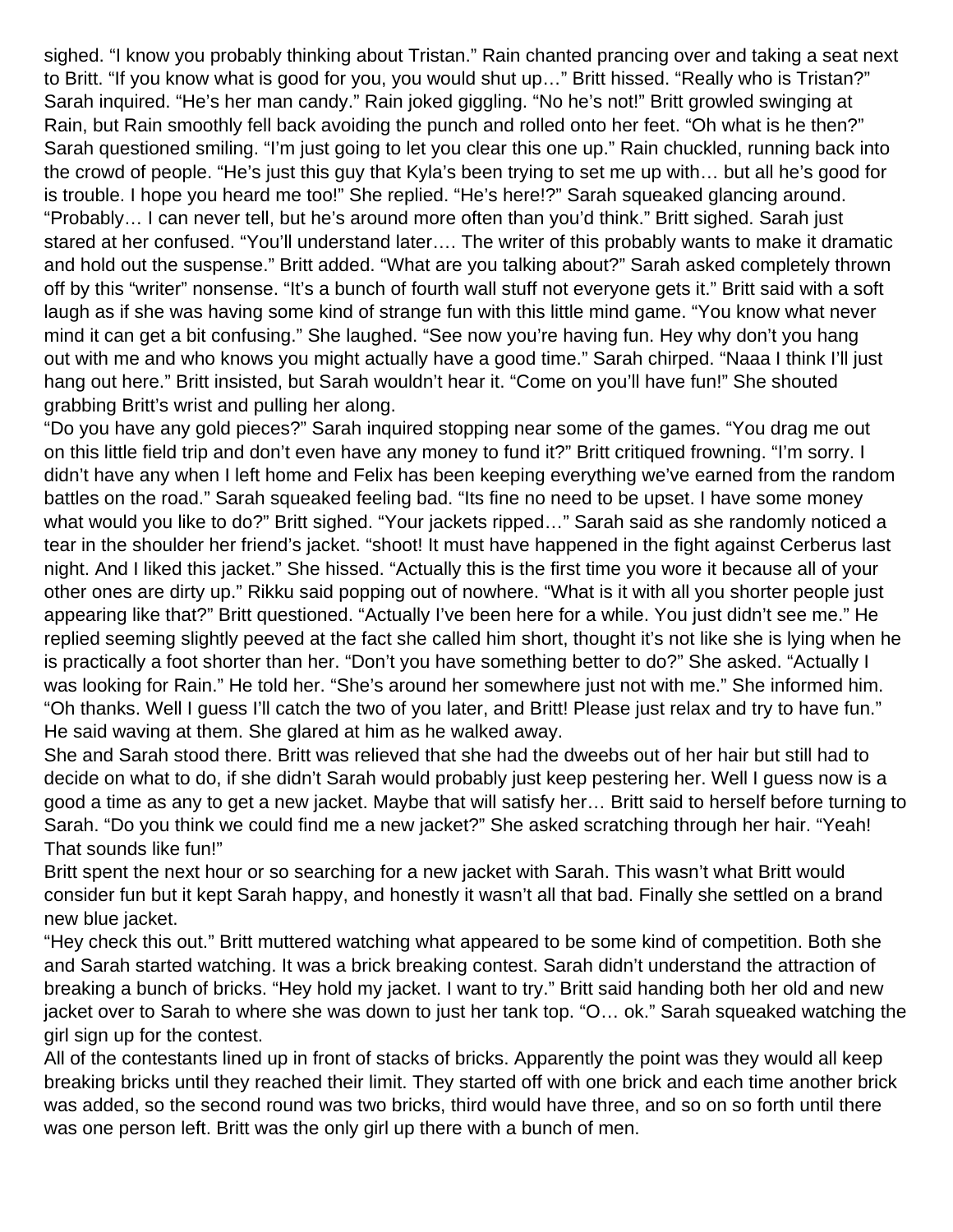Round after round past with them breaking bricks and people were steadily dropping out of the ranks. Britt was actually flying through really smoothly, usually only a fraction of her strength to break through the stack of bricks. A smile lit up her fact as she tore through each pile of rock with ease. Finally it was down to her and a dwarf who had attended the festival in attempt to sell his wears. They were up to a stack of 20 bricks. The dwarf seemed to be getting tired as he watched her in disbelief, a confident grin stretched across her face. The dwarf gulped as he looked at the large stack in front on him. He gathered as much strength as he could and slammed his hand down onto the bricks. They shattered beneath his might, but he didn't have enough to break all of the bricks. It was down to Britt. If she didn't break all of her bricks they would do a count to see who broke the most and if it was a tie they would have to redo. She took in a deep breath. The dwarf seemed to be worried fretting that she would be able to break all of them when he couldn't. She laid her hand on the top brick as if enjoying the feel of it, almost showing respect before slamming her fist into it. With ease the bricks shattered and crumbled beneath her fist as she sliced though all 20 bricks. She withdrew her hand. It didn't even seem to faze her that she had slammed her fist through so many bricks, though she appeared quite happy to have arrived victorious. Sarah was happy to see this genuine smile on her face.

"Hey that was really neat!" Sarah congratulated as the two of them traveled back to the elder's house. Britt just smiled as she walked with her jacket drape over her shoulder. She seemed pleased with the prize money she won. "We're back." Sarah greeted as they entered the elders house. "Welcome back. Most of your companions have already arrived and went to their rooms. It appears you are rooming with Miss Kyla, so let me show you to your room. And you Miss Britt are with Miss Rain." The elfish servant informed them leading them through the house. "Here you are Miss Britt." She said stopping at one of the many rooms along the hallway. "Goodnight, Britt. Tonight was really fun." Sarah said smiling. "Yeah… night" Britt replied entering her room.

"So why are there so many rooms?" Sarah inquired looking at the numerous doors they passed. "The elder likes to house travelers. Something he started several years ago at the suggestion of Miss Kyla who had wondered here half starved one day." She replied. Sarah nodded her head showing that she understood since she couldn't come up with a verbal response. "And here is your room." The elf said stopping. Sarah stopped as well. "Thank you." She told her bowing. The elf returned the gestured before walking away. Sarah watched her until she was out of sight before entering the room. "Hey you're back rather late." Kyla greeted from the dark. Sarah looked up to where her friend's voice came from and nearly jumped out of her skin when she was met by Kyla's blue glowing eyes. "I'm sorry I didn't mean to scare you." Kyla said with a slight giggle as she used her magic to light a candle that was on the night stand next to her. "I still can't get used to that…" Sarah squeaked calming down and walking over to her friend's bed. "I guess anyone would find it creepy to walk into a dark room and see two glowing eyes staring at them, friend or not." Kyla replied grinning. "Why do your eyes glow like that? Does all of your kind do it?" Sarah inquired sitting on the edge of Kyla's bed. "Nope, I'm just weird." Kyla chuckled. "So what are you doing?" Sarah asked. "Just drawing." She chirped holding up her sketch book. "I didn't know you could draw! Is there anything you can't do?" Sarah questioned looking over the group picture Kyla had drawn. "Well when I think about it I guess I try to do a little bit of everything. It's kinda how I earn a living." She replied taking back her sketch book and closing it. "Hey we should be getting some sleep. Big day tomorrow, you know. We should reach Anvalia by mid-day if we leave early enough." She added. "Right… well I guess good night then." Sarah said standing up and climbing into her own bed. "Night." Kyla chirped leaning towards the candle and softly blowing it out.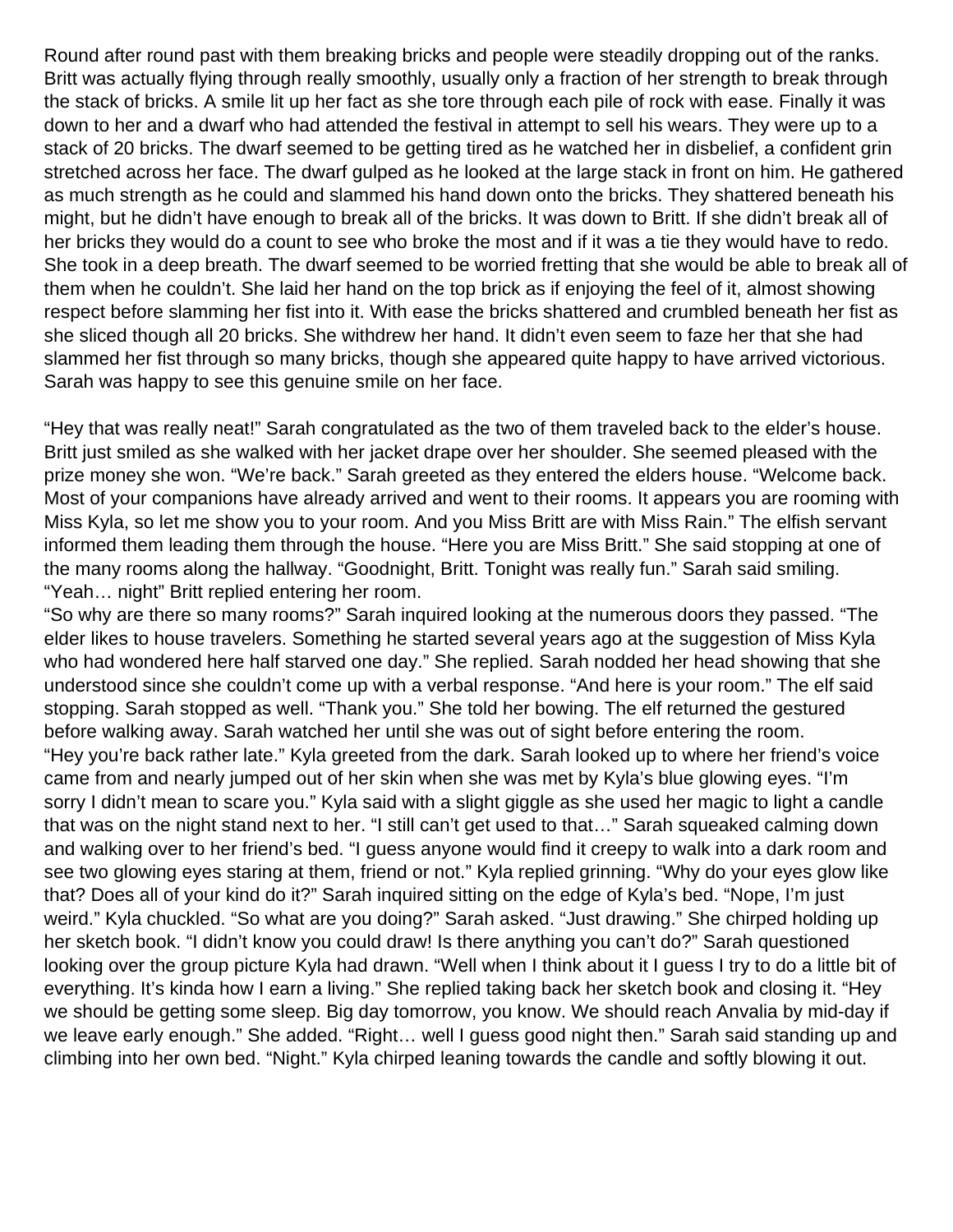# **5 - Chapter 5**

<span id="page-26-0"></span>It was early the next morning when Kyla started shaking Sarah awake. The sun was just starting to rise. "Hey you need to get ready we'll be leaving soon." Kyla told the drowsy girl before leaving the room. Though reluctant to climb out of bed Sarah did as told and quickly prepared for the day. "Why do we have to leave so early the sun hasn't even woken up yet?" Rain groaned as everyone gathered outside. "By leaving now we'll be able to get to Anvalia in time to actually enjoy everything." Kyla chirped climbing onto her horse that she and Domon had tacked earlier along with the rest of the horses. Felix watched her. I'm just ready to get rid of you… He said to himself. He was already ready to go, the way he saw it the faster he got there the faster he could quit "babysitting" and start a new job. "What fun could we possible have if we're asleep the whole time!?" Rain retorted as she and Rikku got onto their horse. Britt just scowled as she tossed her back pack over her hose and climbed up. Everyone else just followed suit and soon they were on their way to what appeared to be their final destination. "Hey are you ok?" Matt asked riding up next to Sarah as she yawned once more. "Yeah I'm just really tired. I didn't get much sleep." She replied stifling yet another yawn. "How come?" He questioned flashing a charming smile, he was still hoping to try and win her over. "No reason… I guess I just had something on my mind." She told him. She had spent most of the night pondering what would happen once they reached Anvalia. Would she have to stay there? Would they all leave her? But what she wondered most of all, would she never see them again? She didn't want to say goodbye to all her friends, she wanted to keep journeying, for there was so much left to learn. But would she really even have a choice in the matter? "Hey Earth to Sarah! Yoo Hoo!" Matt called trying to get her attention. She shook her head realizing she had spaced out. "You know if you're that tired I guess you could ride with me and do like they are." Matt proposed pointing at Rain and Rikku. Rikku was carefully steering the horse as Rain slept in front of him. He had to be careful not to jerk and wake Rain up as well as make sure she didn't fall, if either of those happened he would certainly pay. "I appreciate your offer but I am fine." She said smiling at him. She started riding ahead of him. His smile broadened as he continued to watch her.

"Don't be getting any ideas." Ash said appearing next to Matt nearly scaring him out of his skin. "I don't know what you mean." Matt replied trying to play innocent. "You think Sarah is cute. I can tell and I say don't get any ideas. She is naïve and doesn't understand a lot of things. So do realize that if you try to pull anything then I will be forced to pummel you. No hard feelings." Ash informed him smiling the whole time. Ash slapped Matt hard on the shoulder before riding ahead. "Sometimes that guy scares me…" Ash muttered rubbing his arm.

It took them hours to travel on to Anvalia, fighting the random battles, growing stronger with each one. Sarah was almost exhausted when they arrived at Anvalia's gates at the base of the mountains. "Alrighty Well I guess I'll handle this while everyone heads on in. I'm sure Sid is anxious to see you." Kyla said glancing at Alexia as they all came to a stop. "You know go on with them. I can handle everything." Domon said. "Are you sure? I'd hate for you to do it two days in a row. Plus you'd have to separate from the group." She said turning to look at him. "Yeah it's fine. I was going to part with you to go into town. So I can unsaddle the horses then go into town, this way you don't have to leave them." He told her. "Don't worry I'll stay back and help him. Any specific place you want us to put everything?" Rikku stated as he tried to shake Rain awake. "I don't think she's waking up… I'll carry her when we're done." He added giving up on trying to wake her up. "Ok… thanks guys." Kyla said with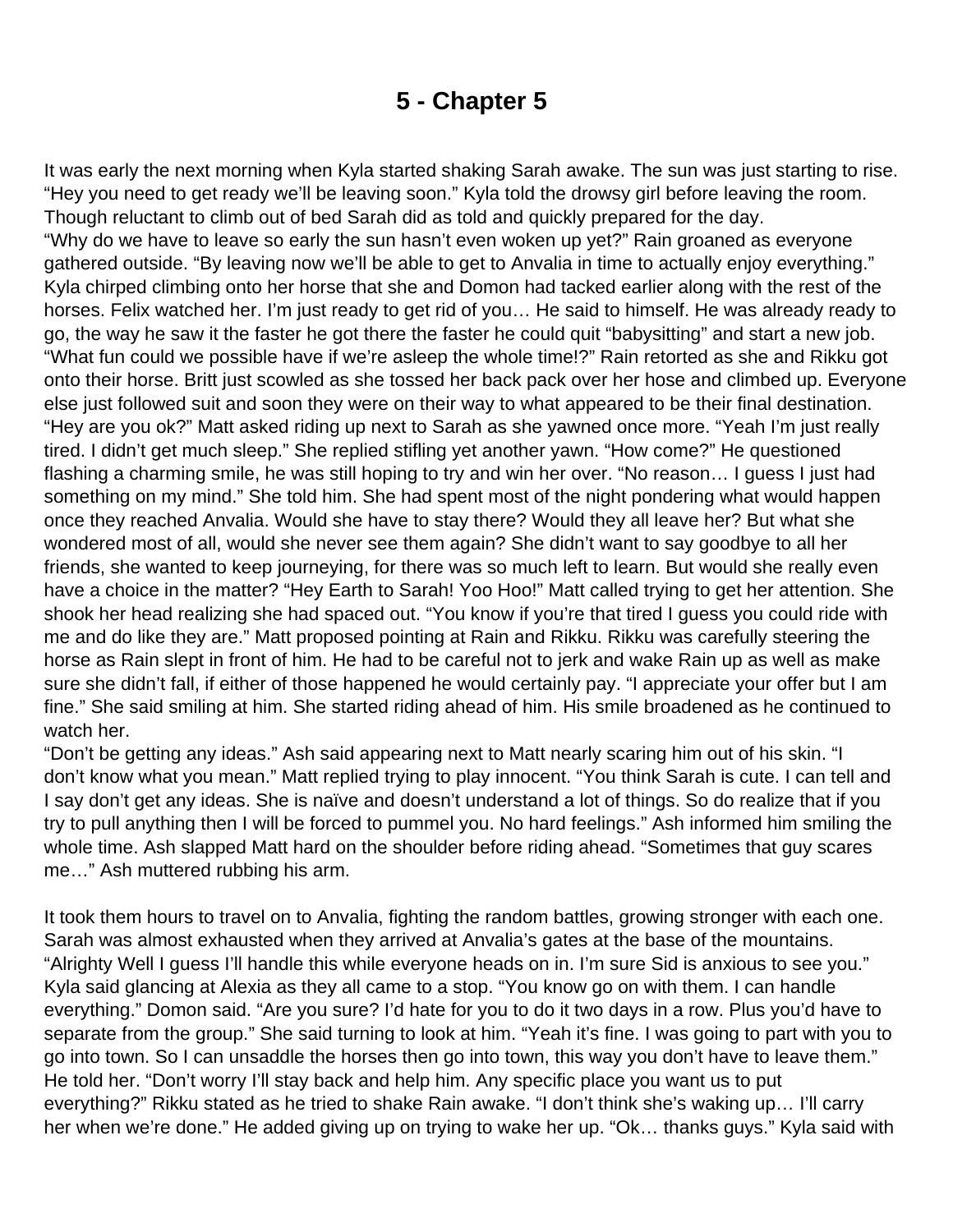a hint of sadness. Everyone climbed off of their horses. She gave Domon and Rikku a hug before walking into the city with the rest of the group.

Our group of heroes walked through the gates which led straight into the factory, the basis of this whole town. "You know this seems like it's just going to be boring visit… I'm going into town." Britt sighed shoving her hands into her pockets and walking out the door into town. Kyla just shrugged as she pranced over to the elevator. "You are not allowed to the upper levels." A guard said walking in front of her. "Excuse me sir. My name is Kyla and I need to go see Sid." She told him trying to walk around him. "You do not have proper clearance." The guard said intercepting her again. "Snow Cat reporting in with a bounty for Sid." Felix informed the guard grabbing Sarah by the arm and dragging her with him as he walked past. "That's my bounty too! Come on man." Matt said walking through pulling Ash with him. "Is the little one with you?" The guard inquired still holding off Kyla. Felix turned and looked at the small girl who gave him a weak pleading smile. "No…" Felix sighed turning his back on her and dragging Alexia into the elevator. "Wait- What!?" Matt shouted looking at Kyla before running after Felix. Ash looked sympathetically at her; he didn't want to leave her behind. She mouthed the words "go on" to him urging him to go, somebody needed to keep an eye on Sarah. He nodded in understanding before joining everyone in the elevator. "Felix why did you do that!" Sarah shouted as the elevator started to the next floor. "Yeah that was just mean!" Matt added. Felix just gave a light smile.

Kyla gave up and trudged to sit on one of the sofas. "I said he could use me as a punching bag… but I don't this falls under that category." She sighed propping her head up with her hands. She could have gotten through easily, though not without causing a scene. "Domon and Rikku must still be taking care of the horses." She groaned. She was thinking about going to help them but she would be useless anyway. They would make her stand back while they did all the work in fear that she "would hurt herself." She didn't like being treated like this, it made her feel useless. If she couldn't do normal tasks like that then how could she do more important things like protecting everyone? A shiver went up her spine as memories started flooding in, it was like the ghosts of the friends she failed had come back to haunt her. She normally repressed these but this sense of uselessness brought them back. If I couldn't help them then how could I hope to help anyone now…

"Hey Kyla!" Domon yelled pulling her out of her depressing thoughts. She looked up as him and Rikku ran towards her. "What are you doing out here?" Rikku asked stopping and repositioning the sleeping Rain on his back. "The guard wouldn't let me through…" She sighed looking towards the elevator. "Then where's everyone else?" Domon inquired. "He let them through… Felix seems to be of more importance." She sighed. "Why didn't Felix speak up for you?" "He did… He said he didn't know me…" She let out another sigh as she rested her head in her hands again. "I thought you were pretty close to Sid?" Rikku stated sitting down next to his sister. "I am… It must be a new guy… he doesn't really smell familiar…" She told him. Rikku went on talking and she happened to notice that Domon was being really quite. She looked up to find a scowl on his face.

Domon has always been rather protective over Kyla, possible because of his "secret" crush. People being rude and cruel to her generally have to deal with him if she can't handle it. "What's wrong?" Kyla asked looking up at him with her large blue eyes. "I'm going to have a word with this guard." He growled walking over to the elevators. "Citizens are not allowed on the upper levels." The guard said positioning himself between Domon and the Elevator. "I understand your position sir, but my friend is needed for an important conference with Sid. You have upset everyone by not allowing her access and I am sure that your superior will be angered by your treatment towards his guest." Domon retorted using his way with words. "Is there something wrong?" Another guard asked as the first one was trying to find a way to respond. "Yeah they're saying that the kid with the white hair over there is supposed to be meeting with Sid though the only person that Sid is awaiting council with is Felix, aka Snow Cat." Guard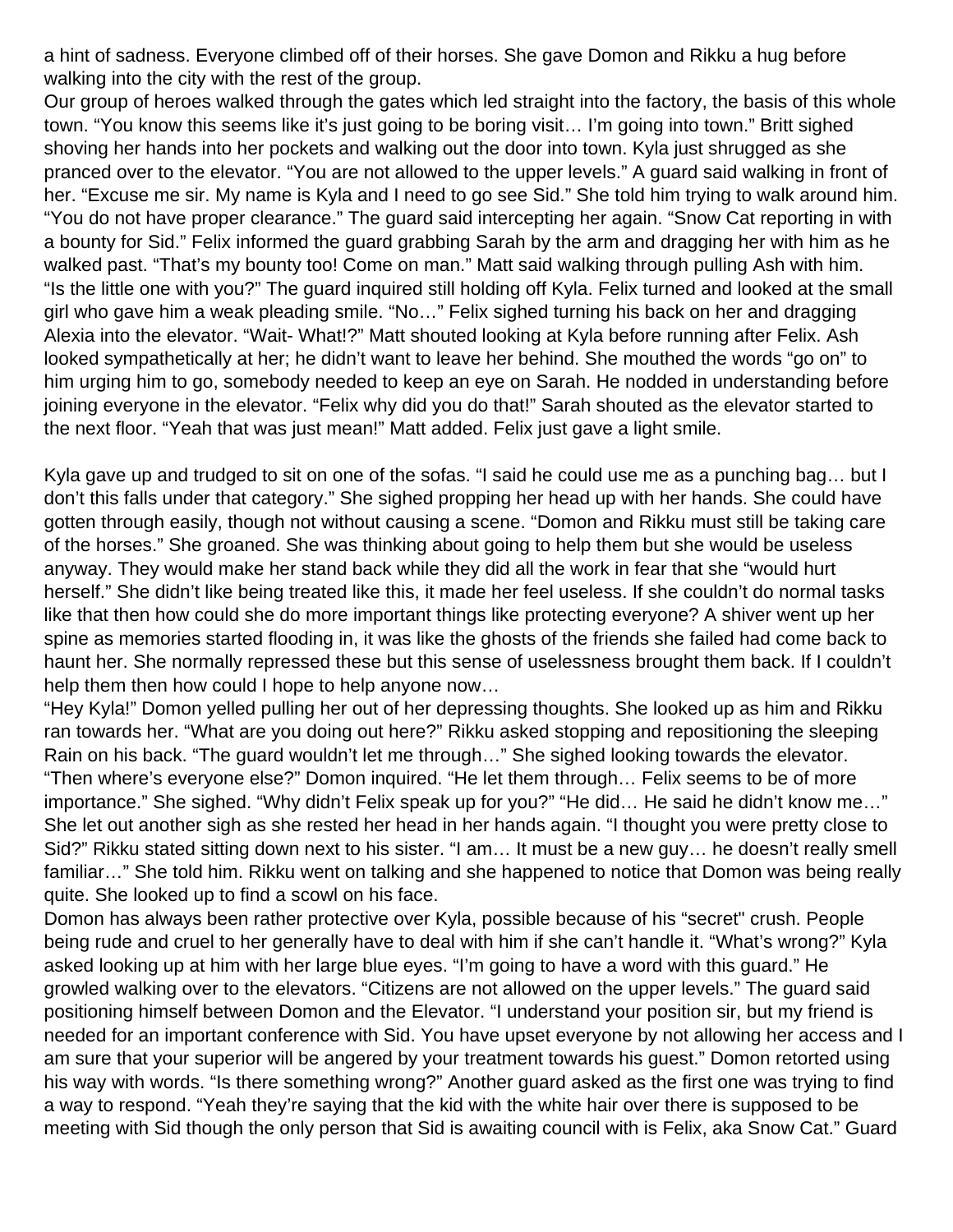#1 explained. "Was she with Snow Cat?" Guard #2 asked. "He said she was not part of his group." "Then she is probably a spy or some thief of sorts wanting information on upcoming projects." "Probably you can never trust the cute innocent ones." The guards discussed this, each of their words angering him further. They made Kyla sound like some kind of low life.

They looked down at him unfazed by the look of rage that was appearing on his face. "Move it along pipsqueak we don't have time to entertain you." Guard #2 said shoving him. What Domon wanted to do was grab the guy's arm, throw him to the ground and pound him to a pulp, fighting off the other guard in the process. But using his outstanding control the he has perfected in order to deal with uncooperative customers at work, he suppressed this urge and instead allowed the guy to push him onto the ground. Kyla's eyes flashed red as she saw this and within seconds she was standing in front of Domon ready to beat down the guards. She was having problems finding the words she wanted to hiss at the men, but who needs words when their fist can do the talking for them. "Kyla, such a wonderful surprise! Is there a problem here?" A tall man said walking over to her. She snapped out of her trance and looked up at the man. He had reasonably short black hair and kind yet narrow brown eyes that were hid behind a pair of glasses. "Sid! Awesome to see you again! Yeah we're kinda having problem getting through your security. Apparently we're not high on the priority list." Kyla chirped back with a hint of malice in her voice as she helped Domon to his feet. A frown came to Sid's face as he took in her words. "Men it appears you don't realize that this is Kyla, a renowned martial artists. If I had not have interfered she may have caused you some serious harm if you continued to anger her. Be aware that she is always allowed here for she is a close friend to me and my family." Sid lectured the two guards before turning to Kyla and her friends, Rikku now joining them with Rain in tote. "You wish to accompany me? I'm on my way up to my meeting room where I have guests waiting." Sid offered. "Of course!" Kyla chirped. "I must apologize for my men. Those two are new and have yet to learn my vip list. You mind me inquiring as to who your friends are?" Sid said making conversation as they climbed onto the elevator and rode it to one of the higher floors. "It's fine. Now that I think back on it I'm kind of worried about their safety. That could have ended badly. But this is my brother Rikku and one of my awesome friends Domon. Oh and the girl sleeping is his sister Rain." Kyla informed him introducing her group. "It is nice to meet you. Especially since those really close to Kyla is a rare site around here. Are you martial artist like Kyla?" Sid inquired. "Yeah, though we have stable jobs at Depp Mechanics." Domon replied. "Come on don't be modest! Domon is actually up for the position of store manager or an apprentice mechanic." Kyla chirped ruffling Domon's hair causing him to blush. "That is quite an achievement. How would you possible like a part time internship here? It would be in your time off there and it might give you some good skills to take with you there. I and the Depp family collaborate quite often on our work so I am sure we can work something out." Sid offered. "Really!? Sir that would be an honor!" Domon said excitedly. "And what about you Rikku, do you have any special skills?" Sid questioned. "Not really… I guess I'm the normal one in the group." Rikku frowned realizing he didn't have any neat attributes like Kyla and Domon. "Rikku you know that you are next in line for store manager if I get a different job. We've been there for the same amount of time and your better with inventory then I am." Domon complemented trying to cheer him up. "Yeah but I'm not as people friendly nor tech-savvy like you." He retorted. "But it still sounds like a bright future awaits you at Depp Mechanics. All of you are like family to them so I don't believe they will treat you wrong." Sid commented.

"Well I'm afraid I have a meeting to attend." Sid said stopping at his meeting room. "With Felix." Kyla said with a slight growl. "Yes, how did you know?" He asked astounded. "We traveled here with him… he kinda decided to bail on me down in the lobby…" She informed him. "Oh. Well since you already know then would you like to attend as well?" He offered. She just shrugged and followed him in. "Kyla I am so glad that you were able to come up!" Sarah greeted running over to them. "Yeah it was a good thing Sid came along." Kyla said. "Yeah or we'd be on the run from the cops for double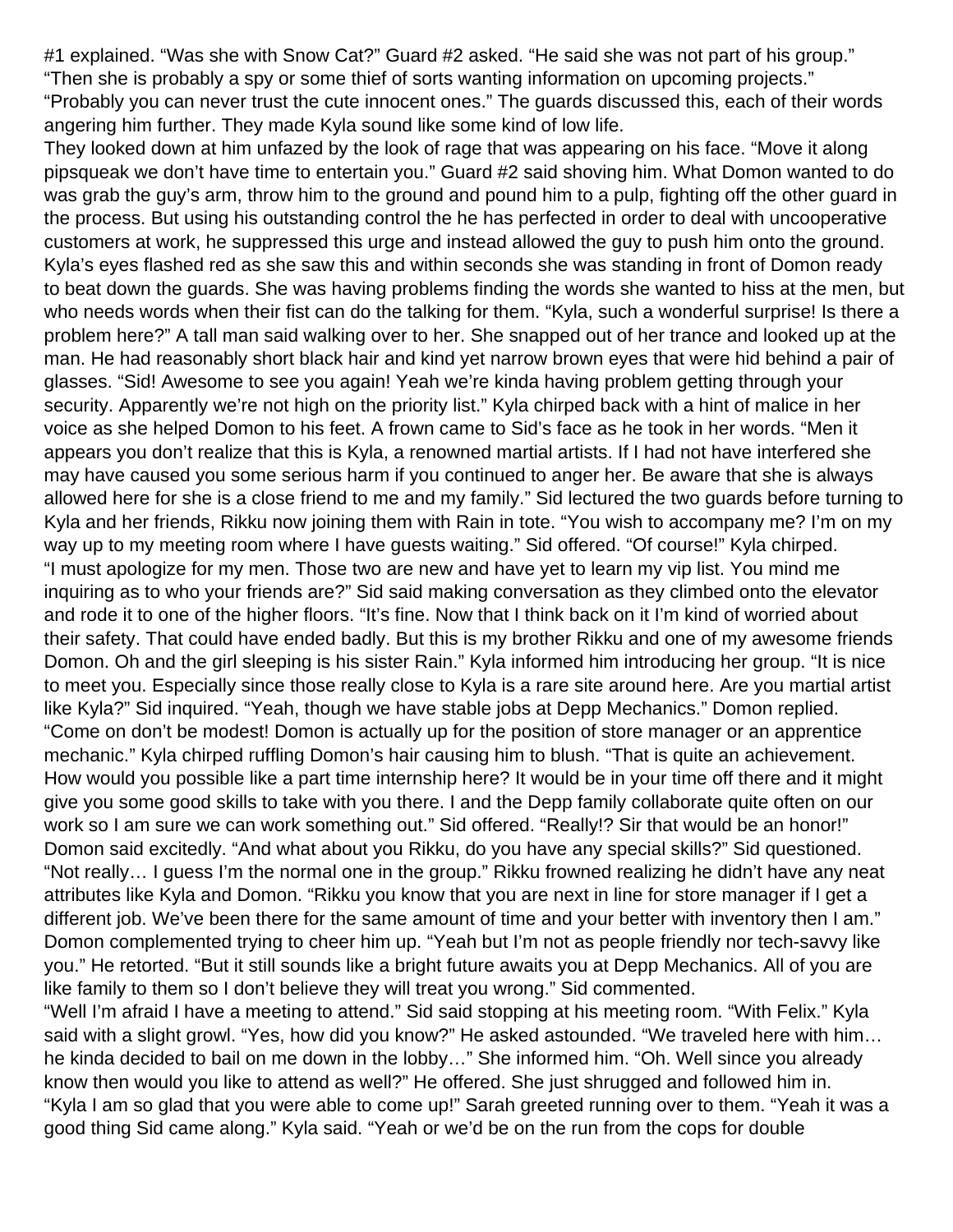homicide." Rikku joked walking around and propping Rain up in a chair before finding his own seat. "Brother it has been a while since I last saw you." Sarah said hugging her brother. "Yes. I apologize for taking such rash measures to bring you here but it seemed the best way to get you out of Zandoria without drawing suspicion onto us." Sid replied. "It's ok. I've actually been having fun." She told him taking a seat. "So pop's what our reward for a job well done?" Matt inquired propping his feet up on the table. "So it was a collaborative effort?" Sid inquired. "As much as I hate to admit it, yes, under the circumstances we were forced to work together and managed to bring Alexia here without much trouble." Felix reported. "And how did the hover ship fair?" Sir requested. "To our misfortune it crashed not long after taking the princess into my custody, playing a part in the delay of arriving here." Felix replied. He was speaking more formal for this report then he normally did. Though what others think of him generally don't faze him, he does like to leave a good impression on his employers. "That is misfortunate for that hover ship was going to be your pay. I guess I will have to award the both of you with something else. Until then please make use of our hospitality. We will be glad to house and feed all of you." Sid commented.

For the most part the meeting was now over and they were spending time with friendly conversation before it was time for dinner. "Kyla are you still taking odd jobs?" Sid inquired. "Yeah. That's kinda how I make most of my living. I'm more well known for that then my fighting." Kyla chirped. "That doesn't have anything to do with your skill. Most people don't want to believe that the current champion is a vertically challenged 16 year old girl." Rikku commented. "Very true." Kyla giggled. "Well I would like to hire you if that is ok with you. I know I would generally have to contact Depp Mechanic's but I thought since you were already here I would request your services in person." Sid said. "Wow this sounds like it's going down a bad road…" Matt commented. "What do you mean?" Sarah asked. "If you don't get it then try not to pay attention to it." Ash suggested. Sarah nodded. "Alrighty I'm game for pretty much anything." Kyla replied. "That didn't help much…" Ash muttered to Matt. "Well I was hopping maybe you could perform for the city. It doesn't have to be much. You can do as little as a speech, but just something to raise the moral of the people." Sid requested. "Sure that sounds like fun!" Kyla agreed. This sounded strange to Sarah. She didn't understand why their moral needed to be boosted. Was there something going on that had the spirits of Anvalia down? Maybe she would ask about this when she has her personal audience with her older brother.

"Now that I am thinking about it, might I inquire as to why your arm is in a cast?" Sid asked Kyla. "Oh… well… It kinda got broke during a fight we had in Caim. A fox demon girl attacked us." Kyla informed him. "A fox demon girl? I have heard rumors of someone like that making appearances around town. It is really strange to see them here." Sid noted. I wonder if it is her? Sarah pondered.

Days passed since that get together. Sarah spent most of her time alone. Yeah all of them stayed together at the factory but they only spent a few hours together at night and by the time Sarah woke the next day everyone was gone. They apparently had better things to do. Kyla spent most of her time training due to her casted arm. She was trying to develop a way to fight without using that arm, her dominant arm, in this way she wouldn't be as useless. Matt and Ash would spend time with Sarah but for the most part hung out together in town, enjoying the big city. Britt, Rain, Rikku, and Domon trained along with Kyla, apparently one of their favorite pastimes. Felix on the other hand was not heard from since the meeting with Sid. He disappeared into the city, who knows he may have been on a new job already.

Sarah stood out on a balcony that over looked the city. She wasn't allowed to go out in fear that something would happen to her in the big city. "I wonder if everyone is having fun." She sighed resting her head on the rail. I wonder if Felix is ok… Is he still mad at me? She pondered but her thoughts were soon interrupted by light rapid footsteps behind her. "Hey Sarah! Or are you wanting to go by Alexia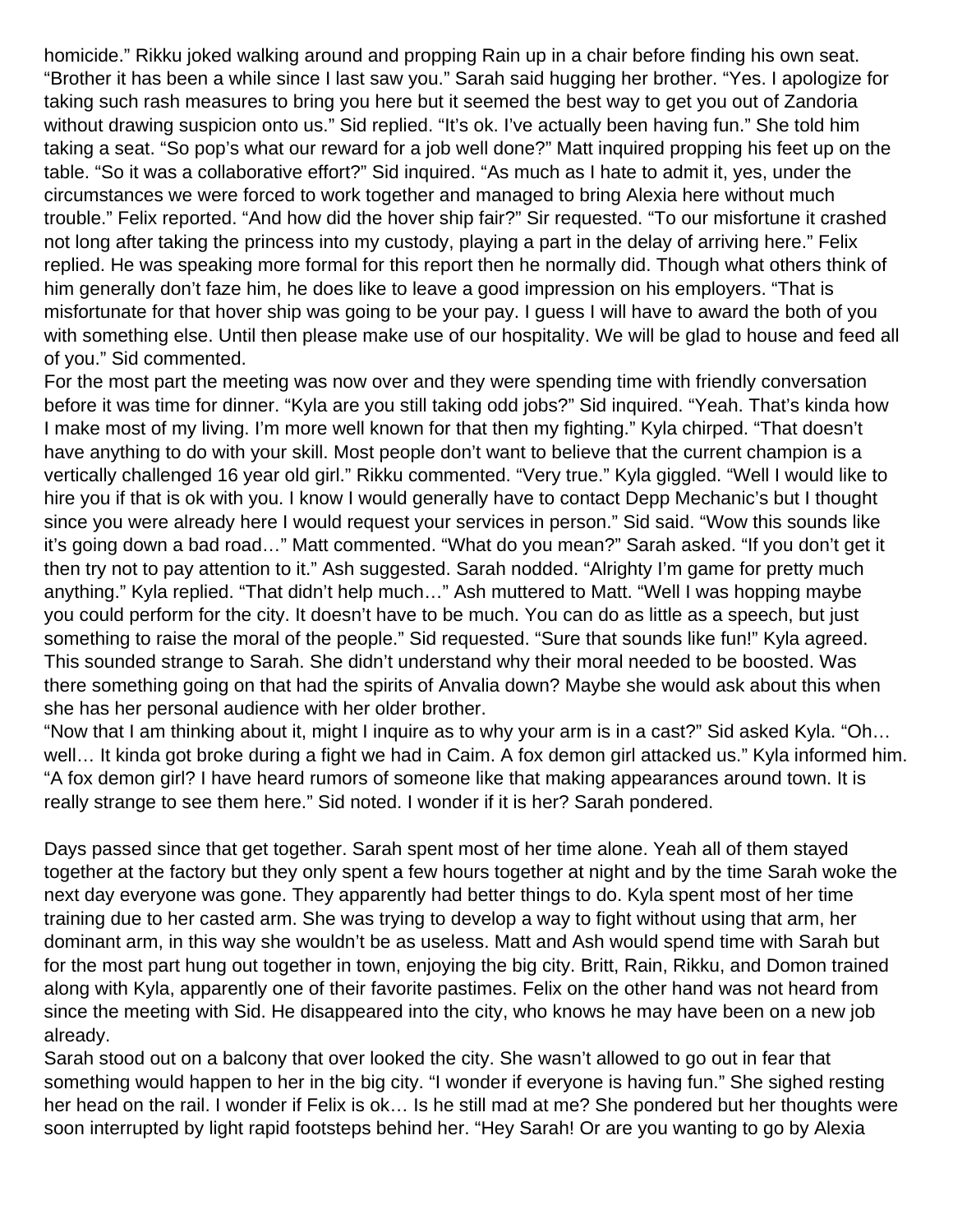now?" Kyla greeted running up next to her. "I think I prefer the name Sarah…" Sarah told her looking over at her friend. "How has your training been going?" She added. "Pretty good…. I've kinda reached a limit for now so I thought I would stop by and see what you were up to?" Kyla told her grinning. "Any news on Felix?" Sarah inquired looking back at the city. "Yeah I actually have sent Rain, Rikku, and Domon to keep an eye on him. So far he's still in the city." Kyla chirped. "That's good." Sarah sighed. "You're that worried about him huh?" Kyla asked hopping up to sit on the rail of the balcony. Sarah nodded. "Come on I told you before he can take care of himself." Kyla encouraged her. "I know… but I fear that he hates me." Sarah admitted. "No way. He's probably already forgotten about that. So cheer up!" Kyla requested. "Why is Felix called 'Snow Cat?'" Sarah questioned. "It's not obvious? It's because Felix is like a cat's name and he has white hair like snow. Makes sense huh?" Kyla giggled. "Oh…"

"How is the job that Sid hired you for going?" Sarah asked standing up straight. "Pretty good. I've almost got it all worked out. I perform in a couple days." Kyla told her. "Care to run it by me?" Sarah offered. "Sure let me go get my notes!" Kyla said hopping off the rail. "I'll be right back!" She added running towards the door. Suddenly she started to wobble. Images started appearing in Kyla's head, but they were blurred beyond the point of comprehension. She tried hard to make out what was going on. She lost control of her body as it collapsed on the floor and started to spasm as though she was having a seizure. "Kyla!" Sarah yelled running over to her friend. She quickly started to call for a guard as the girl's body slowly stopped its thrusting about. "Did something happen?" The guard inquired. "S-s-s-she just collapsed!" Sarah squeaked. "I'll take her back to her room and call a doctor." The guard told her picking the girl up and carrying her to the living quarters.

The doctor came and gone, unable to find anything wrong. He said if her condition didn't improve in the next couple of hours for them to call him back. So Sarah was left alone to watch over her friend. "Hey how long have I been out?" A weak voice sounded. "Kyla you're awake!" Sarah squeaked. "Yeah… The sun already gone down?" She inquired. "Yes. Not too long ago though. You've been asleep for about 2 hours." Sarah informed her. "Wow that was intense… I'm sorry just to fall out on you." Kyla apologized working hard to sit up. "What happened?" Sarah asked. "Well… I hate to say it… and it's not really all that believable… but it was a vision." She said blushing. "A vision?" Sarah repeated somehow not really surprised. "Yeah… they're not really all that much… and kind of limited, more annoying than anything…" She said managing to sit up and dangle her feet over the edge of the bed. "What did you see?" Sarah questioned. "Nothing… Sucks huh? Having visions aren't all what they're cracked up to be. Though something was strange it was like my vision was being intercepted. I can usually seeing something though it's often useless…" Kyla replied. "Hey… I need to go meet up with Domon and them." Kyla said getting to her feet and forcing her feet to move. Right as she was about to open the door it swung open hitting her. She tumbled back a little but wasn't knocked off her feet till Rain came charging in and collided with her. "Kyla!" Rain shouted catching her balance. "Awesome running into you." Kyla joked. Rain helped Kyla to her feet then assisted her back to bed.

"Are you ok? Domon said that something happened to you." Rain asked. "Yeah… it was no big deal a stupid worthless vision…" Kyla told her. "How did Domon know that something occurred?" Sarah inquired. "I don't know… He's kind of always had like a Kyla sense. He pretty much knows when something bad happens. 'Quick my senses are tingling!'" Rain said before bursting into laughter. "Wow that sounded wrong when I think about it." She added. "So how is everything with Felix?" Kyla asked. "Well ummm we kind of lost him. There was a fight at the restaurant with him and before we knew it he was gone…" Rain reported. "Was he hurt!?" Sarah asked. "I don't know it was kind of a huge mess… Domon and Rikku are looking for him now." Rain said.

Footsteps were audible outside the door. "That must be them." Rain said as Rikku and Domon ran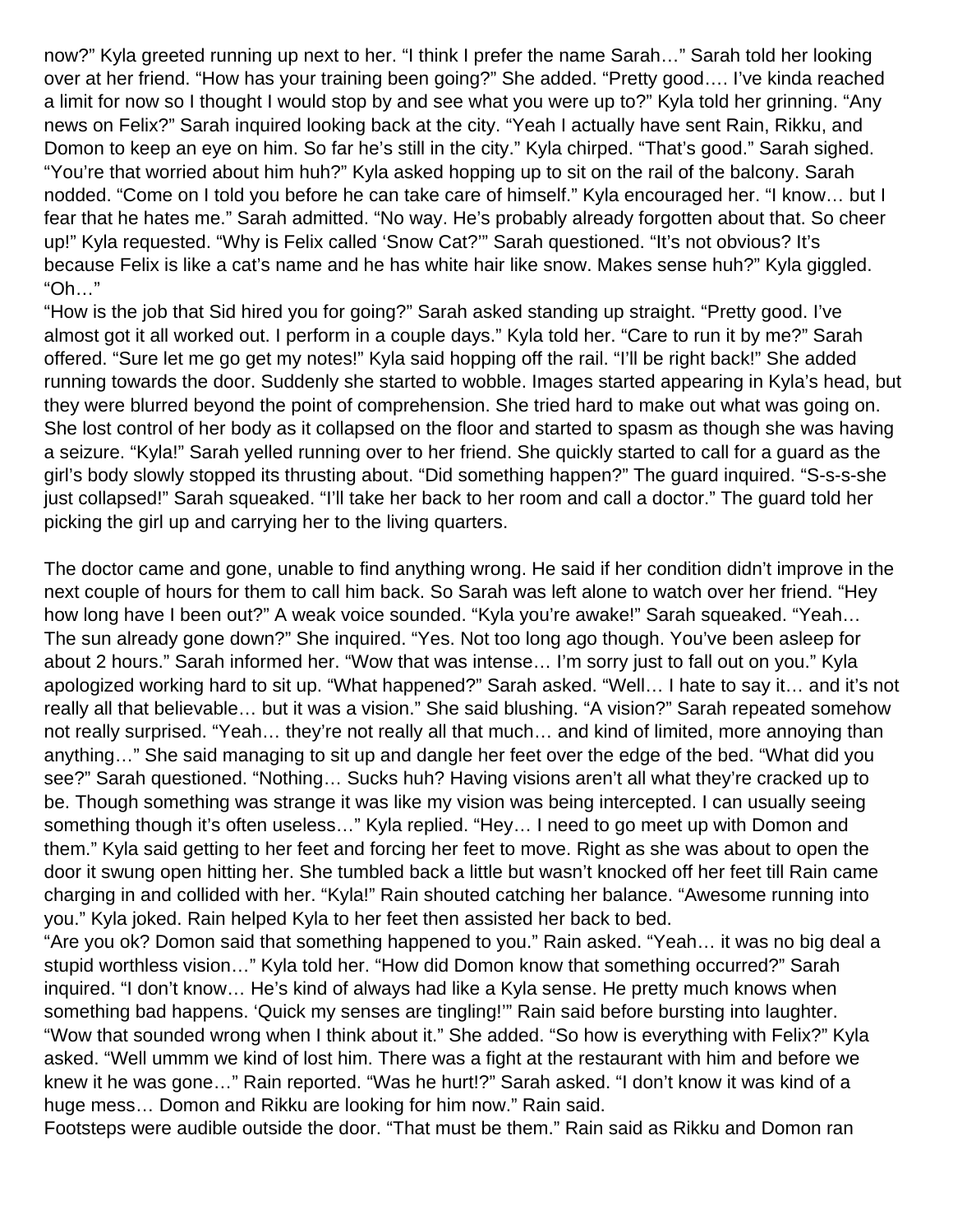through the door out of breath. "Any luck?" Rain asked. "No we… couldn't find him…" Rikku wheezed. Domon looked up at Kyla. "Are you ok?" He breathed. "Yeah I'm fine. It just knocked me out for a bit." Kyla told him. He nodded then walked with Rikku over to collapse on the bed. Sarah watched the two of them move almost simultaneously. It astounded her how much they looked alike and they weren't even related. I guess everyone has their twin in the world… She noted. "Well in either case I hope that he is ok." Kyla sighed, bringing attention back to Felix. "Yeah… " Sarah whispered.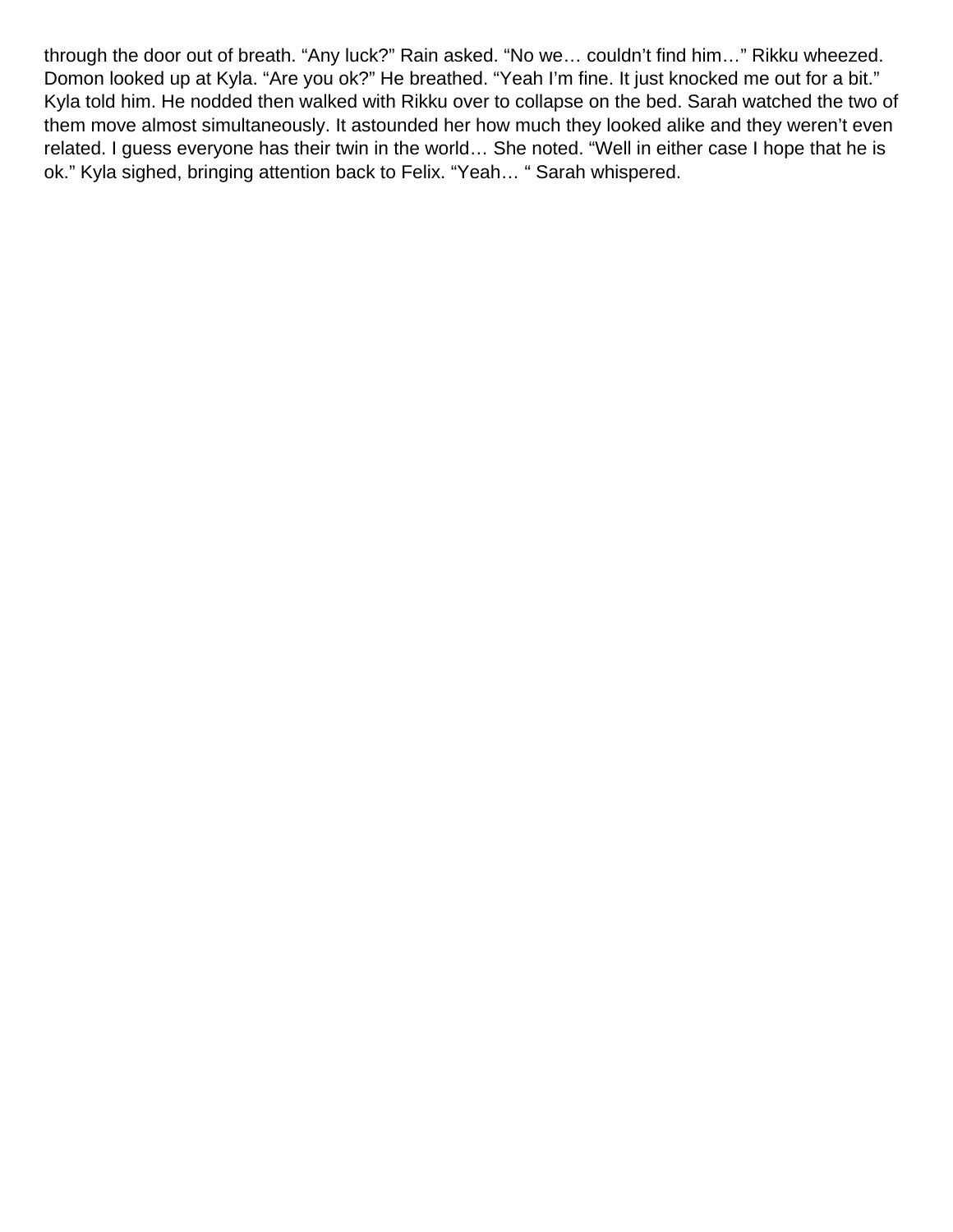### **6 - Chapter 6**

<span id="page-32-0"></span>A couple of days passed and the time came for Sarah's personal audience with her brother. "I suppose you know rumors that a ghost has been seen roaming around the palace." Sid started as he paced around the room. He liked to pace it helped him think, it was why the carpet in his office was so worn down. "I see... those rumors have floated all the way here..." Sarah sighed taking a seat, folding one leg over the other and resting her hands in her lap. "Yes, I am afraid to say that gossip indeed flies farther and faster than one would like to imagine. It is also said that said ghost is responsible for the sudden change that has come over mother. Is there any truth to these allegations?" Sid inquired looking over to his sister as he made yet another lap. "I can't say for sure that these rumors are correct, but I have noticed some differences in mother's behavior. I have also caught quick glimpses of a strange man skulking around the palace. Whether the two are connected and whether this person is spirit or not is beyond my knowledge." Sarah informed him taking note of the formal speech she used. She still has a way to go before she sounded like an average person, but that didn't really matter now… now that her journey was over. "I see…" Sid said growing quiet as he was thrown further into through. The room was quiet as Sid finally took a seat next to his sister. He had his head lowered in thought. "Brother?" Sarah whispered breaking the silence. He looked over at her, his brown eyes gleaming over his glasses as they slid slightly down the bridge of his nose. "What is all this really about? Why did you go through so much trouble to bring me here?" She added. He sat there, quiet for a moment as he attempted to formulate an answer, then with a sigh he pushed his glasses back into place and started his explanation. "I have to admit, these rumors did play a part in this, though I have yet decided how big of a role. There is danger rising, everyone can feel the tension in the air, their instincts driving them to hide like beasts. It wasn't long ago when I was walking through town and came upon an old seer. She spoke of a great evil foretelling that a war between the elements would soon begin. As much as I would like to toss her words aside as insane babble, I must heed her warning for I too sense the peril. Though we could probably protect ourselves with ease due to our advanced technology, we have always relied on Zandoria for our defenses. In fact I would say we are dependent on Zandoria for their army since we don't have one of our own. But suddenly Mother has all but tossed us aside with this new change in demeanor. She is blind to the danger. That is why I wanted you out of there. I believe it may be better here where we are aware of the danger. But then there is the matter of the people of Anvalia. They are on edge fearing that when the time comes Zandoria will not send out their forces leaving us defenseless. Thus-" "You hired Kyla to put the people at ease." Sarah interrupted giving Sid a break from his long explanation. He nodded.

Sarah understood what he was saying, but something troubled her: why didn't she sense the danger? Was it because she was being sheltered by her mother or was she just that naive? "But what will you do if battle does break out and mother's forces never come? As you said Anvalia has no planned military." She inquired. "Well… We'll just have to do our best to fight back and have hope. The seer also told of heroes of multiple lands joining together to combat the evil." He told her. She nodded letting him know that she heard him. Things went quiet between them as they both fell into thought.

Can we really put so much trust in the words of a seer? Kyla has visions that she describes as "worthless." Are there any differences between her visions and a seer's prophecy? Although… when it all comes down to it… if a great evil were to rise would it really matter? Can anyone do anything about it? And more importantly is there any place that would be safe?"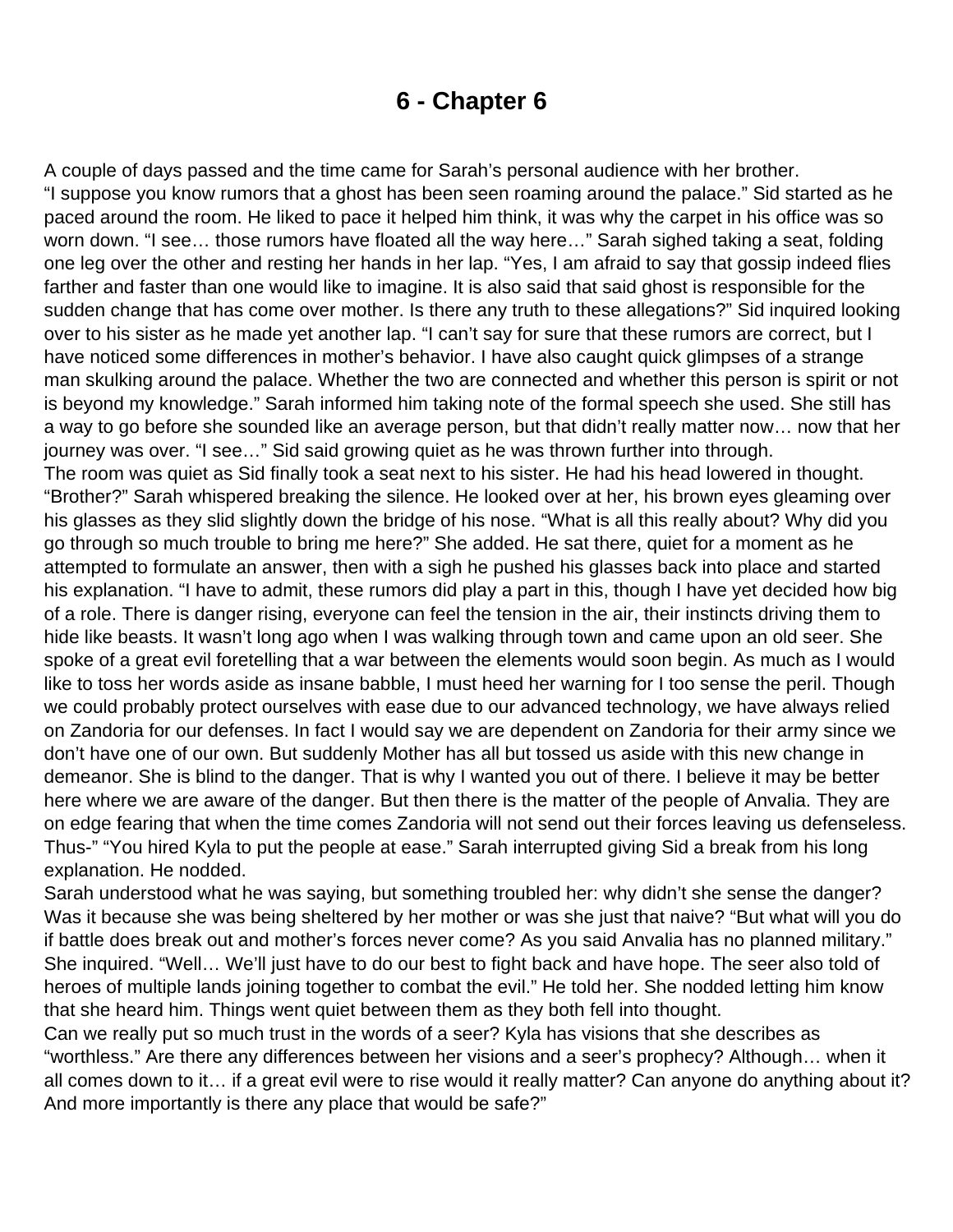Time continued to pass. No matter how much they looked Felix was still nowhere to be seen. Sarah spent the time when she was alone out on the balcony overlooking the city, hoping to catch a glimpse of one of her friends. For the next few days that followed her conversation with Sid, Kyla spent most of her time with Sarah keeping her entertained with stories. Kyla laughed merrily from behind her happy mask, but suddenly Sarah was starting to see things differently. For the first time she glimpsed the frightened pup in Kyla, the frightened pup that was seeking shelter from the upcoming storm but had nowhere to go. It was then that Sarah realized that danger was real and Kyla felt it.

The day that Kyla was preparing for had finally come. She took care to memorize all of her notes. There were so many possible things she could have done: a play, a song, a plain out motivational speech, but she chose to do a story. All she hoped for was that she would get the correct message through and that he would hear it. She was hoping to kill two birds with one stone she may never get this chance again. The whole city was to attend; even Sarah was allowed to escape the factory.

"Hey are you ok?" Domon asked bringing her a glass of water. He noticed that her hands we shaking and that her legs wobbled when she walked. "Yeah… just a little stage fright, no big deal, I thrive off the fear lets me know I'm still sane." She said smiling at him. He blushed slightly as he handed her the glass of water. "Thanks." She whispered gulping it down. She handed him back the glass and started to stretch. Only 3 minutes before I go on… She noted doing a mental countdown. Did Sarah get here ok?" She asked rotating her shoulders trying to loosen them up. "Yeah I walked with them here. She and everyone else is sitting in the reserved section with Sid." He told her. She smiled. Two more minutes… She told herself as she closed her eyes and opened her mind doing a metal search of the area. She sifted through the crowd's thoughts before she managed to find her friends Rain, Rikku, Britt were using their mental powers to send her their good mojo. She wanted to search for him but she was running out of time. 1 minute left. She realized. Why didn't I think of searching for him earlier? She scolded herself then turned to Domon. "Well you're about to go on." He sighed "Hey can I have a hug for luck?" She requested. 40 seconds left… Domon quickly wrapped his arms around her and held her close, she was still trembling. He could tell she had something else on her mind and he had a pretty good idea what… or should he say who it was. Those last few seconds ticked by quickly to his dismay. It was time for her to go. He wanted to say something to her, something comforting, so words of luck, but nothing would form. All he managed was a shy smile as he released her. She smiled back as she quickly made her way to the stage. "I better find a seat…" He whispered forcing his way through the crowds hoping that Rain and Rikku left him a seat.

Kyla walked out to the center of the stage waving as a few people cheered for her. Her stage fright had vanishing leaving her only with the jittery feeling due to the adrenaline. Taking in a deep breath and giving a broad smile she began her monologue, moving her hands and walking around the stage slightly as she talked.

"Hello everyone, a few of you may know me but to those who don't my name is Kyla. I do a bit of everything really, but we're not here to learn about me. Instead I am here to promote something very valuable, especially during dark times… hope. I'm not going to give a long dull emotional speech, instead I am going to share a little story, and hopefully it won't fall into either of those categories.

"A long time ago there was a boy, an orphan wondering the wild. He was young and lacked the abilities to survive on his own. It was then he met a girl, she helped him, built him up to be able to survive on his own. One day the time came and the girl had to leave him but she promised she would come back. Time passed without her returning and more than a year went by. During the time frame the boy grew tired of waiting for her and he went to live life on his own. Finally the girl came back, it took her years due to multiple incidents along the way, but she did come back only to find that the boy wasn't where she left him. After that the girl went on a hunt for the boy she wanted to keep her promise but above all she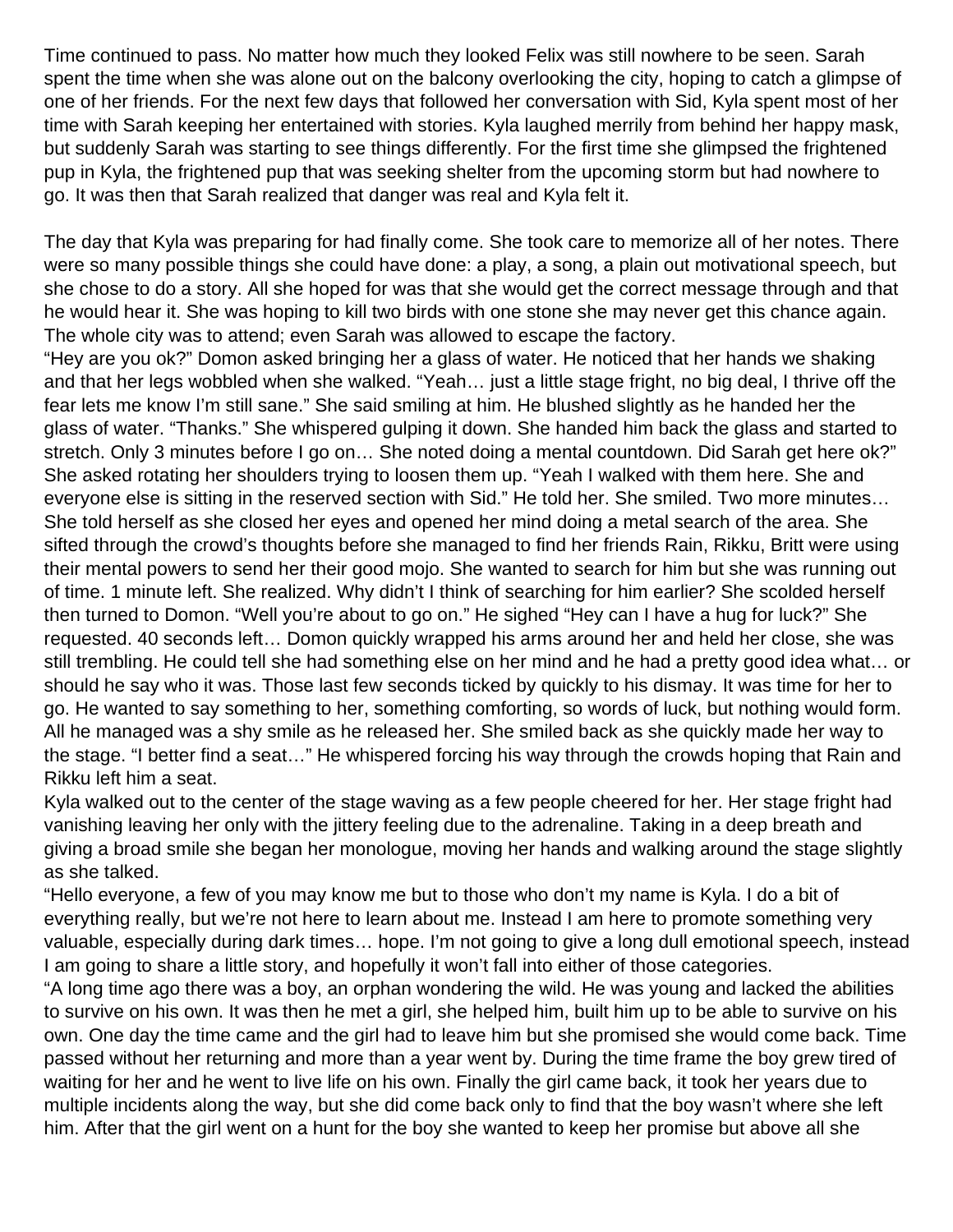wanted to say 'I'm sorry.' She wanted more than anything to apologize for abandoning him in the first place.

"Now I know everyone is probably wondering what this has to do with hope, but think about what the girl is searching for. If you think about it the boy was hope unable to live at first without someone to believe in him but she helped him grow. Then she abandoned it only to come back and find it wasn't where she left it. Hope will not wait for you, you have to find it on your own, and when the time is right you will find it, just like one day the girl will find the boy as long as she keeps searching and never gives up on him. The boy is her hope that she is sorry for leaving for so long. Many things may happen that will try and prevent you from believing in hope but please never give up on it.

"My name is Kyla and I hope you enjoyed and were able to draw something out of this message." She finished and bowed deeply before leaving the stage. She got backstage and listened to the crowds the applauded but she couldn't tell if it was because the enjoyed it or if it was out of courtesy, and she was afraid to listen to their thoughts and learn the true answer to that. Domon pushed through the crowds to find her pacing. He walked up to her and was about to congratulate her on a job well done when she turned to him worriedly. "I should have sung… Everything is always magically solved by song. That's what I should have done."She ranted second guessing herself. "Stop beating yourself up, you did perfectly fine." Domon said gripping her shoulders tightly. "You really think so?" She whimpered looking up at him. "Y-y-y-yeah." He stuttered blushing as he quickly released her. Domon… thanks… She said to herself as she took his hand in hers. A chill ran up his spin as his face turned completely red. "Come on lets go join the others." She suggested. He gulped and nodded as he led her through the crowds. They went up to their friends who congratulated her and began chatting merrily. She laughed along with them as she opened her mind once more. She didn't have time to do a mental sweep of the area but she was going to send out a message and hope that he heard it. She didn't care if anyone else heard it; if they did they would probably disregard it as a snippet from a conversation close by. If only it will get to him. "I'm sorry…"

Felix stood there leaning against the wall. There was no way he was going to skip this event and miss seeing the little beast make a complete fool of herself. But the thing was… she didn't. In fact the story she told struck a nerve with him. He knew the story well though the boy being hope and the girl chasing it was an interesting twist. He let out a sigh as he continued to think about how she told the story. Was there a hidden message in there? Yeah he's not that stupid, but did she mean it… Another sigh escaped his lips as he ran his fingers through his hair. "I'm sorry..." He jumped as those words were close enough to be whispered in his ear. He instantly recognized it as the kid's voice, but she was nowhere to be seen. Was this just his imagination? Or was it another one of her tricks? He was able to hear so much sorrow and sincerity in her voice it was more than just a trick. It was her going out of her way to apologize to him, and this time there was no mistake that she meant it.

Felix continued to think this through there was so much he had to wrap his mind around, but one question remained: Would he forgive her?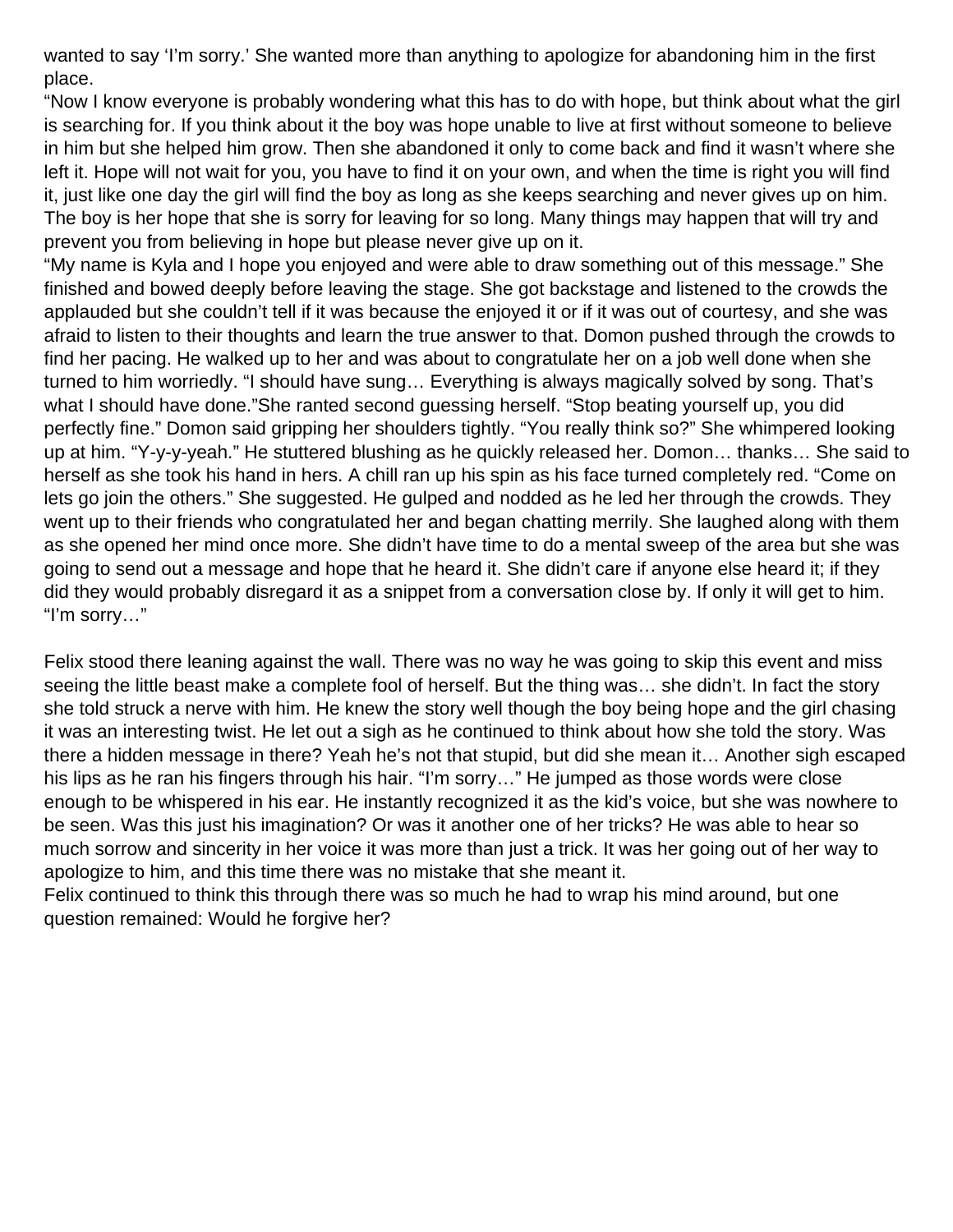# **7 - Chapter 7**

<span id="page-35-0"></span>That night Sarah barely slept. Her mind was busy plotting. She knew Kyla was not going to stay in Anvalia forever; the time would come when she would be needed elsewhere, and Kyla's friends would eventually have to return to work. She feared that even Ash and Matt would tire of the city. It was time for her to make a move, whether to rot away here or to find a way to leave this boring life. If only I could find Felix… would he come with me if I asked?

Morning came swiftly and though she was only functioning off a few hours of sleep her excitement and determination had her wide awake. To her dismay, by the time she woke up everyone else had already left to spend the day in the city, but maybe this could work to her advantage. She quickly got dressed in the clothes Kyla gave her on the day they started their adventure. Suddenly she realized she would need something to hide her face with, a hood maybe? She searched the room but couldn't find a hooded article of clothing, so when in need make your own. Swiftly she stripped a sheet from one of the beds. She glanced in the mirror as she draped it over her head and shoulders, then pinned it around her neck. She twirled around examining her work. As childish as it looked it would have to do. The time had come for her to attempt her escape. She had her disguise and her weapons securely in a holster around her waist, she was ready. Sneaking to the door she glanced around, there wasn't a guard in sight. She swiftly darted across the hall to another hiding place so she could look around some more, but there appeared to be no guards on this floor. This was strange. Taking in a deep breath she started skulking down the hall careful to keep an eye out in case a guard suddenly appeared. The elevator was in sight. Taking one more look around she dashed into it and pressed the button for it to go to the ground floor. That was strange usually there are a few guards on that level. Where could they all be? Oh well better not look a gift horse in the mouth. She pondered as the elevator clanged to a halt. She walked calmly to avoid drawing attention to herself. When she walked past a group of guards she was careful to hide her face inconspicuously. Her disguise appeared to be working as she walked right out the door without anyone stopping her.

Yes I did it! Sarah congratulated herself. "Good Job!" A voice called out to her. Great why did have to go and jinx myself. She scolded as she turned around slowly. "Don't worry I'm not turning you in." The voice said. It was Kyla; she was leaning against the wall as if waiting for Sarah to come out. "You're lucky security was messed up since someone broke into the Sid's office as well as the upper levels where the manufacturing goes on." Kyla said walking over to Sarah. "You didn't-" "It wasn't me... I considered it to give you a chance to break out… but someone else beat me to it… this was someone else with different intentions." Kyla looked up to the top of the large building her eyes shinned purple with curiosity but worry was darkening her gaze. Suddenly she shook her head as if chasing off dark thoughts then looked up at Sarah with a smile. "You don't really need that any more so you can toss it." She said referring to the makeshift hood. "Right…" Sarah whispered unpinning it and walking over to place it in the waste basket. She noticed something in Kyla's smile. She knew that something was troubling her but what it was she could not guess. "You ready?" Kyla asked when Sarah got back to her. Sarah nodded.

"How did you know I was going to leave today?" Sarah inquired as they walked down the street. "You were kinda plotting out loud this morning." Kyla replied. "Oh so you were awake for that?" "Yep…" "Then you know that I want to continue adventuring. There are so many things that I want to see and learn." "I know... And I'm here to make it possible." "Does everyone else know?" Kyla nodded. "Yeah... They're in town picking up some last minute things." Things went quiet. Kyla seemed lost in thought.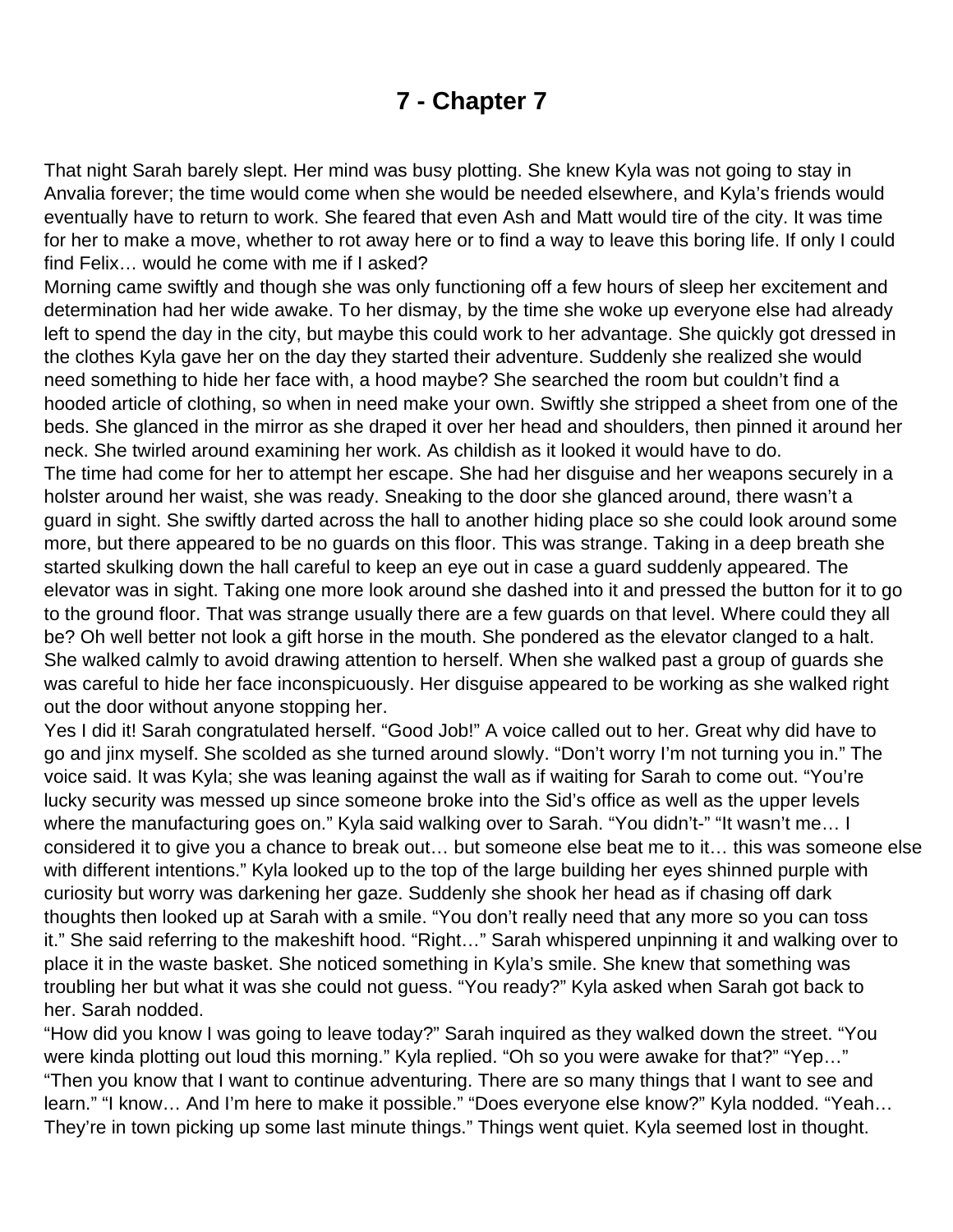This silence threw Sarah to her own contemplations as she began to worry about Felix once more. Suddenly Kyla froze her eyes shooting wide open as something caught her attention. Sarah stopped next to her wondering what was wrong until she heard the same things Kyla was hearing. "On your knees girly and beg for your life. If you're lucky we may let you live. It depends on what you can do for us." A gruff voice said. Sarah and Kyla both glared down the alley next to them. There was group of seven men gather around a girl. One of them was tall and muscular, obviously the leader from the way he spoke. The girl was on the ground crying. "Don't make me hurt you!" She screamed desperately as she tried to slide backwards only to run into the legs of one of the goons. She weaved her fingers through her bright red hair as if struggling to prevent from losing her mind.

"Sick bastard…" Sarah hissed drawing her guns and charging at the guys. She slid to a stop and pressed a gun to the leaders head. "Leave her alone if you wish to escape with your life." Sarah threatened. There was a soft click as she pulled back on the hammer. "Wow…." Kyla gasped. She had never seen this side of Sarah. "She is starting to truly see things… and realizing she has strength to do something about it... I just hope she isn't getting in over her head." Kyla whispered taking in the full situation ready to assist if she needed to."So another brave girly who dares to cross me, boys show her how we deal with heroes." The leader said grinning smugly. His six comrades quickly drew their weapons; they each carried a large knife and a hand gun.

Sarah gritted her teeth as fear started to grip her. What did I get myself into? She pondered raising her other gun trying to keep an eye on all seven men. One of the men shifted up behind her and there was a soft click as he prepared to fire. Sarah wanted to close her eyes in fear of the shot by managed to resist. But nothing happened except a sudden loud thud as the thug fell to the ground. "Don't worry I got your back." Kyla said now standing next to Sarah. "Do I even want to ask about what just transpired?" Sarah suggested a smile stretched across Kyla's face.

Only seconds had passed after the man prepared to shoot. Kyla saw this as the most opportune moment to step in. She ran forward and leapt. The man had felt her presence and turned only to be kneed in the face and sent to the ground. Kyla then took her place at Sarah's side.

"Follow my lead" Kyla said waiting for the moment to strike. She heard one of the goons shift his weight, readying his weapon. Now! She noted leaping forward and grabbing Sarah's hands. She pulled Sarah with her just in time for a bullet to speed by without hitting her. "Weapons energy mode." Kyla commanded. The guns began to glow as they transformed. Kyla pulled Sarah with her almost like they were doing a dance. Bullets flashed by them as they moved just in time to evade. They rotated to where they were aiming at one of the men. Sarah felt as Kyla pressed her finger into the trigger shooting a ball of light at one of the men, knocking him out. A grin came to Kyla's face as a familiar scent reached her. "Switch partners!" She announced releasing Sarah and running to the girl on the ground in order to shield her. Another figure swooped down taking Kyla's place. He wrapped one arm firmly around her waist and took her hand fitting it to hers where his finger was also on the trigger. He led her around in a graceful waltz easily avoiding bullets and firing when they had a clear shot. It was an easy trick knowing when the other men were going to fire and when to dodge. There was almost a pattern to it, a rhythm to the sound of the bullets. They danced to this rhythm.

Two men, three men, four men, five men, it didn't take long till they had shot the final 6th man leaving only the leader to be dealt with. The dance had now ended with one final spin. Sarah now took the chance to look up at her dance partner. Instantly she recognized the white hair and the light blue eyes. "Felix!" She squeaked happy to see him. He smiled down at her causing her to blush. When she thought about it she couldn't really remember him smiling. She saw him smirk once but not an actual warm smile. Is this a dream? She wondered.

Felix looked over at the brat who was shielding the red-haired girl. He had no idea why he had smiled at the princess, he didn't think he was able to truly smile any more. His change in attitude was going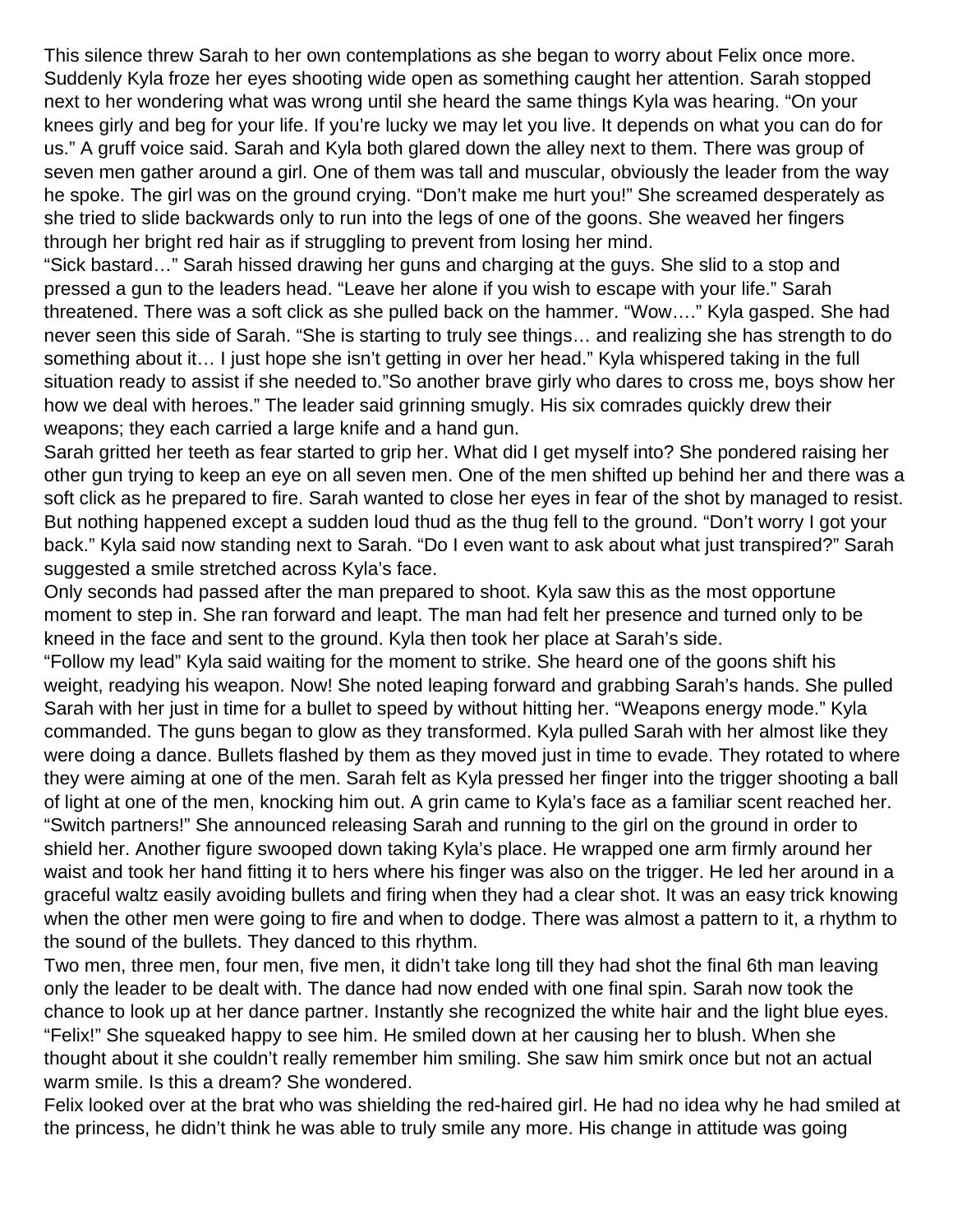smoother and quicker then he would have imagined.

"Felix… so that is your name. Are you ready to finish what you started at the restaurant?" The leader of the small gang said. Felix now recognized the jerk from a few nights ago. He was at the restaurant when this man stupidly got angry because the women there appeared to pay more attention to him. When the man confronted him about it, yelling and spitting in his face, Felix replied with a smug, "I can't help it if I am better looking than you…" Felix always knew that his mouth would get him into trouble and that was when the man pulled a knife on him. Felix didn't care he continued to disregard the challenge, it's not like it would be a difficult fight to win. The man was more bark then he was bite. Felix sipped his coffee as the man stabbed at him, easily dodging each attempt. Suddenly something caught his attention out the corner of his eye. It was the brat's friends there spying on him. It wasn't the first time he noticed them, but this time they were inclined to interfere. They started to run over to help Felix but somehow they tripped into the waiter and were covered in the orders the waiter was carrying. IDIOTS! His mind screamed as he became fully distracted, the gang leader took this chance and sliced at Felix's chest, he managed to dodge in time for the main casualty to be his shirt and obtaining a small cut along his chest that drew only a small amount of blood. Felix growled this was his favorite shirt but he couldn't allow himself to be drawn into a fight, not with the monster's lackeys here to watch him and possible screw it up. Instead he pulled all the strength he had and ran, it was harder to run then it was to fight but at least now that they were distracted he could escape them for good. Taking this chance they would never be able to find him.

And now that stupid gorilla of a man stood before him, the only thing between them was the kid and a girl he did not care about. Another grin came to his face as he thought of something worse for the man to bear, losing his pride. Kyla looked over a Felix who motioned his head toward the leader. She smiled. This could be fun. "No I think I will deal with you." Kyla interfered taking a fighting stance. The red-haired girl glimpsed up at Kyla before sliding back against the wall of the building where Felix and Sarah were standing. "Hiding behind this little runt!? What kind of a man are you." The man asked. "You're not even worth my time, besides it will hurt more when you are beaten by a child." Felix retorted. "Come on I'm only two years younger than you." Kyla groaned. "Fine kid, if you really want to challenge me… Your funeral." The man sighed ignoring Kyla's statement, after all she looked like a ten-year-old, if that.

The man charged at Kyla and like her usual fights she leapt into the air doing a flip over him in order to avoid. The man stopped, drew a knife and thrust upward hoping to stab her, or that she would at least land on the blade. Kyla was millimeters from the tip when she froze in midair. "Not bad… This may prove to be interesting." She said rising higher into the air. She can fly!? Everyone's minds shouted. "So that explains how she managed to get from place to place so quickly." Sarah stated watching as Kyla flew backwards and softly landed on the ground. "Ok let's try this again." Kyla said taking a different stance. Suddenly Sarah glimpsed Kyla's cast and remembered that the girl's arm was still healing. "Kyla what about your arm!?" She worried. "Don't worry, I have another arm and two legs to work with." Kyla chirped glimpsing over her shoulder at her friends. The man took this as a distraction and took the chance to attack. I've got to watch closely. Felix told himself paying close attention to Kyla's movements not wanting to miss a single twitch. The man went to stab her but the blade went straight through Kyla, but something was wrong. It appeared as though he had attacked a hologram and now the image was fading. After image!? Felix recognized the move. He read about it but had never seen it; he should have known that the brat would know such a rare technique.

The real Kyla appeared behind her opponent. She quickly did a flip building up momentum in her heel as she brought it down hard on the man's shoulder. The man's shoulder cracked beneath the pressure very audibly, it was obvious she broke something in it. He was forced to his knees by the power of her blow as he groaned in pain. "You ready to give?" Kyla asked glaring at him. He chanced a glance back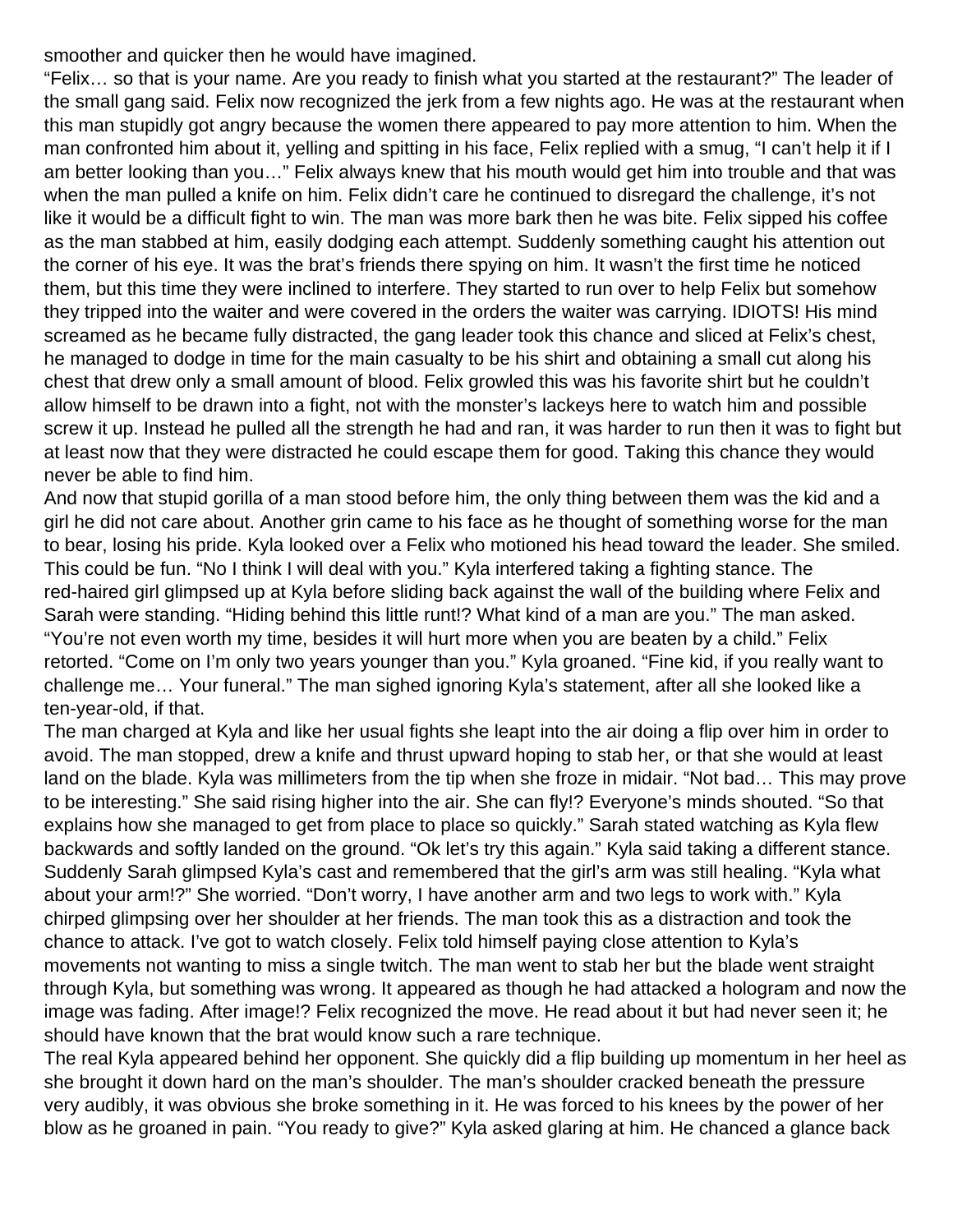at her and was mildly frightened by what he saw. The shadows of the buildings were thrown over her, her eyes glowing demonically in the darkness, her sharp fangs visible as she grinned. Is she a demon!? He questioned as he turned back forward glancing up at Felix. Felix had that smug look on his face as if pleased with the man's fear, defeat, and humiliation that were all wrapped up in one. "You son of a dog!" The man screamed angrily snatching a gun off the ground and raising it at Felix. "Idiot." Felix critiqued looking down upon the man, unfazed by the gun, he knew the kid wasn't done why not let him suffer some more defeat. Kyla swung her hand using her telekinetic powers to send a knife through the man's hand forcing him to drop the gun. She walked forward and pressed her foot into the nape of his neck. She applied light pressure at first but gradually pushed harder and harder forcing him to kowtow. "Are you a demon!?" He squealed trying to fight against her. "Yes… and I am simply one hell of a tutor." She replied bending down to where she could whisper it into his ear. He began to tremble due to the fact she admitted she wasn't human, he thought that her tail was just a decoration at first, but now he realized she was a survivor of the monkey-demon clan. "Now, how about you and your little gang run along? If you ever do anything else villainous, then next time I won't hold back." She threatened straightening her back and crossing her arms over her chest in a heroic pose. She let up on his back allowing him and his lackeys to scramble down the alley, some off the stumbling in their hurry to escape. "Did I overdo it?" Kyla squeaked prancing over to Felix with her hands clasped together. "In my opinion you should have done more…" He muttered. She smiled up at him and he looked down at her, but not in his cold, malicious way, but almost a friendly way as if amused by her childishness. There was a new understanding between them. But how? Sarah pondered wondering what had changed between the two. "Hey are you ok?" Kyla asked kneeling down at the red-haired girl.

Now that things had settled down they finally got a chance to actually examine her. She was a cute girl, 15 in age and 5'2" in height. She was sporting an orange jumpsuit with a white ruffled shirt and brown boots. Her fingernails were a bright green color that matched her eye color. As an accessory she had brown fingerless gloves that were carefully fitted with retractable claws, doubling it as a weapon. She had a white smile with cute tiny fangs that hadn't fully grown yet. Freckles were splattered across her face, but her most astonishing feature was her orange-red fox ears that peeked out o her hair and her matching tail.

"So you're the fox-girl everyone's been talking about?" Kyla said sounding disappointed. "I guess; you were expecting someone else?" The girl asked climbing to her feet and wrapping her arms around her back. "Yeah someone with black and pink hair with matching ears and a tail…" Felix replied. I think this is the most I have heard him talk in one setting. Sarah noted paying more attention to the changes in Felix rather than the conversation. A dark-look flashed across the girl's face for a split second, it was such a tiny spark that Kyla doubted anyone other than her noticed it. "What did this fox-demon do?" The girl asked appearing to be merely curious. "She Attacked Calm… breaking my arm in the process." Kyla sighed looking at her casted arm, her latest reminder of just how weak she was. "What were you to do if you found her?" The girl asked. "You know what… I don't even know… I haven't thought that far ahead… You don't need to worry about it… We probably should be going." Kyla said motioning for Sarah and Felix to follow her as she began to walk away. "Wait!" The girl called lunging forward and gripping Kyla's good hand. "What are your names?" She inquired looking Kyla in the eye. Kyla was thrown off guard, too shocked to answer. "That's Kyla, my name is Sarah, and this is Felix." Sarah answered for Kyla. "My name's Star… Please let me come with you." Star requested releasing Kyla's hand and bowing deeply. "Can we?" Sarah asked glancing over at Kyla pleadingly. Kyla turned to where her body was completely facing Star and placed her hand on Star's lowered head. She was questioning whether they could trust her but now she knew without a doubt, it was fine to bring her along. She nodded. "Thank you! Thank you!" Star squeaked throwing her arms around Sarah. "You are coming with us too right Felix?" Kyla asked looking up at him. "Why not…" He sighed. It had to be more entertaining than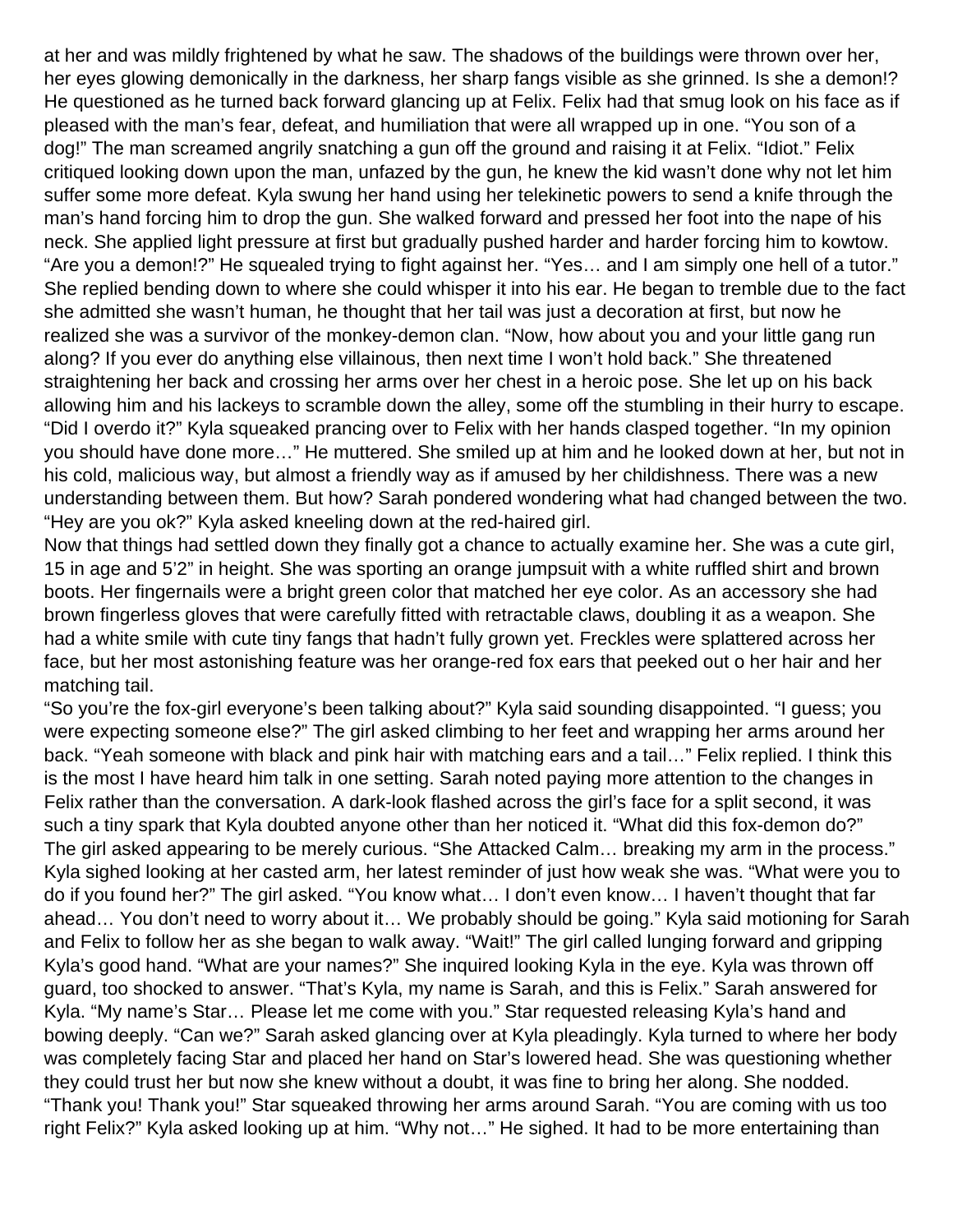hanging around Anvalia waiting for a new bounty. He was just wondering how he was going to be able to handle all the noise as their group seemed to constantly grow.

"We better hurry the others are probably wondering where we are…" Kyla sighed leading them into town. "Rain I'm telling you that I didn't do it on purpose!" Rikku screamed dashing in front of the group. Rain chased after him soaked head to toe. "And I say that there is no way in HELL that you can dump a whole bucket of water on someone 'accidentally'!" Rain retorted catching him by the throat and starting to slowly choke him. "You're really going to kill me this time!? If you do I have witnesses for my murder trial!" Rikku screeched pointing desperately towards Sarah and her entourage as it became more and more difficult to breathe. "Pointless…" Felix sighed walking ahead; he didn't see a point in listening to their asinine squabbling. "What was that!?" Rain hissed releasing Rikku and turning her rage over to Felix. Rikku quickly made his escape and ran over to his sister. "I thought she was actually going to kill me that time, did you see? I swear that girl is going to be the death of me one day." Rikku wheezed rubbing his neck. There were red marks there from where Rain's fingers were wrapped around it. "Shut up!" Rain growled snatching up a loose brick from the road and hurling it. It smashed against his head sending him to the ground. "See?" He choked out. "You hang out with her." Kyla sighed before breaking into laughter. He glared at her as she pulled him to his feet. "Come on we need to catch up with Felix." She told him running.

"So where is everyone?" Kyla asked. "Britt and Domon are at the weapon shop… we kinda left them there. And Ash and Matt should be around here somewhere." Rikku told her. "I'm going to go change clothes trusting this moron didn't get ALL of my stuff wet." Rain said with a harsh tone as she gripped the strap of her backpack and walked away on a safe place to change. "You mind explaining what you did to her?" Kyla asked quietly until Rain was out of sight. "We were just standing there I was helping a lady carry a bucket of water when this guy bumped into me knocking the water out of my hands and onto Rain. The thing was the guy seemed terrified and even more so after he ran into me." He explained. "Let me guess it was a large muscle bound guy with a bleeding hand, favoring a shoulder, and had about 6 other guys with him." Kyla said. "Yeah how did you know?" Rikku inquired. "Because that is the guy I just beat up." Kyla smirked. "I'm not even going to ask." Rikku frowned.

They pushed their way through town, their best bet would be to go to the weapon shop first, and they were bound to run into Ash and Matt on the way because it would be so convenient. "Ummm Kyla… Who is the fox chick that's following us?" Rikku asked whispering in Kyla's ear. "Oh that's Star, she's going to be traveling with us. Star this is my brother Rikku. The angry girl from before is our friend Rain." Kyla introduced. "It's nice to meet you." Star chirped. "Pleasure..." Rikku replied.

"Hey guys!" Ash and Matt yelled spotting Sarah and Felix's heads over the crowds and knowing that Kyla would be right there with them. Sarah paused and looked for who were calling out to them. "Hi!" She shouted waving as she saw the two boys forcing their way over to them. They were standing right outside of the weapon shop now, how convenient. "Hey Ash, hey Matt." Rain greeted as she rejoined the group in a fresh change of clothes. "Hey." "Yo." They greeted. "So we're finally ready to get outa here?" Matt asked excitedly. "Yeah we just have to pick up Britt and Domon then we can leave. We'll have to hurry if we want to reach the top of the mountain by nightfall, since we're having to go on foot." Kyla informed them. "What why!? Why can't we ride the horses!?" Rain groaned. "Ya'll are too pampered as it is; don't you think those horses deserve a break? Besides it will be too difficult to navigate them up some of the steep parts of the path." Kyla told them laughing as she led most of the group into the weapon store. "Hello there, who might you be?" Matt asked noticing Star. Only She, Matt, and Ash remained outside at this point. "My name is Star. I'm a fox." She introduced herself. "I'll say." Matt said smiling charmingly and giving a slight chuckle. Ash sighed as he hit his friend in the back of the head. Ow! Matt prevented himself from saying it out loud as he glared at Ash. "My name is Ash and my silver tongued friend here is Matt." Ash told her. "I am very pleased to meet you." Matt added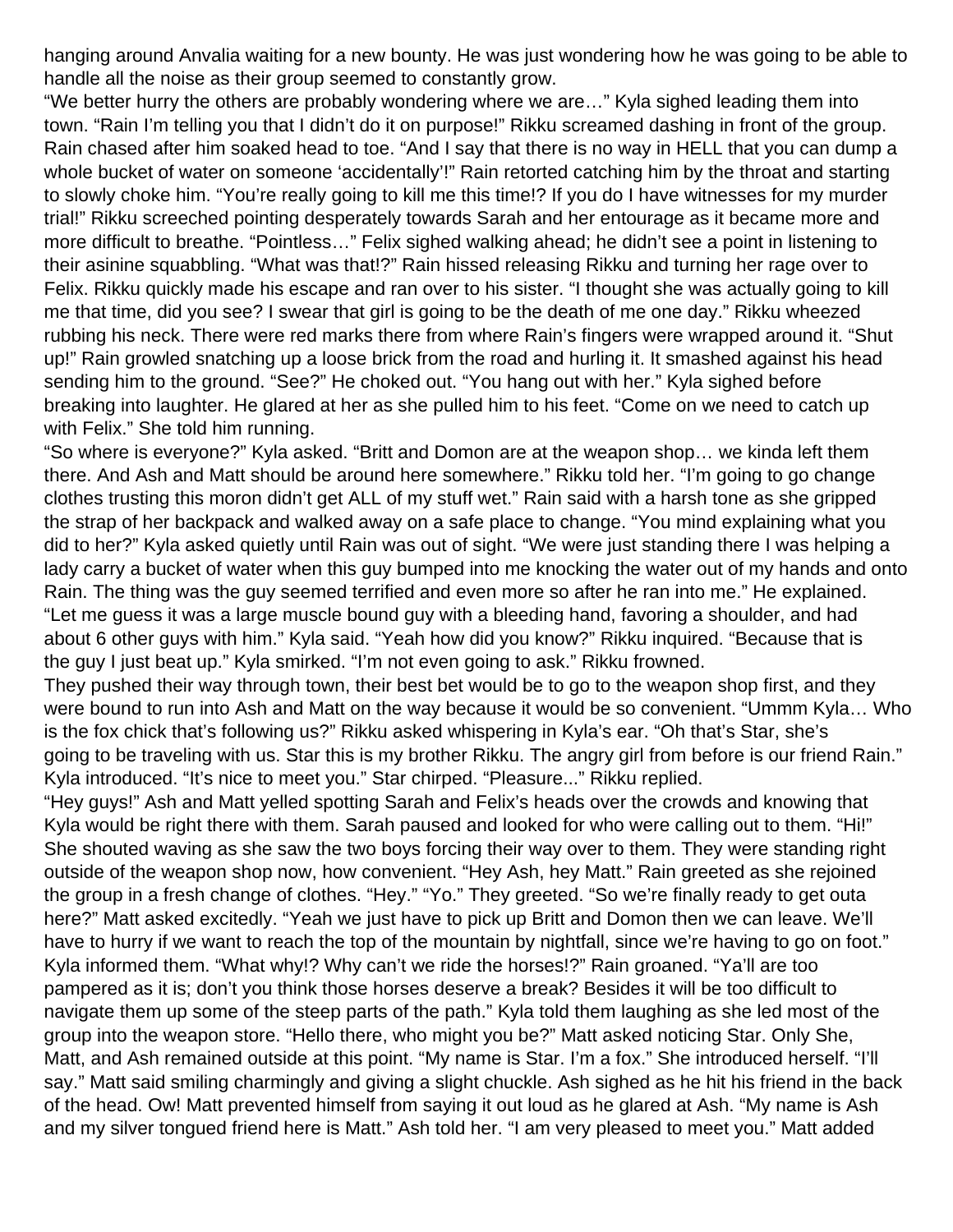taking Star's hand and bowing to kiss it. "Hey Star come here real quick!"Kyla called coming to the door. "Coming." Star chirped pulling her hand away from Matt and joining Kyla in the store. "Damn cockblock…" Matt sighed. "Hahahaha as if you were getting anywhere. She looked like she was more attracted to that fly then she was to you." Ash criticized. "Oh yeah!? Is that a challenge!?" Matt questioned. "Who said anything about a challenge?" Ash pondered confused. "That sounds like a challenge. Let's see who will be the first to win over Lady Star's heart!" Matt ranted. "Whatever you say dude... I think you've finally lost it..." Ash sighed strolling inside. "You'll see! I'll beat you and make you eat your words!" Matt shouted chasing after Ash.

Everyone was now finally together inside the weapon shop. It was a large building with many sample weapons decorating the walls. The owner and blacksmith stood behind the counter surprised to see such a large group. On the counter in front of him was an adorable black and white kitten. Rikku walked up to the counter about to ask the man's price on a custom decorative shield. He opened his mouth to speak when he suddenly spotted the cat. He froze as fear began to grasp him and sweat began to roll down his face. Suddenly the creature meowed at him. Rikku let out a scream as he fell onto the floor. Everyone turned to look at him "I didn't do it!" Both Kyla and Rain shouted. They gave each other a confused took before Kyla ran to her brother's side. "Are you ok? What happened?" Sarah asked. "Yeah… I-i-i-it's n-nothing." He stuttered. His face was pure white as he glimpsed over at Rain who only appeared to be slightly worried. Great why did this have to happen now!? His mind squeaked. His attention was taken once more as the beast hopped off the counter and came closer to him, causing him to tremble. Kyla knew better then to believe nothing was wrong and looked in the direction he was looking. "Oh…" She sighed spotting what was terrorizing him, a cute little kitty-cat.

Rikku has always been terrified of cats ever since he was young. And for the most part no one can explain why, he has had no traumatic experience with them as far as he knew. This fear of cats has always made things difficult for him. For one it is not the manliest of fears and two ever where he turned there always seem to be a cat. At work his good friend who is also his supervisor and landlord has a large pet cat. Then there is Rain. Rain's associated animal is a cat which probably lends to why he is so terrified of her. But one of the most inconveniences is that he has to hide this fear from her. If she was to learned that Rikku was afraid of a "itty-bitty-kitty-cat" she would torture him for the rest of his life, refusing to let him live it down.

"Me and Rikku are going to step outside, try not to take too long." Kyla said pulling Rikku to his feet. His legs were wobbly making it difficult for him to walk. "Awww a Kitty!" Rain cooed picking up the kitten and cuddling it in her arms. A shiver shot up Rikku's spine as he quickly made his way out the door with Kyla, almost tumbling on the way out.

"Are you going to be ok? You look scared out of your wits." Kyla said worriedly as Rikku worked to catch his breath. "Yeah thanks for getting me out of there." He replied wiping the sweat from his face then glancing over at his sister. "Are you sure you never get even a tiny bit scared around cats?" He asked. "I've never been scared around a cat. I love cats, though I often have to resist the urge to chase them." She informed him, a grin stretching across her face. "That's kind of creepy…" He sighed. "I can't help it. Some of us are more like our spirit animal then others." She giggled. "But you got a cool one, a winged wolf while I got the lame rat. How does it even make sense for us to be twins and be so different!? Besides, why does there have to be so many cat variations: Rain is a regular cat, Britt a white tiger, and Domon a lion…" He groaned, he always seems to get the short side of the stick. "Awww don't feel bad, the spirit animal doesn't make the monkey-demon you know." She encouraged patting him on the shoulder that goofy grin of hers lighting up her face. He just sighed as he looked away from her. All monkey-demons have a spirit animal, something unique only to this species. A spirit animal is basically a monkey-demon's inner animal that often influences the demon's personality or other characteristics. Some are more influenced then others, such as Kyla who often runs around on all fours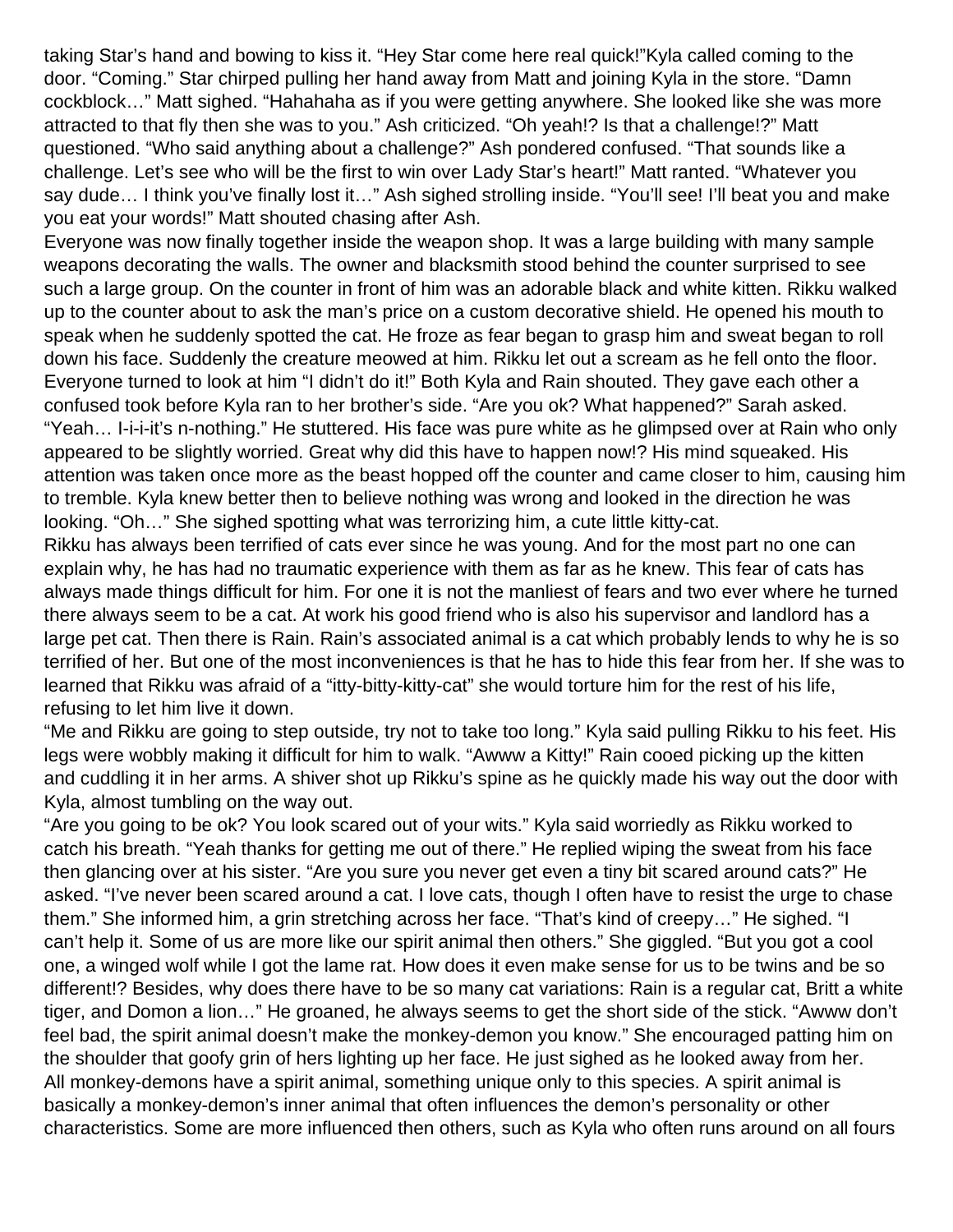like a wolf and has a canine's intense sense of smell, while Rikku's is limited to his wit and his fear of cats. There are other interesting attributes to having a spirit animal such as how they are influenced by the different colored moons.

"We're done here if you're about ready to start leaving." Britt informed Kyla as she led the parade outside. "Ok... I already have the supplies for our trip. We should get going... It's already noon." Kyla replied pulling a strange electronic device from her pocket in order to check the time. "Right… We will have to travel wisely. If we're lucky we'll get to the top at nightfall." Felix sighed. Everyone but Kyla, Sarah, and Star glanced at him in shock that he had said so much and with such an even tone. He disregarded everyone's looks as he turned on his heel and led the journey out of town. It wasn't difficult for them to get out of town and find their way to the base of the mountain. Now the challenging part would begin. For the most part no one climbs the mountain anymore. If they wanted to cross they would take a hover-car, but the group was too large for this, and the only thing large enough to accommodate them, the hover-ship, was destroyed. There was no other choice for them but to make their way up the steep paths to the top. All of the demon characters had no problem transcending the rocky terrain. Felix also appeared to climb with ease. Even Matt and Ash managed to keep up, having a small race every now and again. But then there was Sarah who was proving to be the weakest link. "Hey are you ok back there?" Kyla asked as she and everyone else stopped to look back at her. "Y-y-yes… I am afraid I am not used to so much walking. I'm getting quite tired." Sarah panted as she slowly reached a small stretch of flattened land where everyone waited. "We're still pretty far from the top…" Kyla informed growing worried. She started back to leading everyone up the path as Sarah continued to struggled along behind them. Soon her legs began to wobble with each step she took and her vision started to blur due to the heat. She was trying hard to pull her own weight but due to her sheltered life she wasn't used to this, and finally everything clouded over and her legs gave in. She fell to the ground with a soft thud on the brink of unconsciousness. "Sarah!" Kyla shouted as she and everyone crowded around Sarah. She tried to make out their blurred shapes as even their words became inaudible as everything went black.

The sun was already starting to set when Sarah woke up to find she was still moving. She groggily lifted her head to be greeted by a mop of white hair. "Felix!" She squeaked blushing. "You shouldn't overwork yourself like that; you know… all you do is make the kid worried sick." Felix told her. He was carrying her on his back until they reached their destination. They needed to keep moving and though they wouldn't tell her they were moving faster now that he was carrying her. "I'm sorry to worry… I just wanted to do my part." She whimpered. She rested her head against Felix's back once more as her head began to ach. "But each of us has limitations… and you have to realize yours. You're not like the kid and them; they are used to strenuous activity. Even me, Ash, and Matt are more built for this. You grew up in the lap of luxury, you are not used to doing this, and you can't take it all on at once, it doesn't work that way." He lectured, and of course he was absolutely right. "You are more talkative." She noted out loud then added, "You seem less angry as well." "Let's just say that I have some inner demons that I am starting to work out." He told her with a sigh. He had come very far in a short amount of time but he knew he was still having problems letting everything go. He has lived so long with nothing but his anger and hate acting as though he didn't care about the world or if the world cared for him, what does he have left if he abandons all that. He decided not to think on it, it would only give him a headache. I'll just take things as they come… He told himself as he repositioned Sarah slightly. "Are we there yet?" Matt groaned as night had gathered around them. "That makes 47 times you have asked that… You ask one more time and I WILL kick your @\$\$." Felix scolded. "Scary." Ash and Matt squeaked. Kyla broke into laughter. They had made it up the very last hill. "Don't kill each other yet. We're here." She told them turning her eyes shining a bright blue in the dark. They had finally managed to make it to the top of the mountain without much more incident. There was a little cottage there nestled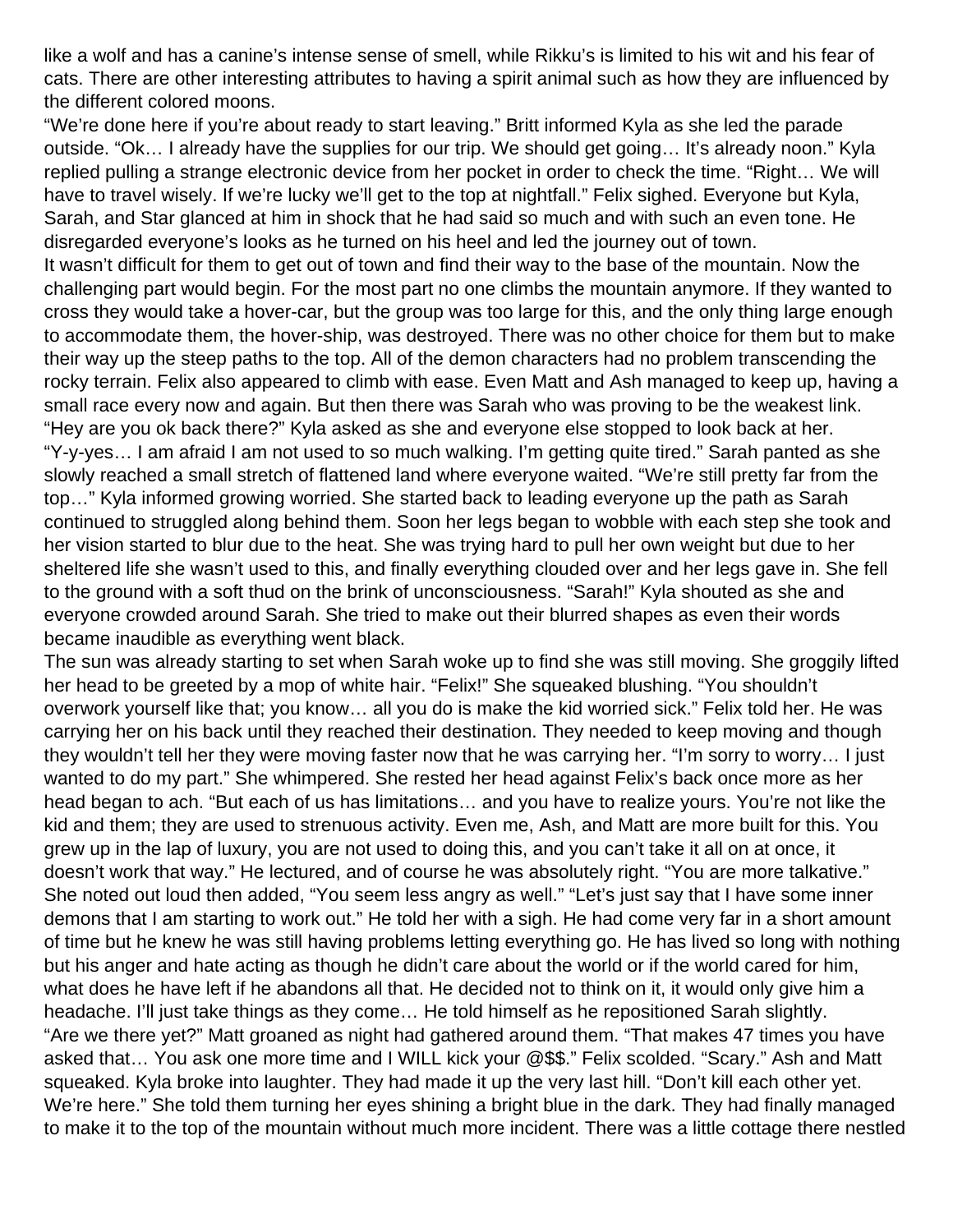between a few trees. "Does someone live here!?" Sarah asked amazed as Felix carefully set her on her feet. She glanced around at the star filled sky that surrounded them; she doesn't see views like this often. "Not anymore. The previous owners died, but the place is said to be haunted. I hope that doesn't scare you off though." Kyle replied with a small snicker as she walked inside.

The cottage appeared much larger on the inside then it did on the outside. It had a living area that was opened up to the conjoined dining room and kitchen. In the back there were about four rooms plus a bathroom. Kyla and Domon were working in the kitchen trying to get dinner ready as everyone else took the time to relax. Rikku, Rain, and Britt played card games on the floor. Britt appeared to be winning most of the time. Matt sat with star on the loveseat determined to learn more about her and try to warm his way into her heart. Felix did as he always did and sat there alone, in silence, reading his book. Lastly Sarah and Ash sat on the couch resting their feet. "Are you ok?" He asked as he took his shoes off. "Yeah… just tired and hungry." She replied pushing her hair behind her ear. "Don't worry dinner will be done soon!" Kyla yelled peeking through the kitchen archway. "Wow she has good hearing." Ash noted. Sarah just giggled as she looked over at Felix. I wonder what book he is reading. She pondered wishing she could glimpse the title but his hand was covering it. Felix glanced up at her. She quickly turned away as her face started turning red. Something about her reaction brought a smile to his face as he returned to his book.

"Food!" Kyla called. Everyone quickly piled into the dining room eager to eat after the long climb they had that day. "Wow this looks delicious, thank you!" Star chirped picking up her plate and piling some food on it. "Don't thank me; Domon did most of the cooking." Kyla replied with a smile. Domon blushed slightly as he gave a nervous smile. "A guy who can actually cook!? Are you sure this isn't poison?" Matt asked taking a spoon full of food and sniffing it. "Don't worry Domon is actually a good cook. He does all the cooking back home." Rain told them taking her seat with her plate. "Yeah because you want do it." Rikku criticized. "Like you should talk!" She hissed back. "Well at least I don't burn everything I touch." He shot back. Everyone else broke into laughter as the two continued to shoot insults back and forth.

After dinner Felix and Sarah washed the dishes as everyone else enjoyed their time together. "It's nice being together like this." Sarah said out loud not really expecting a response. "It is…" Felix breathed making her jump in shock. "Y-yeah. It is almost like we're one large family." She chirped handing Felix another plate to rinse. She always had a concept of a family always smiling and spending time together, like her friends were now, though her own family wasn't always like that. "A family… interesting thought…" He sighed rinsing the dish and adding it to the stack to dry. In a way she was right. This was the closest he had come to having a family in a long while, and though he would never admit it, he liked how it felt… but… "Don't get used to it… it won't always be like this. Things change." He added taking the last dish from her, rinsing it, and placing it gently with the others. He looked over at Sarah who had fallen silent after his last statement. He looked deep into her mismatch eyes. They gleamed with her innocence, how he wished he could have the same pureness. He had seen too much in his time to see the world the same way she did. She blushed as she gazed back into his eyes noticing how they no longer stabbed at her with coldness, but almost had warmth to them.

"Hey thank you for doing the dishes." Kyla said walking into the kitchen. Sarah quickly turned away from Felix, stuttering out a "you're welcome." "Did I interrupt something?" Kyla teased looking from Sarah to Felix and back again. "N-n-n-no of course not!" Sarah stammered her whole face going red. Felix gave her a smile amused by how she was acting. The sight of his smile made her begin to tremble. Why am I so nervous? She pondered hugging herself and rubbing her hands up and down her arms. "Is there something you need?" Felix inquired looking down at Kyla. "I was just going to suggest us going on to bed. They've all crashed already, plus we have a long day ahead of us tomorrow to get back down the mountain." Kyla informed them leading them into the living room. Star was asleep on the